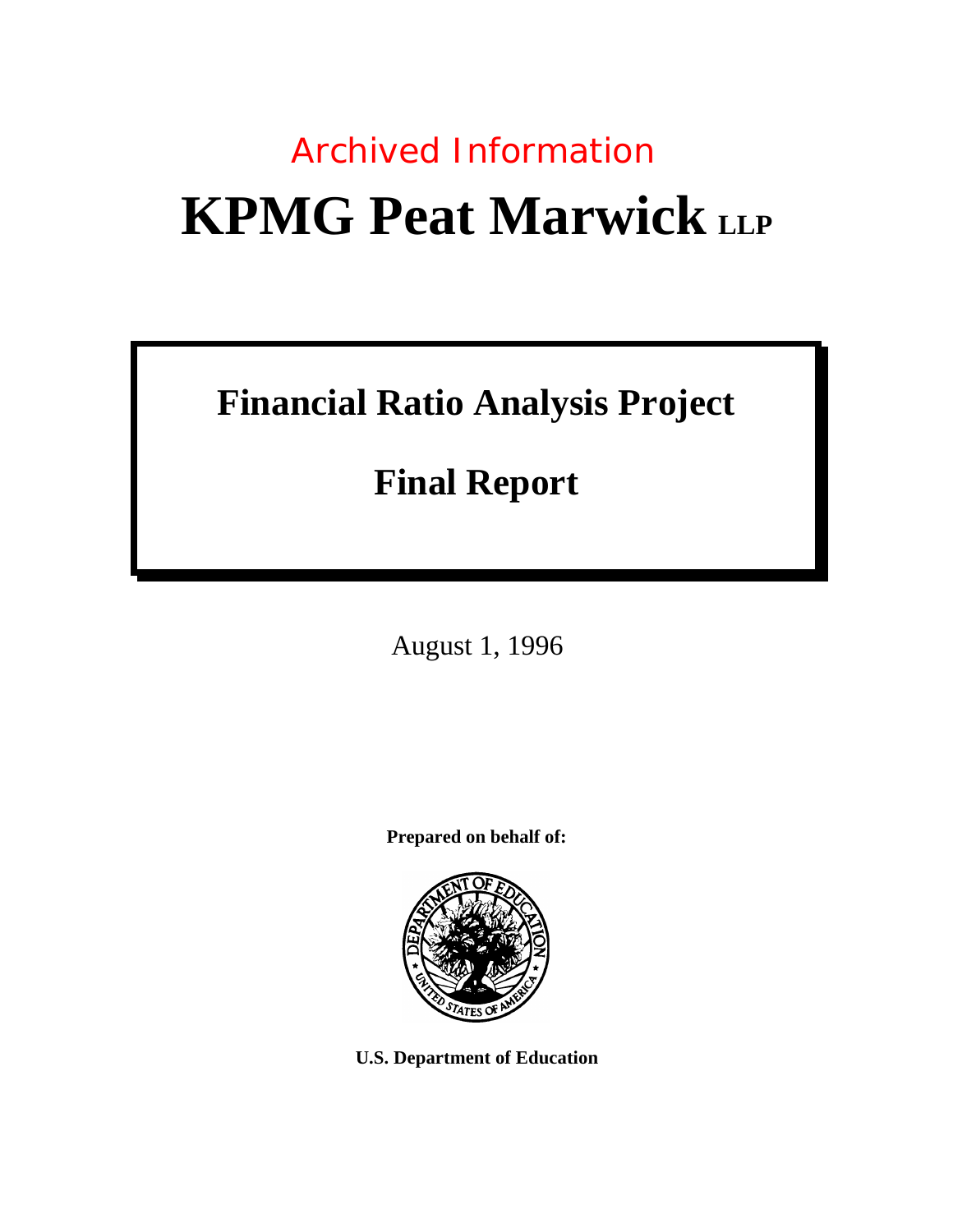# **1. Executive Summary**

#### **Objectives**

The U.S. Department of Education (ED) is responsible for determining whether schools that participate in federal student aid programs comply with financial responsibility standards. Current regulations have proven to be cumbersome to work with because they do not take into account the various accounting models of different business sectors and require the same level of ED's effort for both financially healthy and financially troubled institutions.

ED engaged us, KPMG Peat Marwick LLP (KPMG), to assist them in developing an improved methodology, using financial ratios, that could be used both as an initial screening device to identify financially troubled institutions and as a mechanism for efficiently exercising its financial oversight responsibility. For such a methodology to be effective, it would have to measure institutions' total financial condition, accommodate their different organizational structures and missions, and reflect the different accounting and reporting requirements to which they are subject. We convened a task force of experienced individuals throughout the higher education community and obtained their feedback at various stages of the project.

#### **Characteristics of Institutions Participating in Title IV Programs**

Institutions participating in Title IV programs fall into one of four business segments:

- 1. public colleges and universities;
- 2. private colleges and universities;
- 3. proprietary institutions; or
- 4. hospitals.

These institutions differ in varying degrees as to their ownership structure, governance, reliance on governmental support, and overall mission. Accounting and reporting requirements reflect those differences so the financial statement format varies greatly between institutions in different business segments. Any recommended approach for ascertaining financial responsibility must accommodate these differences yet treat all institutions equitably.

#### **KPMG's Suggested Approach**

To accomplish these objectives, we identified the five fundamental elements of financial health. Those elements are viability, profitability, liquidity, ability to borrow, and capital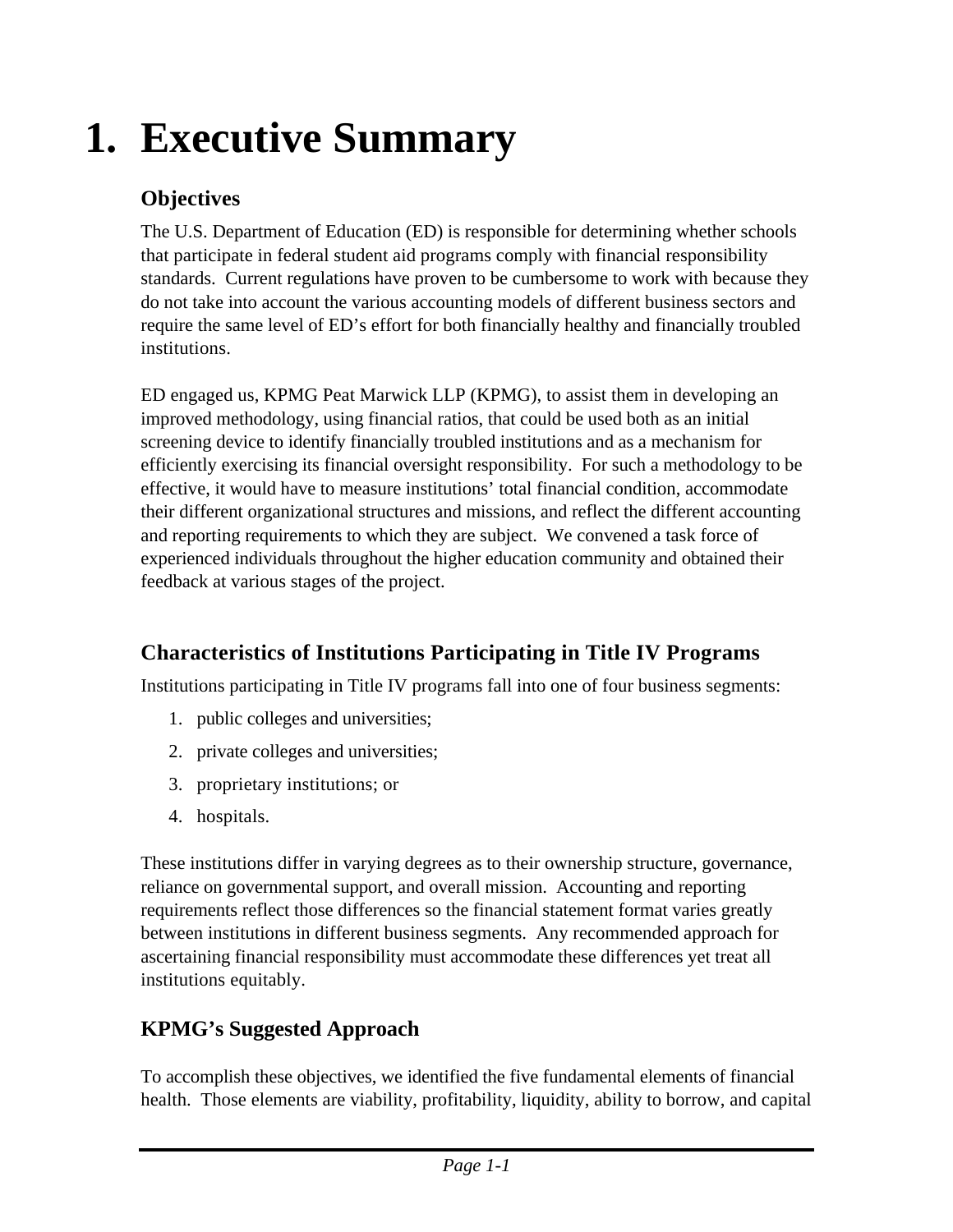resources. Our recommended methodology holds that an initial assessment of any institution's overall financial condition, regardless of the business segment to which it belongs, can be made by measuring the same fundamental elements of financial health. In other words, the same fundamental elements of financial health exist for all business segments but the manner in which those elements are measured may differ between business segments.

Therefore, our recommended methodology uses the same ratios across all business segments but the individual numerators and denominators are defined in such a way that they can be easily drawn from financial statements of institutions in different business segments. For example, the numerator of the *Viability Ratio* is defined as expendable fund balances for public institutions and adjusted equity for proprietary institutions. Both represent the net equity or fund balances that an institution can access in short order and spend to satisfy its obligations. However, one would not find "fund balances" on a proprietary institution's balance sheet nor "equity" on that of a public institution's.

#### **KPMG's Final Recommendations**

Our final recommendation includes three ratios, *Viability Ratio, Primary Reserve Ratio,* and *Net Income Ratio*. In addition, we recommend the use of a five-step process to determine any institution's total financial health. The five steps are:

- 1. compute all three ratios;
- 2. assign a threshold factor to each ratio result;
- 3. multiply each threshold factor by the appropriate weighting percentage;
- 4. sum all the resulting products; and
- 5. assign the institution to a final category of financial health based on its resulting composite score.

By applying this five step process, all institutions-regardless of business segment-are ultimately placed into one of four categories:

- I Exemplary financial health;
- II Financially sound;
- III Potential problem; or
- IV Immediate problem.

This recommended methodology is illustrated graphically on the following page for a hypothetical private non-profit university which has not yet adopted Statements of Accounting Standards (SFAS) No. 116, Accounting for Contributions Received and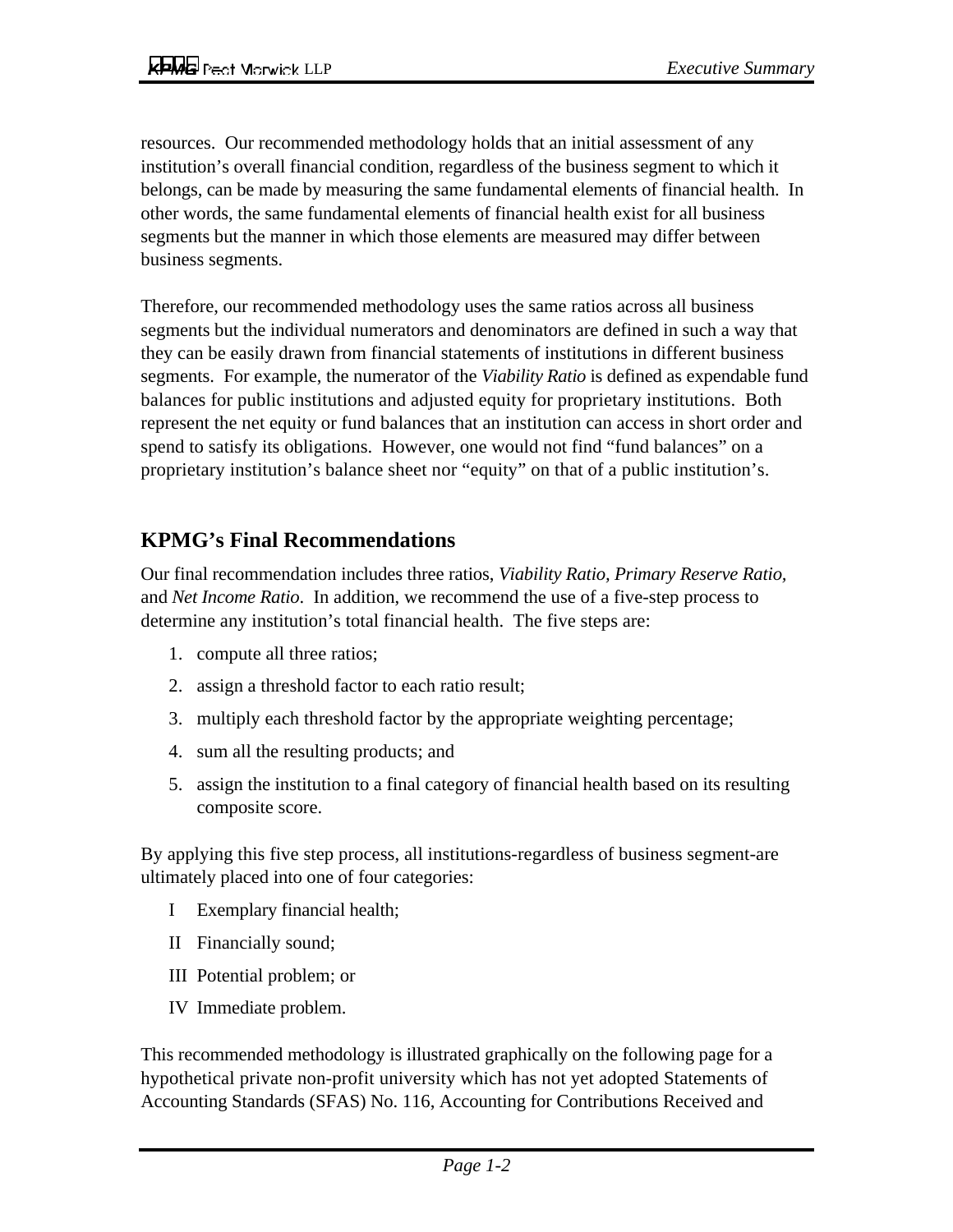Contributions Made, and SFAS No. 117, Financial Statements of Not-For-Profit Organizations:



Like the ratios, certain components of the weighting mechanism were customized for particular business segments to reflect their different missions, external economic forces and organizational structures.

The recommended ratios and weighting mechanism are intended to be used by ED to make an initial assessment of schools' total financial health. This methodology and all the components thereof are described in greater detail throughout the remainder of this report. We use accounting concepts and terms throughout this document. Where terms and concepts are not specifically explained, they should be interpreted in accordance with Generally Accepted Accounting Principles (GAAP).

#### **Organization of this Report**

This report is divided as follows:

- **Background -** In this section, we discuss the current regulations and higher education environment.
- **Project Chronology -** Here we describe the steps we took in arriving at the final recommendations. This section includes a discussion of the basic concepts upon which the methodology is founded.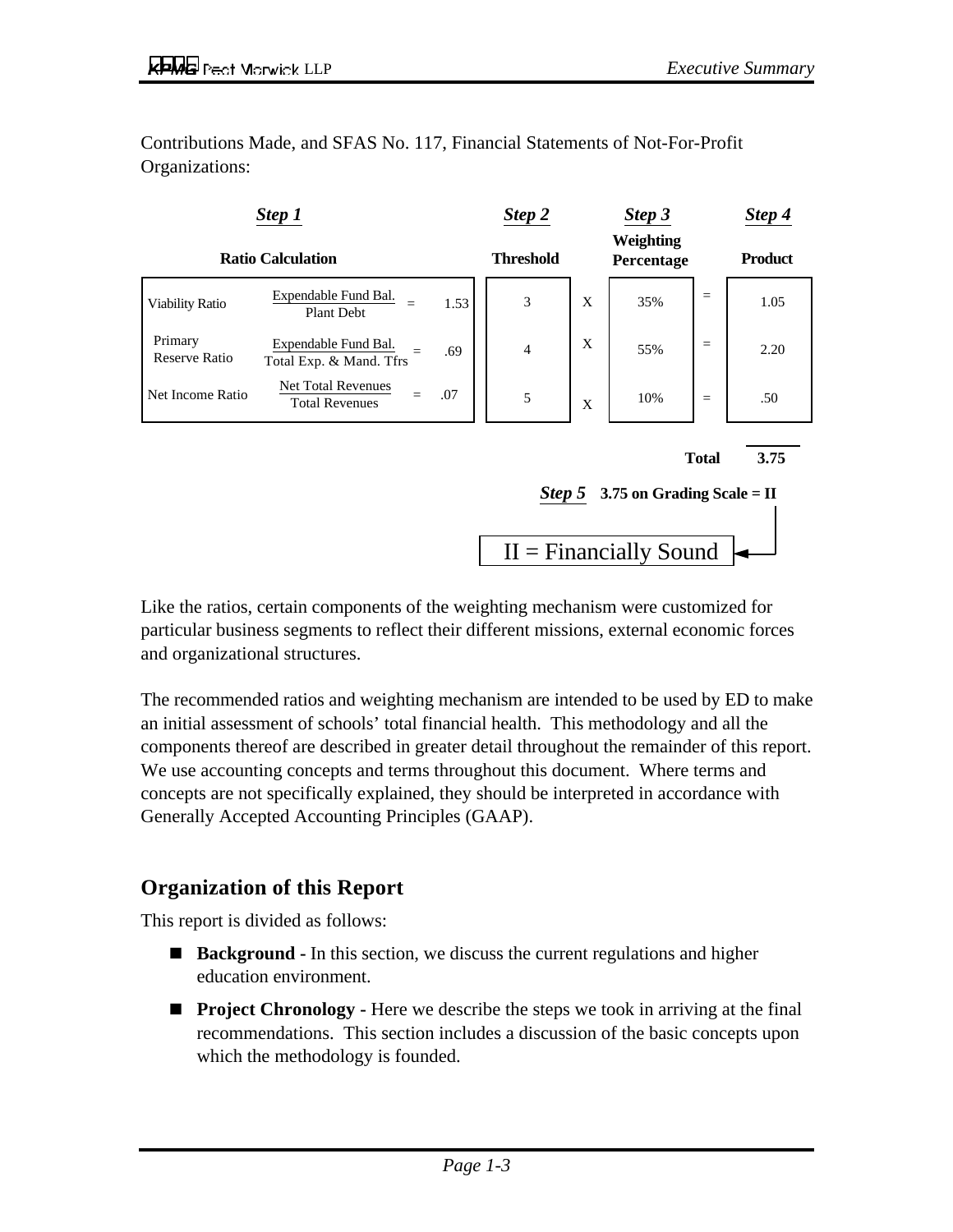- **Final Recommendations -** This section is devoted to describing our final recommendations and includes some of the reasoning supplementing those conclusions.
- **Appendices -** A matrix of accounting requirements, certain publications, and empirical testing results have been included in the appendices.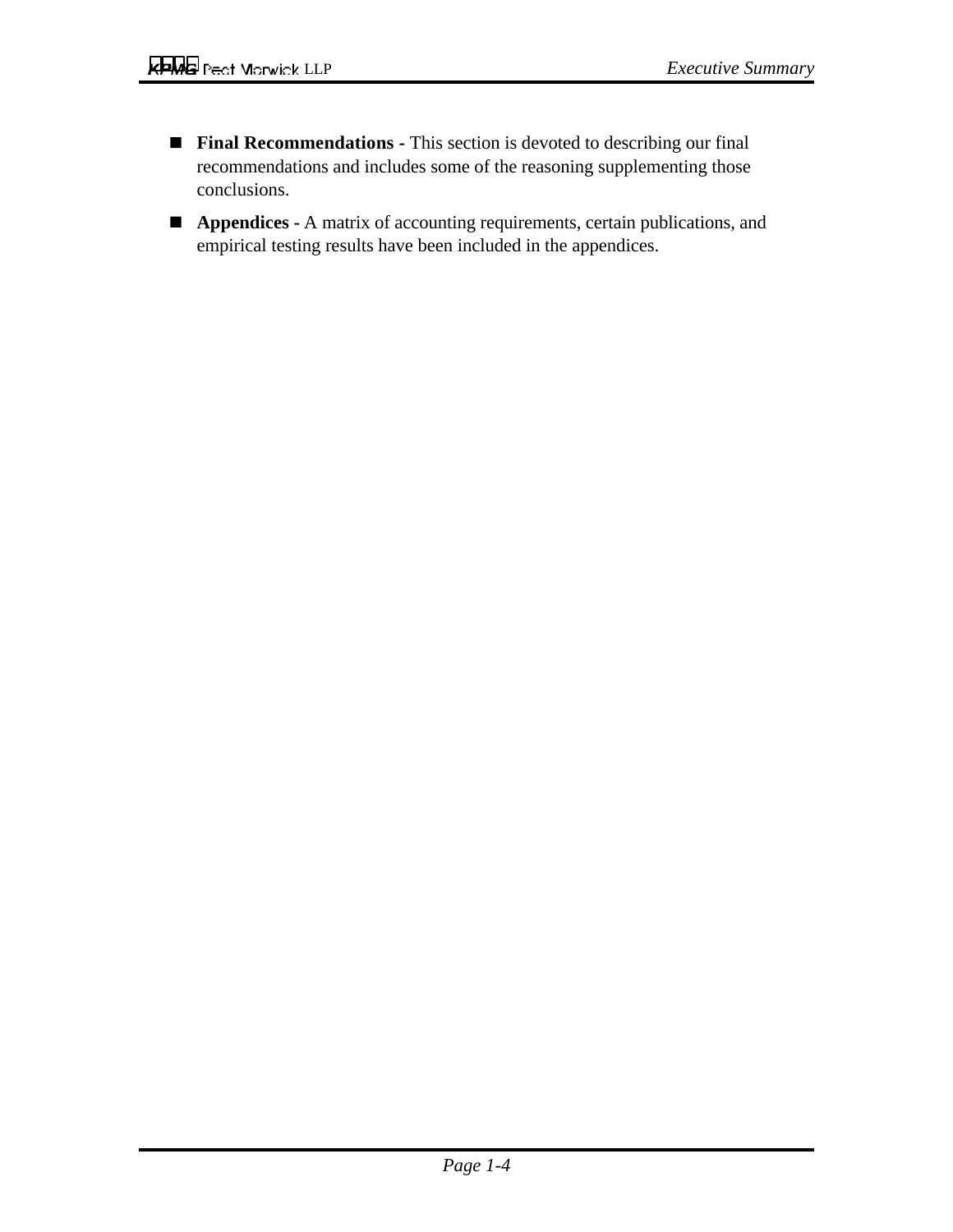# **2. Background**

In accordance with the requirements of the 1992 Higher Education Reauthorization Act, the U.S. Department of Education (ED) must develop regulations to determine the financial responsibility of an institution participating in Title IV, Higher Education Act (HEA) programs. That statute mandates certain standards ED must use in making a determination of financial responsibility. As a result, ED has the on-going responsibility for ensuring that each of approximately 7,000 educational institutions participating in student aid programs are financially responsible. Under this direction, ED established standards for financial responsibility in 34 CFR 668.15 in April of 1994 and later amended in November of 1994.

Elements of the current financial responsibility standards have existed in statute and regulation since the 1970's. However, as a result of the 1992 HEA, Title IV participants are required to file an annual financial statement with ED for the first time. The annual financial statement submission must be prepared in accordance with Generally Accepted Accounting Principles (GAAP) and audited by an independent accounting firm. This annual filing provides ED with a basis for determining that each participating institution has the financial resources necessary to provide the educational services for which the students contract and meet all of its financial obligations.

ED's task is complicated by the fact that four different types of institutions participate in Title IV programs. They have different organizational structures and accounting requirements. This section describes the different types of institutions, current financial responsibility oversight, and concludes with a brief description of this ratio analysis project.

## **Different Business Segments**

The current regulations recognize that institutions participating in Title IV programs fall into one of four groups; 1) public colleges and universities, 2) private colleges and universities, 3) proprietary institutions, or 4) hospitals. These institutions differ in varying degrees as to their ownership structure, governance, reliance on governmental support, and overall mission. Specific characteristics of each business segment follow.

#### **Public Colleges and Universities**

This business segment is comprised of two and four year institutions offering associate's bachelor's, and/or post-graduate degrees. Schools in this business segment are owned by,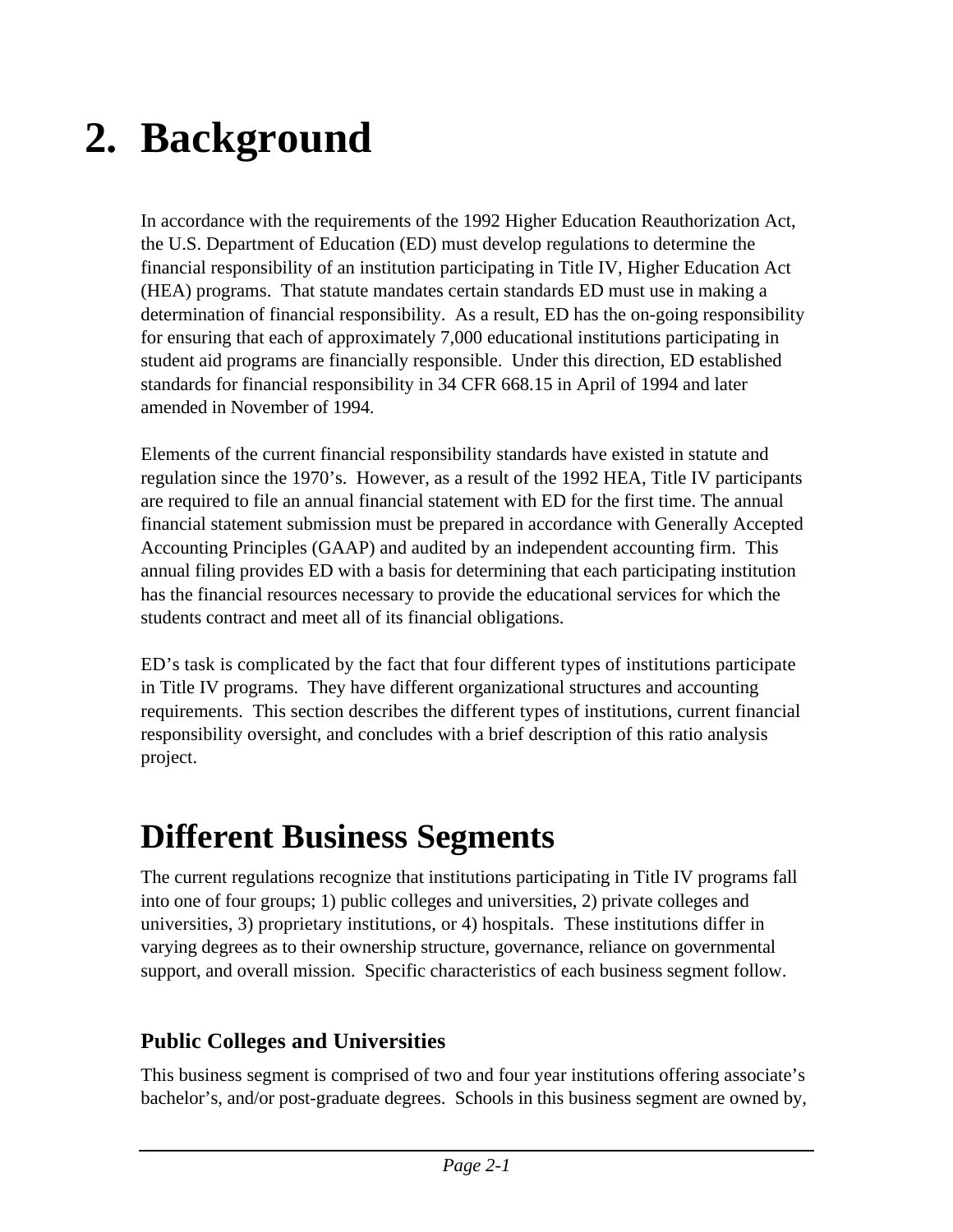or are an agency of, a governmental entity and their primary mission is generally instruction, research, and public service. Institutions within this business segment receive significant financial support from state or city appropriations. They generally prepare their financial statements in accordance with Statement No. 15 of the Governmental Accounting Standards Board (GASB).

#### **Private Colleges and Universities**

Schools in this business segment offer similar degrees as the public colleges and universities and also generally have a primary mission of instruction, research, and public service. These are private not-for-profit institutions incorporated under various state laws and are exempt from federal taxes under Internal Revenue Code (IRC) section 501(c)3.

Historically, institutions in this business segment have prepared their financial statements consistent with the 1973 AICPA Audit Guide for Colleges and Universities. Those financial statements were similar, in most respects, to those prepared by public colleges and universities. However, in 1993 the Financial Accounting Standards Board (FASB) issued two statements, Statement of Financial Accounting Standards (SFAS) No. 116, *Accounting for Contributions Received and Contributions Made*, and SFAS No. 117, *Financial Statements of Not-for-Profit Organizations*, that significantly redefined financial accounting and reporting for institutions in this business segment. As a result, these institutions are currently in a state of transition complying with these new standards. Most private non-profit institutions are required to adopt these new standards during their 1996 fiscal year.

#### **Proprietary Institutions**

This business segment is comprised of vocational, technical, or career colleges/schools which are investor-owned commercial (for-profit) entities. Their mission is generally to provide career training to students for gainful employment in a recognized occupation or vocation. In doing so, these institutions seek to generate an economic return for their owner(s). These schools may be corporations, partnerships, or sole proprietorships. Their financial statements are prepared in accordance with accounting standards promulgated by the FASB and the American Institute of Certified Public Accountants (AICPA).

#### **Hospitals**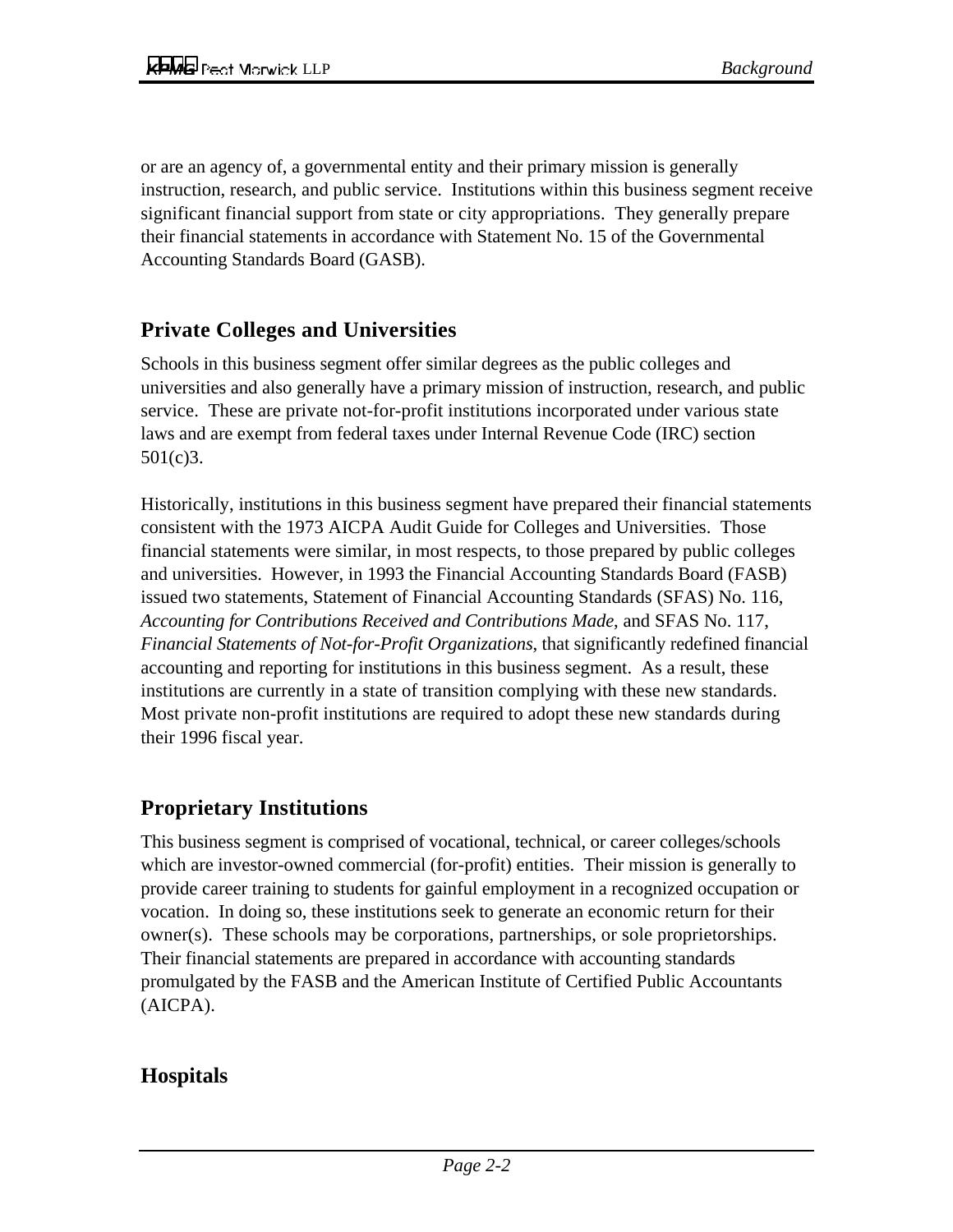This business segment is comprised of independent hospitals or medically related institutions that provide educational programs (e.g. nursing programs) and are not affiliated with a college or university. Financial statements for these institutions generally follow guidelines set forth by the AICPA Audit Guide, Providers of Health Care Services. Similar to private colleges and universities, many hospitals will also be subject to FASB Statements 116 and 117 but the financial statements of institutions in this business segment will not be as dramatically affected. This segment has the smallest number of participating institutions.

### **Business Segment GAAP Differences**

Higher education institutions have followed different accounting and reporting models for many years. For-profit institutions prepare their financial statements in accordance with GAAP applicable to commercial entities promulgated by FASB. Non-profit entities and public entities have generally used fund accounting models promulgated by industry groups and the AICPA. There have been obvious differences over the years such as nonprofits and publics not recording depreciation nor being required to present a cash flow statement like their for-profit counterparts. To date, the financial statements of both public and private colleges and universities have remained similar in most respects; however, recent actions by the FASB and GASB primarily the issuance of FASB Statements 116 and 117 have substantially increased the differences in accounting and financial reporting between public and private institutions.

### **Form and Content of Financial Statements**

Private not-for-profit institutions will adopt the reporting model mandated by FASB Statements 116 and 117 no later than fiscal 1996. Under that model, three basic financial statements - a statement of financial position, statement of activities and cash flow statement - are required. These statement are prepared on an accrual basis and measure economic resources and changes therein. Prepared on a highly aggregated basis, the statements include certain required minimum information. Generally, matters of format are left to the discretion of the institution. Public institutions, on the other hand, will for the foreseeable future prepare the statements called for by the 1973 AICPA guide - a statement of financial position, statement of changes in fund balances, and a statement of current funds revenue, expenditures, and other changes. (Note: A limited number of institutions may also report financial results using the government reporting model; an option allowed under GASB Statement 15). These statements are prepared on a highly disaggregated basis and follow the traditional managed funds structure. Moreover, they generally focus on measuring changes in total financial resources. As such, they include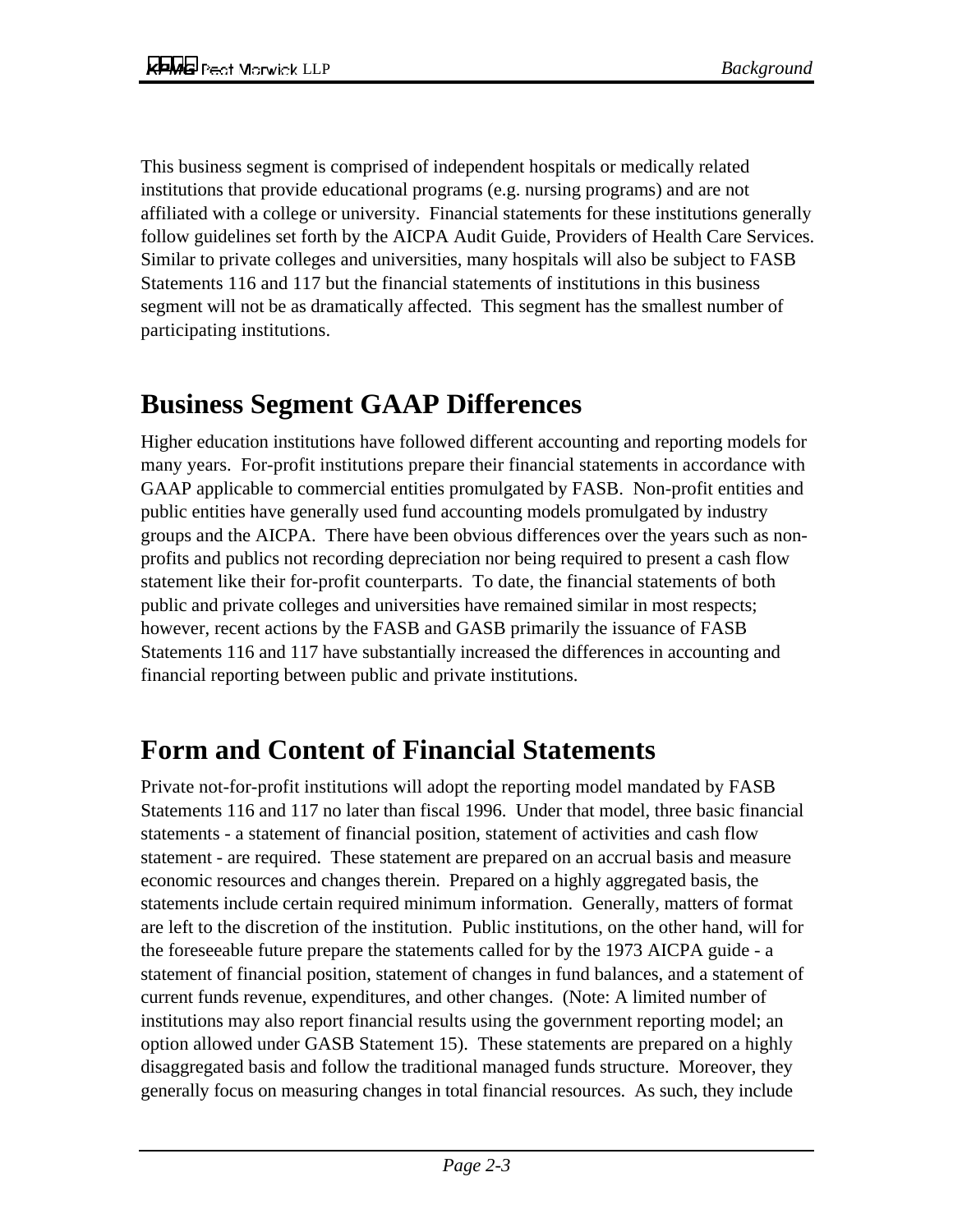changes in fund balances arising from expenditures and disposals of fixed assets rather than any capital usage charge such as historical cost depreciation. The format of each statement must generally conform to the example financial statements in the AICPA guide, which are considered by GASB Statement 15 to be prescriptive rather than illustrative.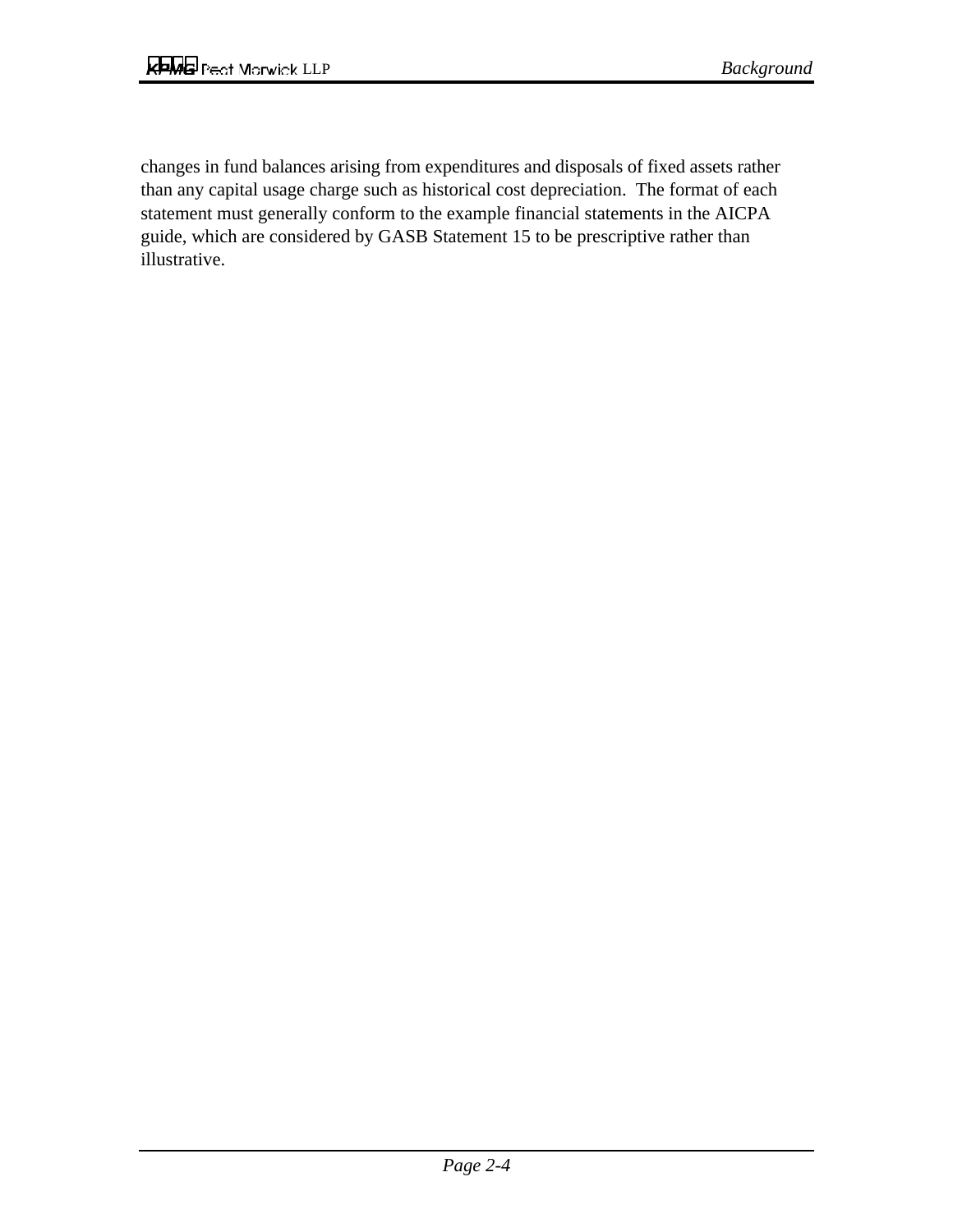With each statement FASB and GASB issue, the differences between the accounting and financial reporting requirements for higher education institutions are growing. To date, substantial differences have arisen in the following areas:

- Consolidation / reporting entity
- Recording of contributions
- Accounting for pension and postretirement benefits
- Recording of depreciation

A detailed matrix of the differences among the sectors and reporting models has been provided in Appendix A.

# **Current Financial Responsibility Oversight**

HEA 1992 requires ED to measure financial responsibility on the basis of relevant measures evaluating operating losses, net worth, assets to liabilities and operating fund deficits using the annually filed financial statements. In addition, Technical Amendments of 1993 required ED to take into account an institution's total financial circumstances and any differences in GAAP applicable to for-profit and non-profit institutions in making a determination of financial responsibility. In April 1994, ED incorporated specific ratio tests in regulation measuring liquidity (e.g. acid test), net worth (e.g. positive equity, fund balance or net assets) and profitability to be applied uniformly across the universe of participating proprietary institutions, private colleges and universities, public colleges and universities, and hospitals. Participating institutions must meet the minimum standards to be considered financially responsible; otherwise, they may be required to post a letter of credit for one half of their previous year's Title IV funds.

## **Synopsis of Current Regulations**

The current regulations measure and establish minimum acceptable standards for liquidity, net worth and profitability. Each is measured separately and the results are considered without regard to the others. Consider the standards for a for-profit institution. For liquidity, the acid test is prescribed and the minimum acceptable result is 1:1. If the acid test (or any of the other ratio tests) is not met, the institution may not be considered financially responsible. In such situations, the institution may need to demonstrate financial responsibility by posting a letter of credit or establishing to ED's satisfaction that it has sufficient resources to 1) ensure against its precipitous closure and 2) meet all of its financial obligations. If an institution is rated at or above the second highest rating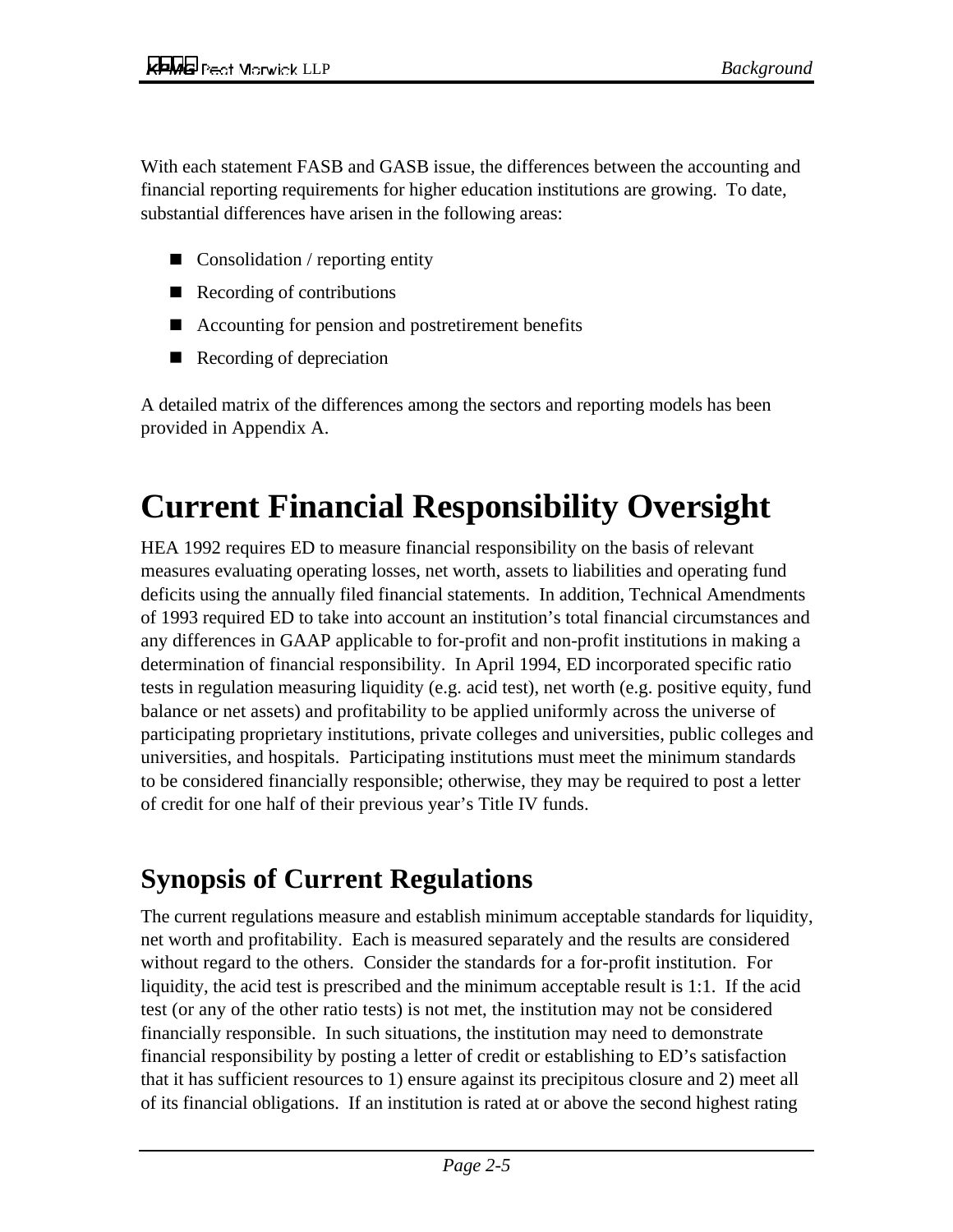level of credit quality given by a nationally recognized statistical rating organization, they will otherwise meet the prescribed standards.

Current regulations provide, in part, for different tests for the various business segments. For example, public institutions may uniquely satisfy the standards by demonstrating, among other things, that they are backed by the full faith and credit of their respective state. The ratio tests and basic thresholds for not-for-profit and for-profit institutions, however, are common and do not completely take into account the accounting and reporting differences among the sectors.

One example is the use of the same acid test requirement of 1:1 for not-for-profit and forprofit institutions. GAAP does not require not-for-profit institutions to prepare financial statements which classify assets and liabilities as current and noncurrent. Therefore, calculation of the acid test cannot be accurately performed without additional information. Moreover, differing cash management and investment strategies (investing excess cash in other than short-term instruments) may result in an institution failing the acid test requirement when sufficient expendable resources are available in unrestricted investments to support operations for more than one year without any additional revenue.

## **ED's Current Experience**

ED's experience has shown that application of the current ratios and tests among proprietary schools, private colleges and universities and hospitals does not always yield consistently reliable information about an institution's financial health. In these circumstances, additional analysis must be performed to determine financial responsibility. Furthermore, ED's experience indicates that performing a detailed review of additional information in the event an institution does not meet one of the minimum standards can be time consuming and an inefficient use of its resources. Currently, each of approximately 7,000 annual financial statements received by ED must be reviewed and each of the required ratios must be calculated. Then, in many situations, financial statements must be reviewed in detail and additional information must be requested and reviewed before ED can satisfy its oversight responsibility. An objective at the Department is to implement tools and methodologies which help to better focus its limited resources on fiscally problematic institutions.

## **KPMG Ratio Analysis Project**

Given the objective of improving the efficiency and quality of its oversight function, ED engaged us to assist in reviewing the current ratios and regulations and in developing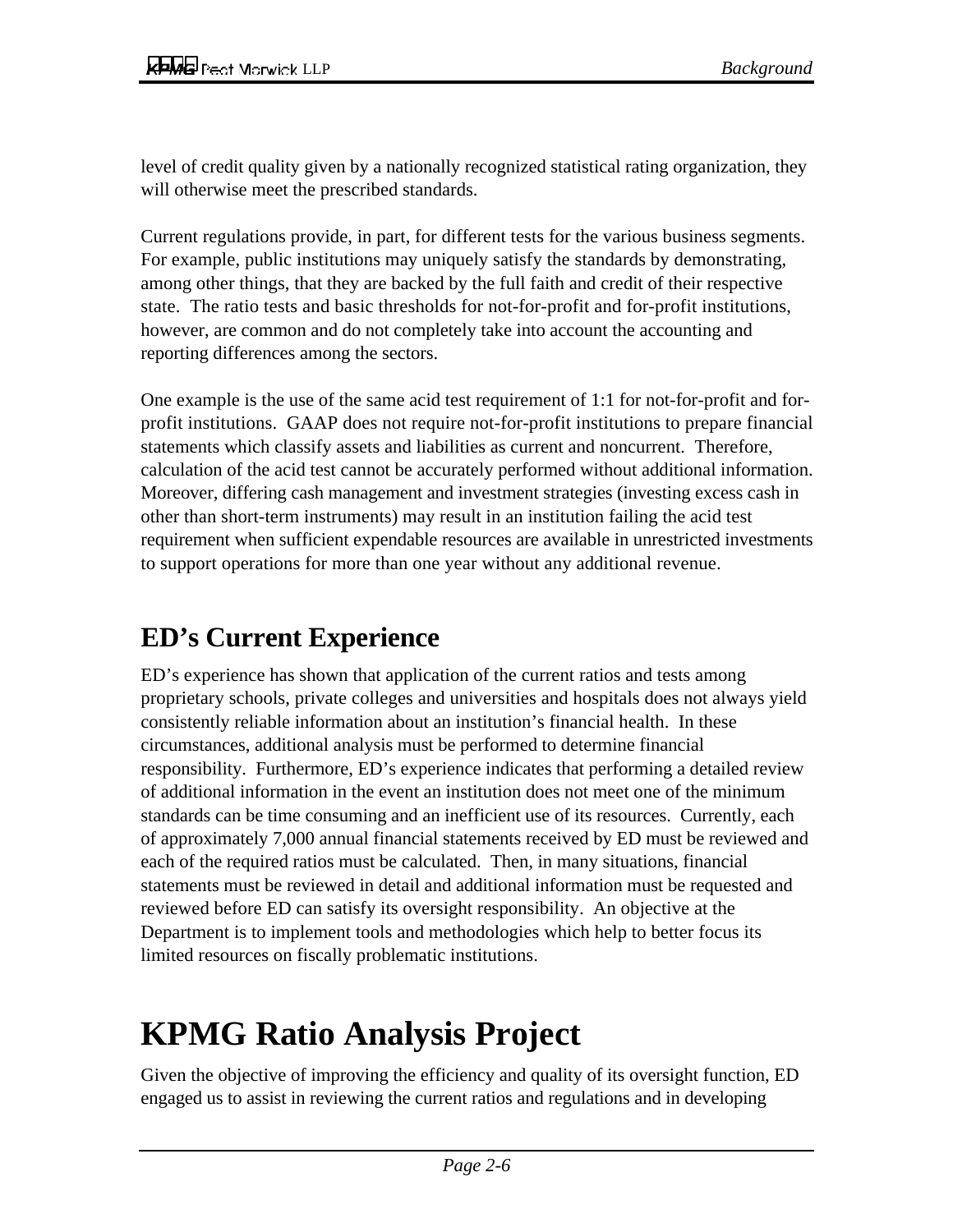financial ratios. The goal of the of the project would be to develop a gatekeeping methodology that allows ED to identify problem institutions, while using its limited resources efficiently and effectively. Such a gatekeeping methodology would involve a review using a composite ratio approach to measure common elements of financial health in all institutions participating in Title IV programs.

Similar to the current regulations, our proposed methodology focuses on liquidity, profitability and viability and takes into account the differences among the business segments participating in Title IV programs. Our proposed methodology however, makes improvements to the current regulations in three ways. First, the methodology considers all ratio results together, not exclusive of each other. The final composite score enables ED to form a conclusion about an institution's total financial condition instead of three separate conclusions concerning liquidity, profitability and net worth. Secondly, our methodology establishes a range of results for each ratio in contrast to the one minimum standard dictated by the current regulations. This range will assist ED in allocating limited resources initially toward financially higher risk institutions. Finally, we concluded that the accounting and reporting requirements of each business segment were so diverse that different ratios and thresholds for the same element of financial health (e.g. viability) should be established for each segment. The developed ratios are calculated using information which can be derived directly from the audited GAAP financial statements required to be filed with ED annually.

## **Ratio Application**

The use of financial ratios has been a proven technique for analyzing institutions in all business segments receiving Title IV funds. KPMG introduced its first edition of *Ratio Analysis in Higher Education* in the 1970s (now in its third edition) to use as a tool to better understand and interpret an institution's financial results. From working with our clients over more than 25 years, we concluded that financial ratio analysis provides a ready means of focusing on a few key elements that indicate how well the institution is performing. Today, many industries, rating agencies and investors, and accrediting bodies use key ratios from the GAAP financial statements to compare similar institutions' basic financial performance. ED also recognizes the value of ratio analysis and desires to use these same techniques within in its oversight function.

The conceptual basis for using financial ratios is discussed in detail in the following two publications, copies of which are included as appendices to this report:

■ KPMG Peat Marwick; L.F. Rothschild Unterberg, Towbin, Ratio Analysis in Higher Education, Second Edition (Appendix B); and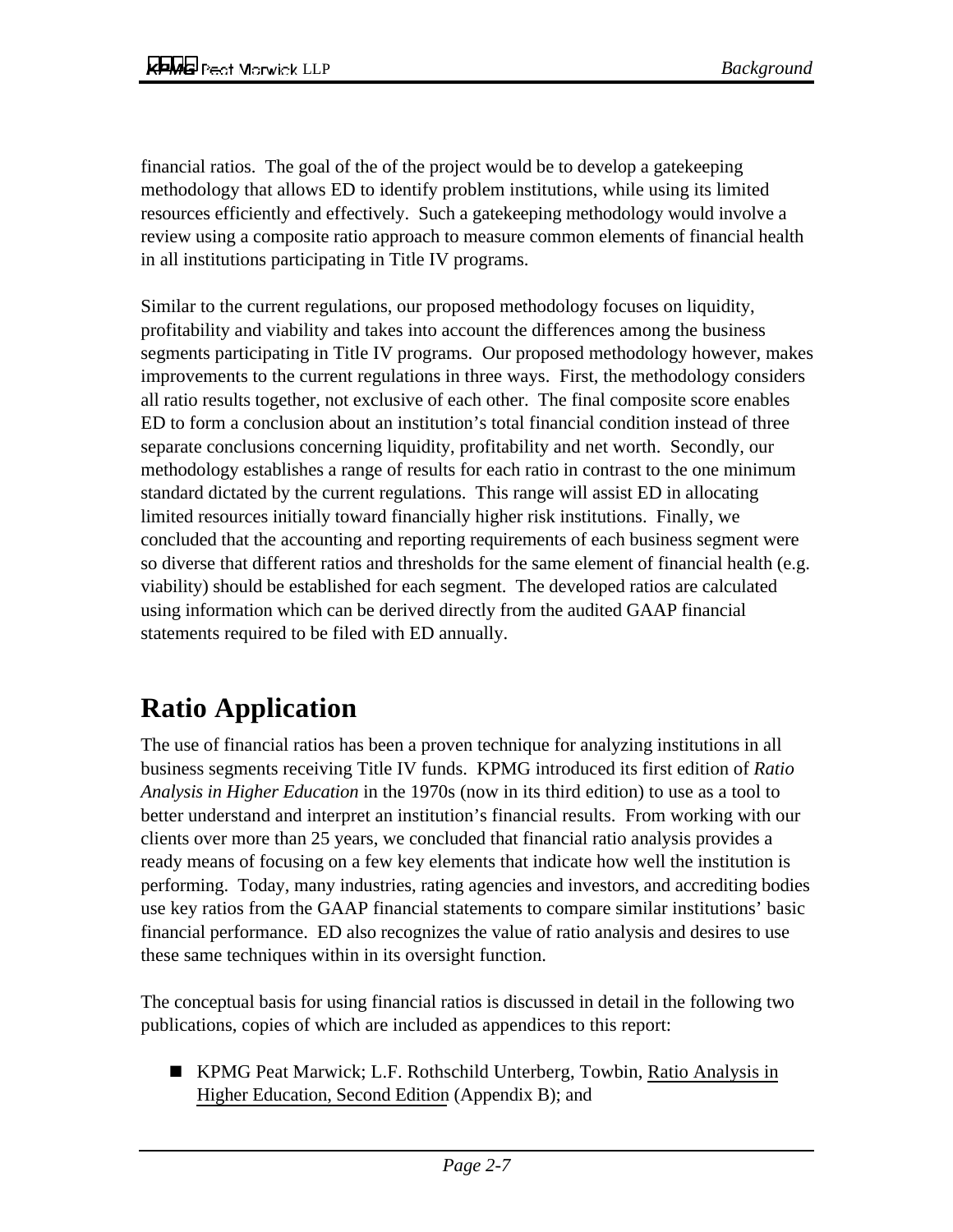■ KPMG Peat Marwick, LLP; Prager, McCarthy, & Sealy, Ratio Analysis in Higher Education, Third Edition (Appendix C).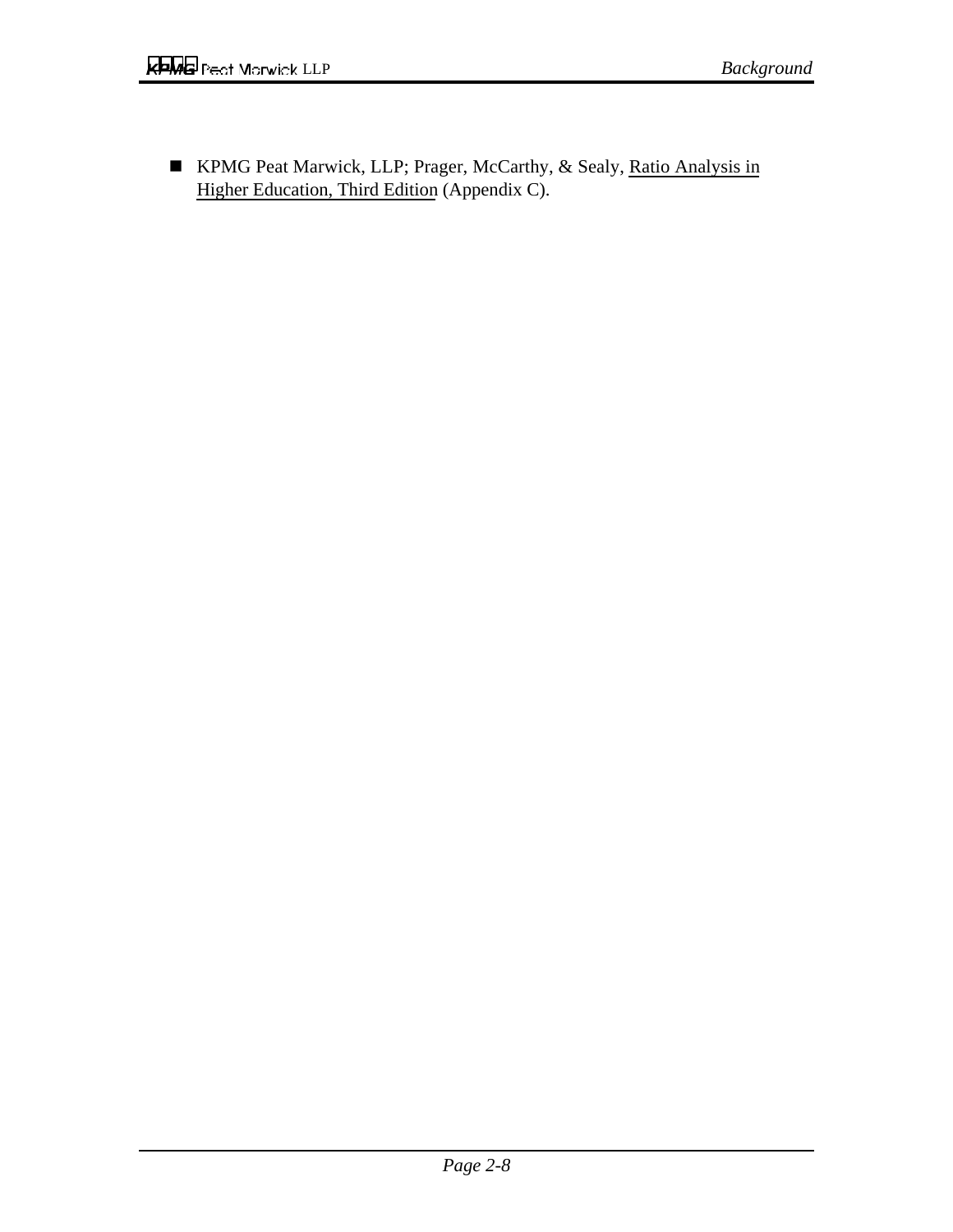Other information consulted throughout the project which was useful as a basis for applying ratio analysis to the proprietary and hospital sectors were:

- Accrediting Council for Independent Colleges and Schools publication entitled Guidelines for Filing Financial Reports; and
- The 1995 Almanac of Hospital Financial & Operating Indicators distributed by the Center for Healthcare Industry Performance Studies (CHIPS); and
- Ratio medians and publications from Moody's, Standard and Poors and Robert Morris & Assoc.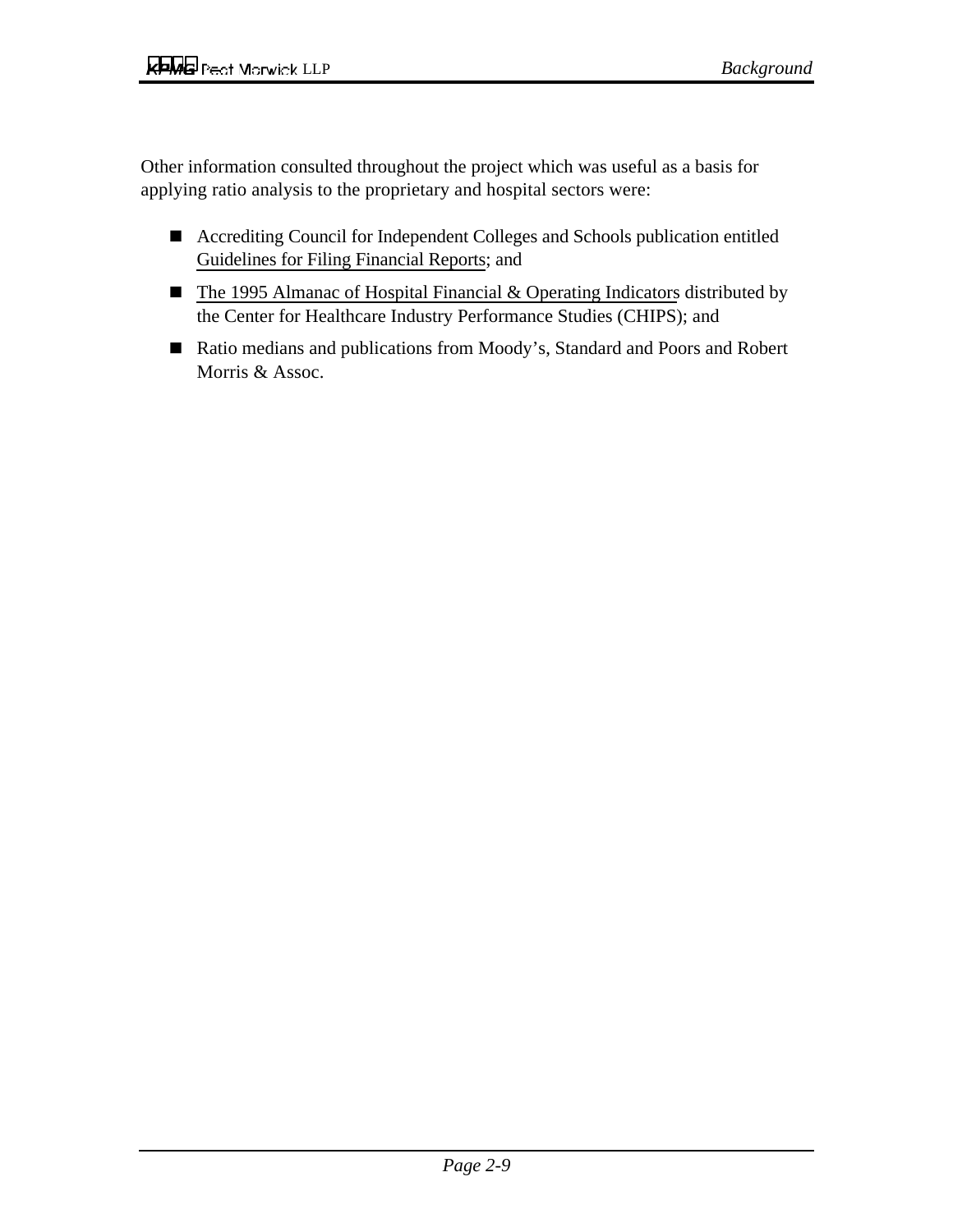# **3. Project Chronology**

In planning the engagement, we divided the project into two distinct phases; conceptual development and empirical testing. The purpose of the conceptual phase was to develop an overall approach for using ratios as a gate keeping mechanism and develop specific financial ratios for each business segment. In the empirical testing phase, the ratios were to be tested using actual financial statement data from a sample of institutions. It is important to note that the results of the empirical testing phase were not to be used as a basis for amending the recommended methodology. Rather, the distribution of ratio results would validate, or provide assurance that the recommended ratios and methodology were reasonable.

Input from a task force of higher education industry representatives would be sought at the conclusion of each phase of the project. In forming the task force, we attempted to include individuals from all business segments and they were requested to comment on the proposed ratios and methodology at various points throughout the project.

## **Basic Concepts**

There are two basic ideas that form the foundation upon which the proposed methodology was developed. The first simply states that financial ratios can be used as a gate keeping mechanism to make an initial assessment of an institution's financial condition. The initial assessment would be used to place institutions into various categories of financial health to facilitate further analysis by ED. The second concept states that the financial condition of institutions can be assessed by measuring the same fundamental elements of financial health regardless of differences in accounting and reporting requirements or organizational differences. Because of such differences, the specific means (ratios) for measurement may vary **but the same fundamental elements should be always be measured.**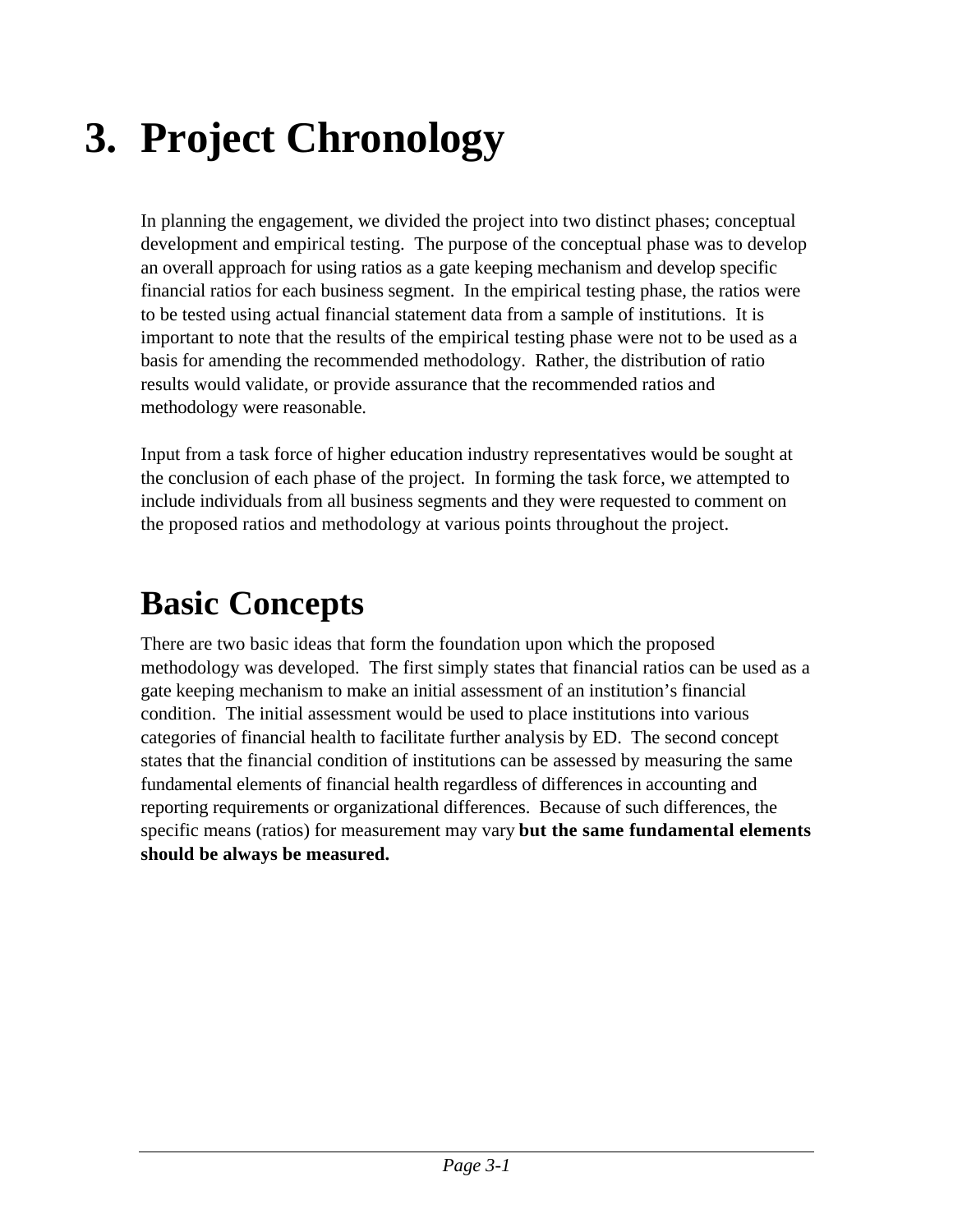## **First Basic Concept**

## **Financial Ratios as Gate Keeping Mechanism**

Financial ratios can be used to make an initial assessment of an institution's financial health. By applying the financial ratios using information in the audited financial statements received by ED, categories of institutions could be developed to facilitate ED's analysis, and to assist ED in allocating its scarce resources more efficiently. Categories include:

- Exemplary financial health;
- **Financially sound;**
- **Potential problem; and**
- $\blacksquare$ Immediate problem.

This concept is shown graphically below:

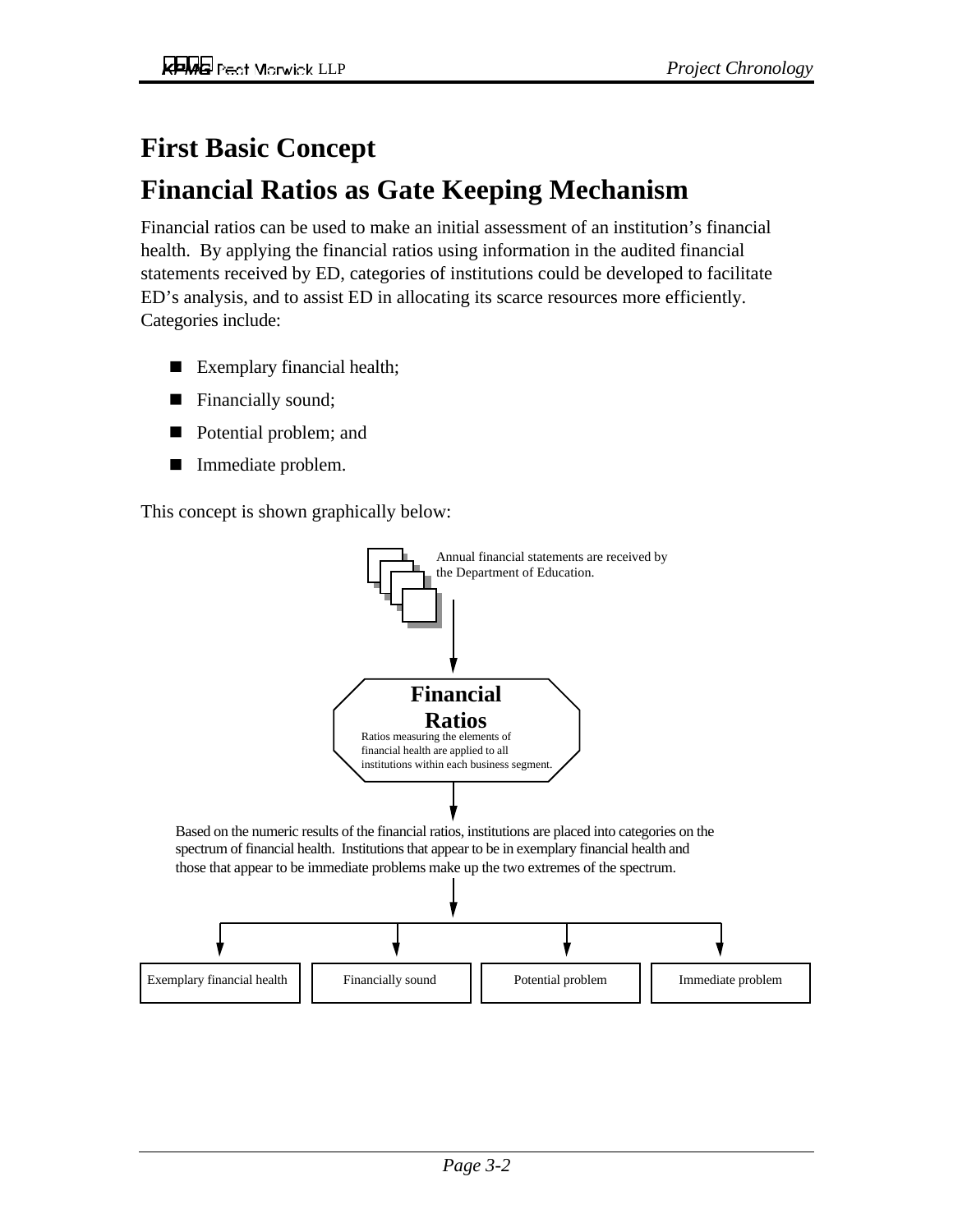## **Second Basic Concept**

## **Fundamental Elements of Financial Health**

The second basic concept states that an initial assessment of any institution's financial condition, regardless of the business segment to which it belongs, can be made by measuring five fundamental elements of financial health. The business segments from which institutions participating in federal student aid programs are drawn include:

- Public Colleges and Universities **Proprietary Institutions**
- **Private Colleges and Universities**  $\blacksquare$  **Hospitals**

The organizational differences between institutions in these business segments were discussed in the *Background* section of this report.

The financial health of an institution within any business segment can be assessed by measuring the same fundamental elements:

- **Viability Profitability Ability to Borrow Capital Resources**
- **Liquidity**

These same fundamental elements of financial health exist for all business segments. However, the means to measure those elements, namely the ratios, may differ primarily due to differences in accounting and reporting requirements and, to a lesser extent, certain environmental differences (e.g. equity structures, missions). The fundamental elements are inter-related, that is conditions that affect one element will probably directly or indirectly affect other elements as well.

#### **Financial Viability**

*DEFINITION: The ability of an institution to continue to achieve its operating objectives and fulfill its mission over the long term*

Financial viability is a very important element of financial health. For some, viability alone could be taken as an indicator of an institution's overall financial health.

#### **Profitability**

*DEFINITION: The determination of whether an institution receives more or less than it spends in an operating cycle*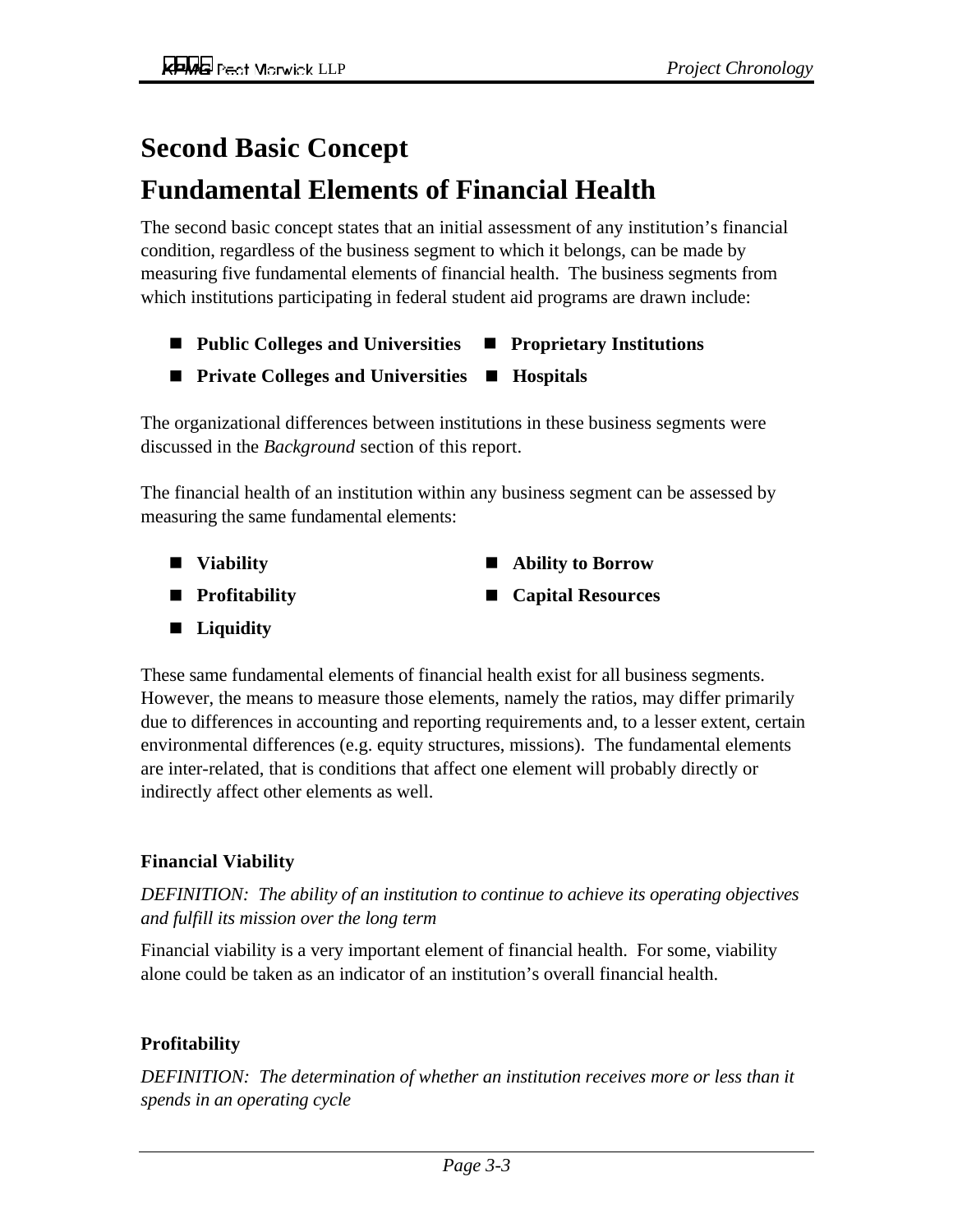The term profitability may not seem appropriate in the not-for-profit environment but profitability as defined here, is a fundamental element of any institution's financial health. Any for-profit or not-for-profit institution that consistently spends more than it receives will eventually cease to exist.

#### **Liquidity**

#### *DEFINITION: The ability of an institution to satisfy its short term obligations with existing assets*

In contrast to viability, liquidity is a short-term element of financial health. The fact that an institution has substantial resources to operate over the long term (viability) could be irrelevant if it doesn't have the cash or other resources easily convertible to cash to pay its bills in the coming twelve months.

#### **Ability to Borrow**

#### *DEFINITION: The ability of an institution to assume additional debt*

The ability of an institution to obtain additional operating funds or capital through borrowing is of vital importance to its long term operations.

#### **Capital Resources**

#### *DEFINITION: An institution's financial and physical capital base that supports its operations*

An institution uses its financial and physical capital resource base in the short term and long term to achieve its mission. By definition, assets are economic benefits that have not yet been realized. So although some institutions may be more dependent than others on capital resources due to the nature of the services they provide, an adequate capital base (financial and physical capital) is advantageous, even imperative, for all institutions.

## **First Report to Task Force: Nine Proposed Ratios**

On December 15, 1995, we issued a report to the task force members and requested their feedback. In that report, we recommended that nine ratios be used to measure the five fundamental elements of financial health.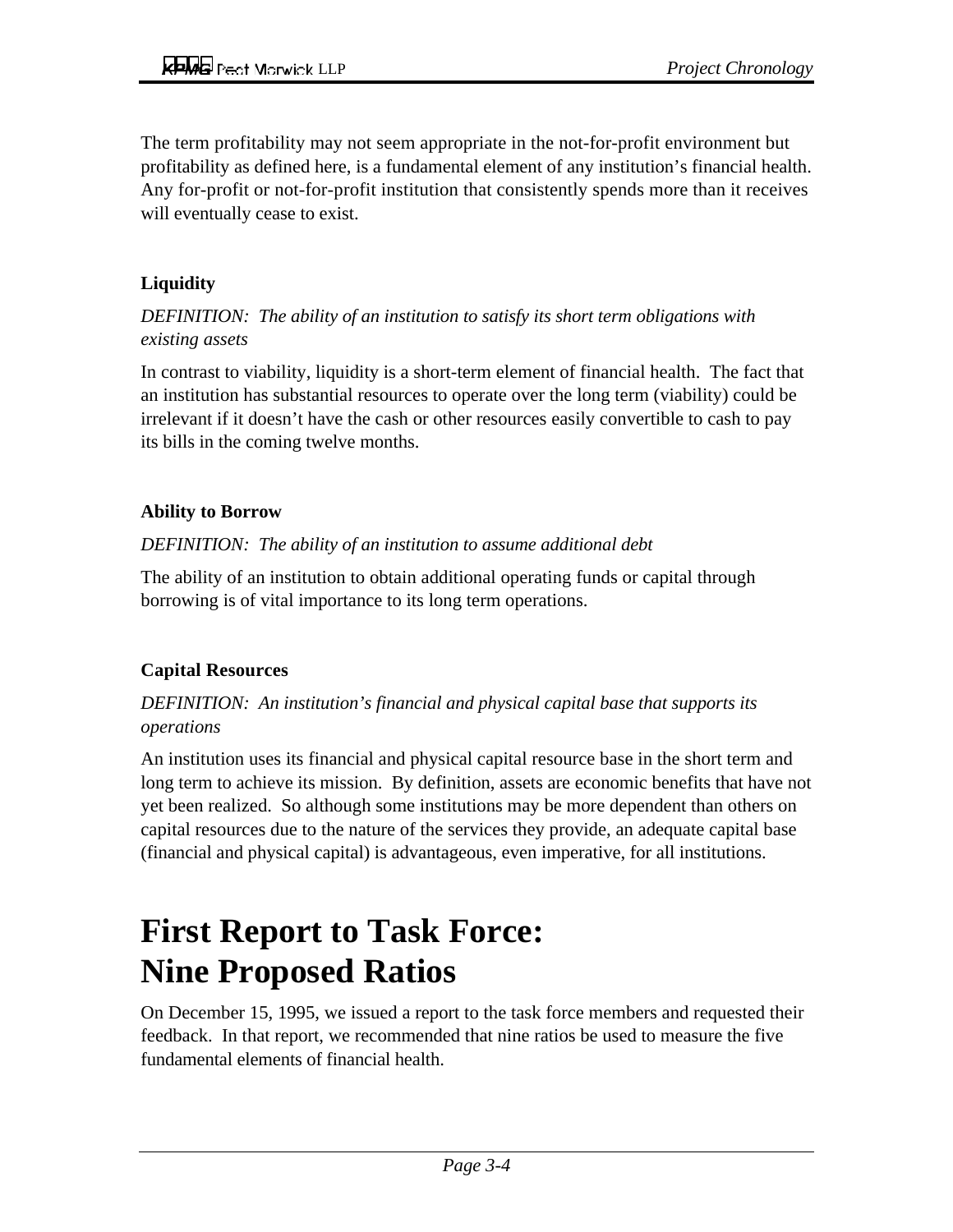In developing the recommended ratios, we attempted to build on generally accepted industry practices so many of the ratios were taken directly from existing publications. In some cases, we developed ratios that mimic ratios that are accepted in other business segments. Generally, ratios for public colleges and universities, and private colleges and universities whose financial statements do not yet comply with FASB Statements 116 and 117 were taken from KPMG's publication Ratio Analysis in Higher Education - Second Edition (Appendix B). These ratios have been used by ourselves and others for over twenty years to measure the financial health of colleges and universities. For private colleges and universities who have complied with FASB Statements 116 and 117, KPMG's recently published Ratio Analysis in Higher Education - Third Edition (Appendix C) was used. These ratios take into account certain significant changes in presentation required by the new FASB standards in assessing financial health. For an overview of these changes, see pages 43-48 of that Third Edition. For proprietary institutions, we interviewed representatives from the Accrediting Council for Independent Colleges and Schools (ACICS) and the Accrediting Commission of Career Schools and Colleges of Technology (ACCSCT) to understand how ratios are used in the accreditation process of such institutions. Ratio and industry median publications from Robert Morris & Associates, Standard & Poors, and Moody's were also reviewed in developing ratios for the proprietary business segment. Finally, for hospital ratios, The 1995 Almanac of Hospital Financial & Operating Indicators (CHIPS) was referred to extensively.

The following paragraphs present those ratios in summary format since including all supporting definitions, rationale, and explanations here would produce an overly voluminous report.

## **Ratios to Measure Financial Viability**

In the first report to the task force, we proposed using two ratios, the **Viability Ratio** and the **Primary Reserve Ratio,** to measure financial viability. The numerator of these ratios represents the expendable net assets or fund balances that the institution can access in short order and spend to satisfy its obligations including long-term debt. Consequently, the Viability Ratio measures one of the most basic determinants of clear financial health; availability of resources to cover debt should the institution need to settle its obligations as of the balance sheet date. On the other hand, the Primary Reserve Ratio demonstrates how long the institution could operate without relying on additional revenue from operations.

## **Ratio to Measure Profitability**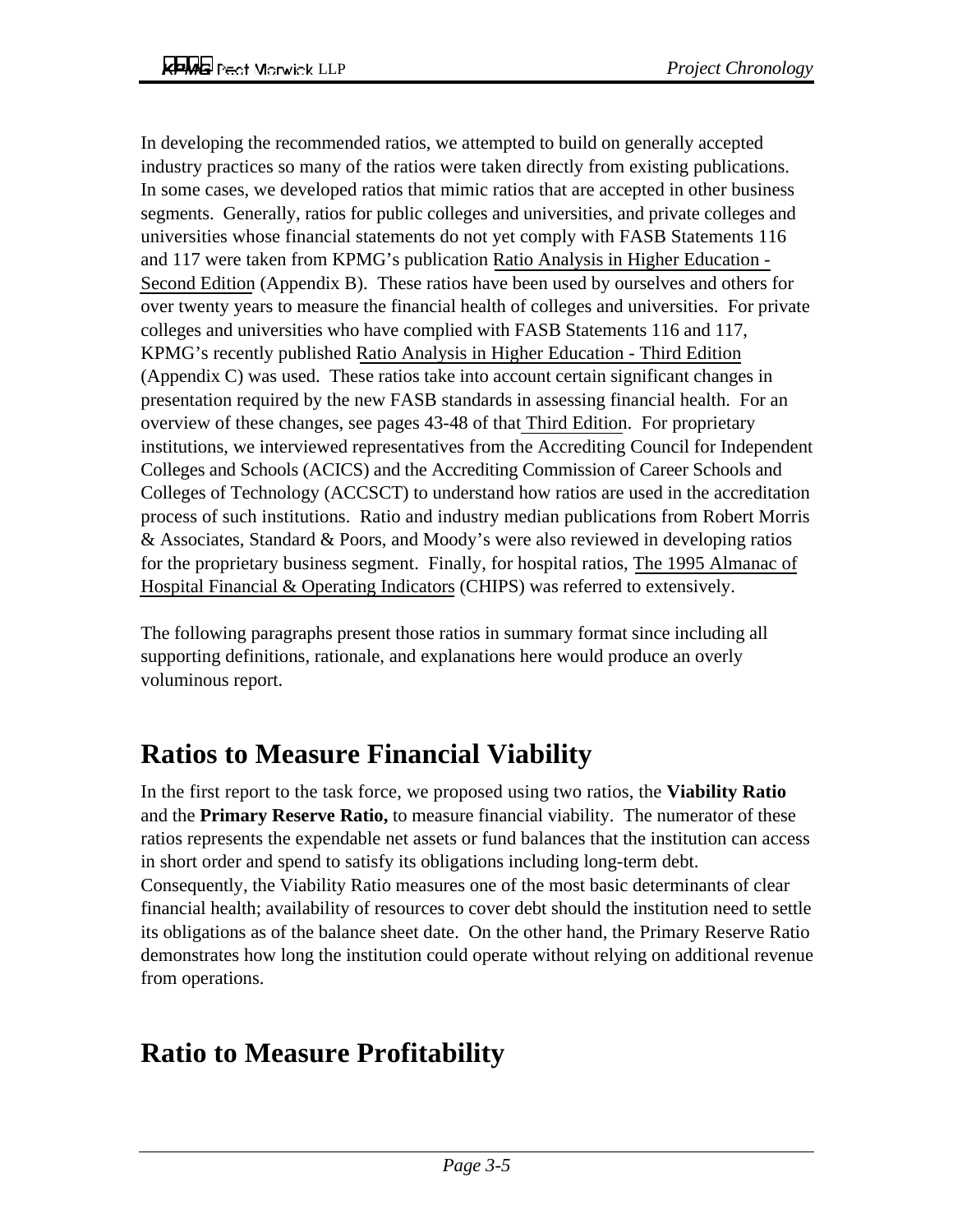We proposed using the **Net Income Ratio** to measure profitability. That ratio generally measures the amount of an institution's excess revenue over expenses or expenditures in proportion to its total revenue. It answers the basic question - did the institution operate within its means during the year? It may provide an explanation for behavior of other ratios like the Viability Ratio since a large surplus or deficit has a direct impact on the amount of expendable resources available to an institution.

In the proprietary business segment we use income before taxes in lieu of net revenue in order to provide a more consistent measure between business segments.

## **Ratio to Measure Liquidity**

We initially proposed using the **Liquidity Ratio** to measure liquidity. For proprietary institutions and hospitals, this ratio is the Current Ratio. It provides a measure of an institution's current assets in proportion to its current liabilities. The ratio provides an indication of whether the institution has sufficient cash or other easily convertible assets to cover its obligations due in the next twelve months.

Since current assets and current liabilities generally cannot easily be retrieved from the financial statements prepared for colleges or universities, we developed liquidity ratios for those business segments that mimic the current ratio for proprietary institutions and hospitals. For colleges and universities, the numerator is computed by subtracting plant assets, long term investments, notes receivable, and certain other non-current assets from total assets. Likewise, the denominator is comprised of total liabilities less plant related debt, pension and post-retirement benefits obligations, and certain other non-current liabilities. As discussed more fully in the appendix to this report, there are also certain other differences in this ratio between institutions that follow the AICPA Audit Guide and those that follow FASB Statements No. 116/117.

## **Ratios to Measure Ability to Borrow**

We proposed using three ratios, the **Leverage Ratio, Debt Burden Ratio,** and the **Debt Coverage Ratio** to measure an institution's ability to borrow. All three ratios when viewed together provide an indication of how much more debt an institution could assume.

The **Leverage Ratio** measures the amount of assets, net of any related liabilities, that an institution could use to secure additional debt in relation to its existing debt. Intangible assets have been excluded from the ratio since banks will generally not consider such assets as collateral.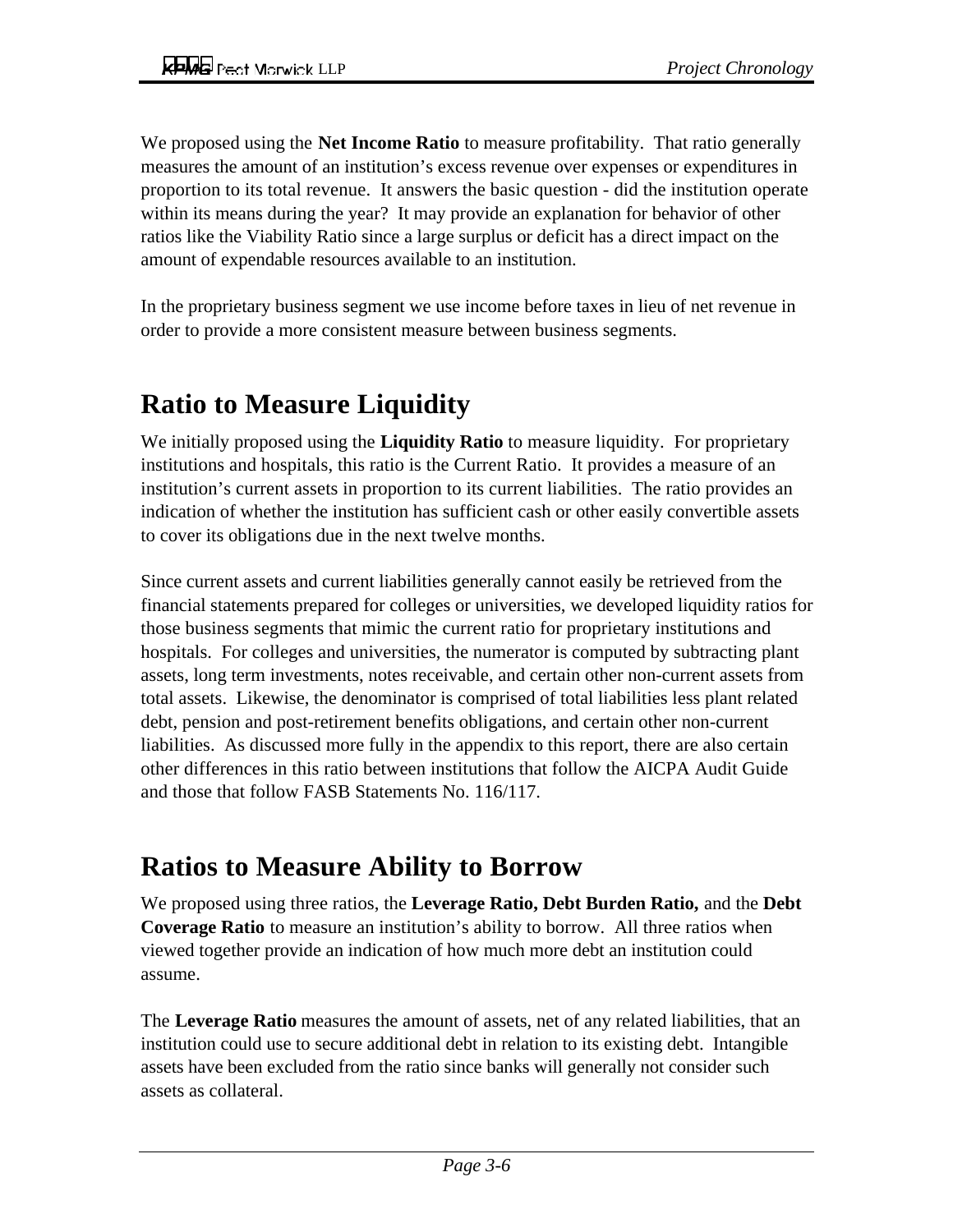The **Debt Burden Ratio** measures the amount of resources that the institution devoted to interest and principal payments during the last year in relation to its overall operating size represented by total expenses. Depreciation is excluded from total expenses because it represents a significant non-cash expense.

The **Debt Coverage Ratio** gives an indication of an institution's excess revenues over expenses in relation to its principal and interest payments. This ratio provides insight into the behavior of other ratios like the Net Income Ratio since excessive interest and principal payments can quickly consume any excess revenues.

## **Ratios to Measure Capital Resources**

We used two ratios, the **Secondary Reserve Ratio** and the **Plant Equity Ratio** to measure an institution's capital resource base. The two ratios measure an institution's capital resource base in relation to its operating size, represented by total expenses or total expenditures and mandatory transfers. The Secondary Reserve Ratio measures financial capital while the Plant Equity Ratio measures physical capital.

Taken together, the two ratios give an indication of an institution's total capital resourcesfinancial and physical that can be used to support future operations.

### **Task Force Response to Initial Report**

The initial report was delivered to the task force members in December of 1995 and a number of helpful responses were received. In addition, a group of CPAs that specialize in providing audit services to institutions in the proprietary business segment provided unsolicited verbal and written responses. Task force members generally focused on those issues highlighted in the report. The CPA group focused on those issues, but in addition, addressed certain accounting and operational issues they felt were unique to schools in the proprietary business segment. The responses generally divided into two separate and distinct types; answers to specific issues raised in the report and other comments.

#### **First Issue - Overall Approach**

The report requested the task force members to comment on the overall methodology.

All respondents believed the overall approach that we recommended to be generally acceptable. Some respondents felt however, that the total number of ratios might be excessive for an initial gate keeping methodology, and that some of the ratios might more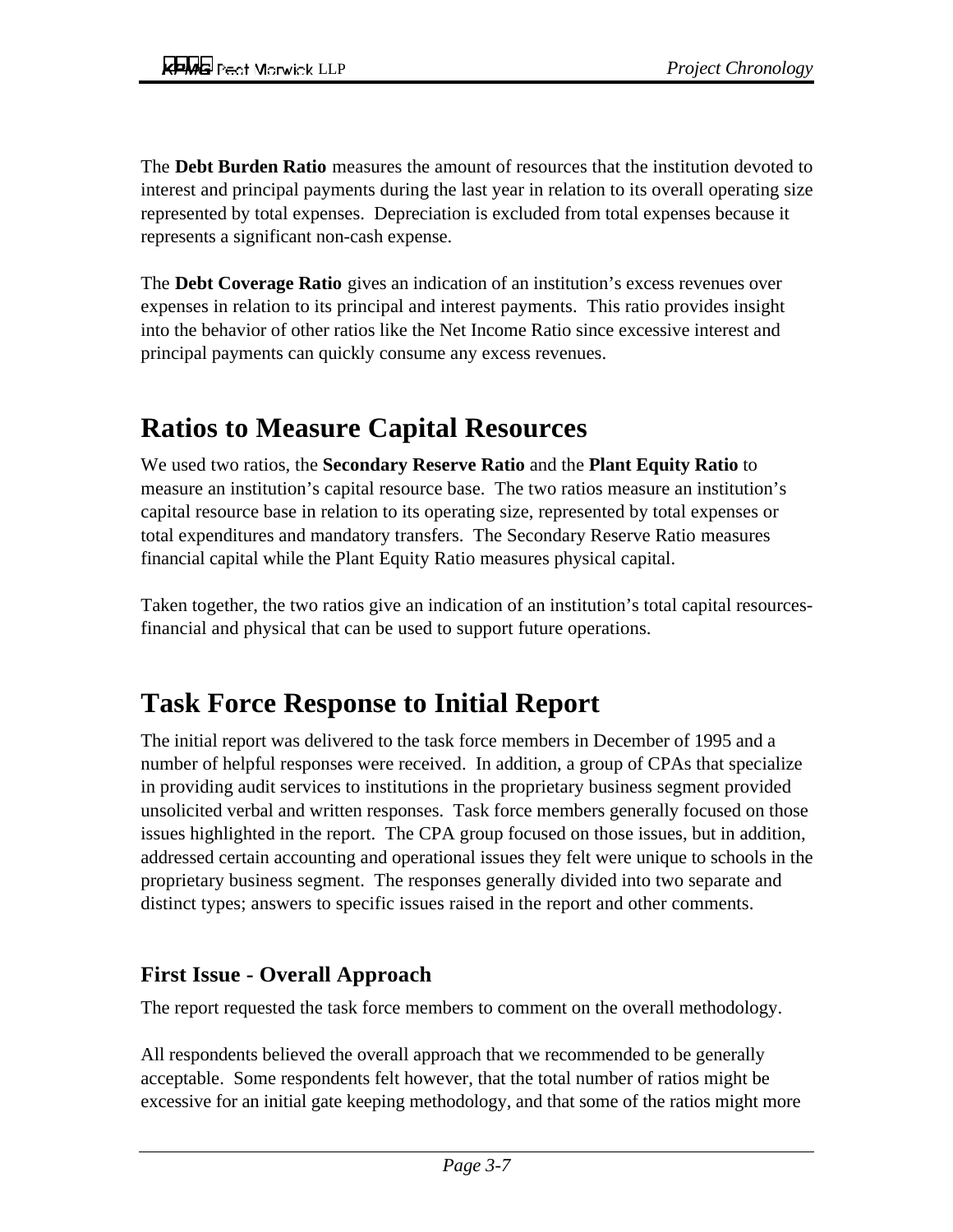appropriately be used in a second tier of analysis. A number of task force members felt the ratios to measure the capital resources and ability to borrow elements were of secondary importance to the other ratios. One person took this view a step further and questioned whether the ability of an institution to take on additional debt is even a positive indicator. More than one respondent also felt that other factors like trend analysis should be considered in assessing financial health

#### **Second Issue - Ratios to Measure Viability**

The second specific issue posed in the report asked whether it was appropriate to exclude the value of plant assets from the amounts considered to be resources available to the institution when measuring financial viability. Task force members were asked to comment on two aspects of this issue; first as it relates to the college and university business segments and second, for the proprietary and hospital business segments.

A clear majority of task force members generally agreed that the value of plant assets should be excluded when measuring viability regardless of business segment. However, two out of the three task force members that represent the proprietary business segment felt that the assets should be included when computing viability in the proprietary and hospital business segments.

#### **Third Issue - Liquidity**

The third issue for which a response was specifically requested dealt with quasiendowment funds and cash or investments in plant funds of private and public non-profit colleges, universities, and hospitals. Task force members were asked whether the value of such assets should be included in the ratio to measure liquidity.

The task force members were almost evenly divided on this issue. Four of the nine who responded felt that quasi-endowments should be considered short-term assets when computing the *Liquidity Ratio*. An equal number felt that cash and investments in the plant fund should be included. One response indicated that only unrestricted amounts should be considered.

#### **Other Comments**

Certain task force members raised questions regarding the random sampling approach suggested for the empirical testing phase of the project. More than one task force member suggested that we exercise judgment in selecting the sample and review specific examples of institutions that have recently failed.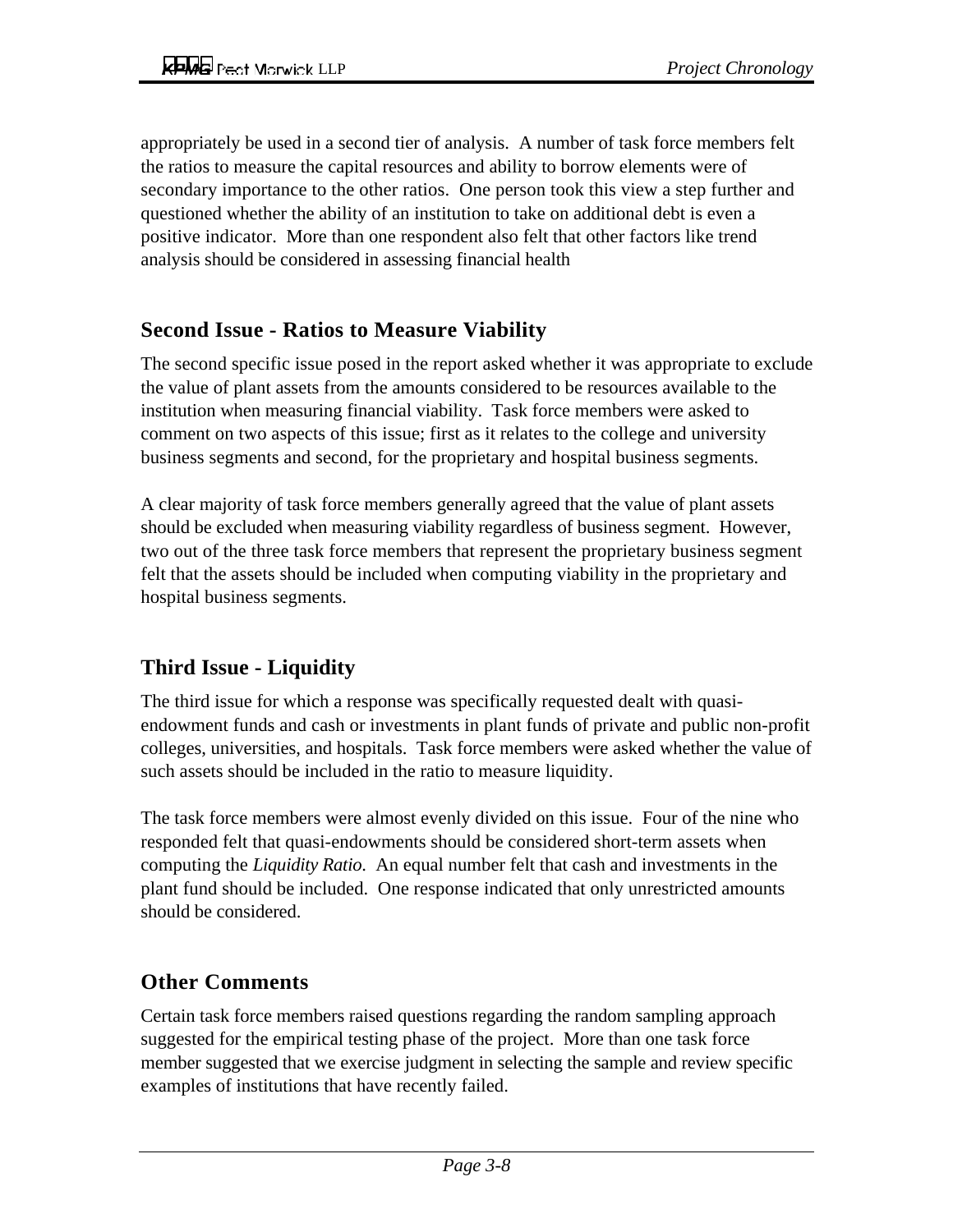#### **The CPA Group Responses**

A group of independent certified public accountants serving the schools in the proprietary business segment (the CPA group) prepared an unsolicited written response to the task force document. In addition, we met with them via conference call at the Career College Association (CCA) offices in Washington DC. Their comments were limited to issues involving proprietary institutions. The CPA group generally supported the overall methodology of using financial ratios as a gate keeping mechanism.

The majority of this group's written and oral comments focused on the calculation of liquidity and the acid-test in the current regulations. They pointed out certain issues affecting schools in their business segment; specifically, inconsistent accounting treatment for deferred tuition. Different opinions concerning when the revenue should be recognized and whether the deferred portion results in a current or non-current liability have traditionally created difficulty for ED in applying the current regulations' acid-test. We noted these differences during the empirical testing described later in this report. The CPA group emphasized the importance of specificity when defining the elements that comprise each ratio numerator and denominator. We agree that uniform accounting for similar transactions is a necessary condition for successful use of ratios or any other form of financial analysis. ED should bring these issues to the attention of the accounting profession (i.e. the FASB or appropriate AICPA committee) for resolution.

The CPA group conceded that profitable operations are generally an indicator of financial viability and stability. However, they felt that occasionally prudent business planning dictates that an institution operate in an unprofitable mode for some time. The CPA group noted that an owner's commitment to keep an institution alive through capital infusions may, in certain circumstances, be more important than profitability.

Lastly, in measuring funds available to the institution for the *Viability* and *Primary Reserve* ratios, the group felt that consideration should be given to subordinated debt and intangible assets. They felt subordinated debt is de facto no different than equity and that intangible assets reflect commitment and belief by purchasing investors in an institution's financial viability.

## **Change in Approach**

The conceptual phase of the project resulted in the development of nine ratios which measured the five fundamental elements of financial health. Responses from the higher education task force and experience gained during the empirical testing phase of our project lead the project team to reconsider this approach. The task force responses clearly indicated that the overall number of ratios to perform initial screening of an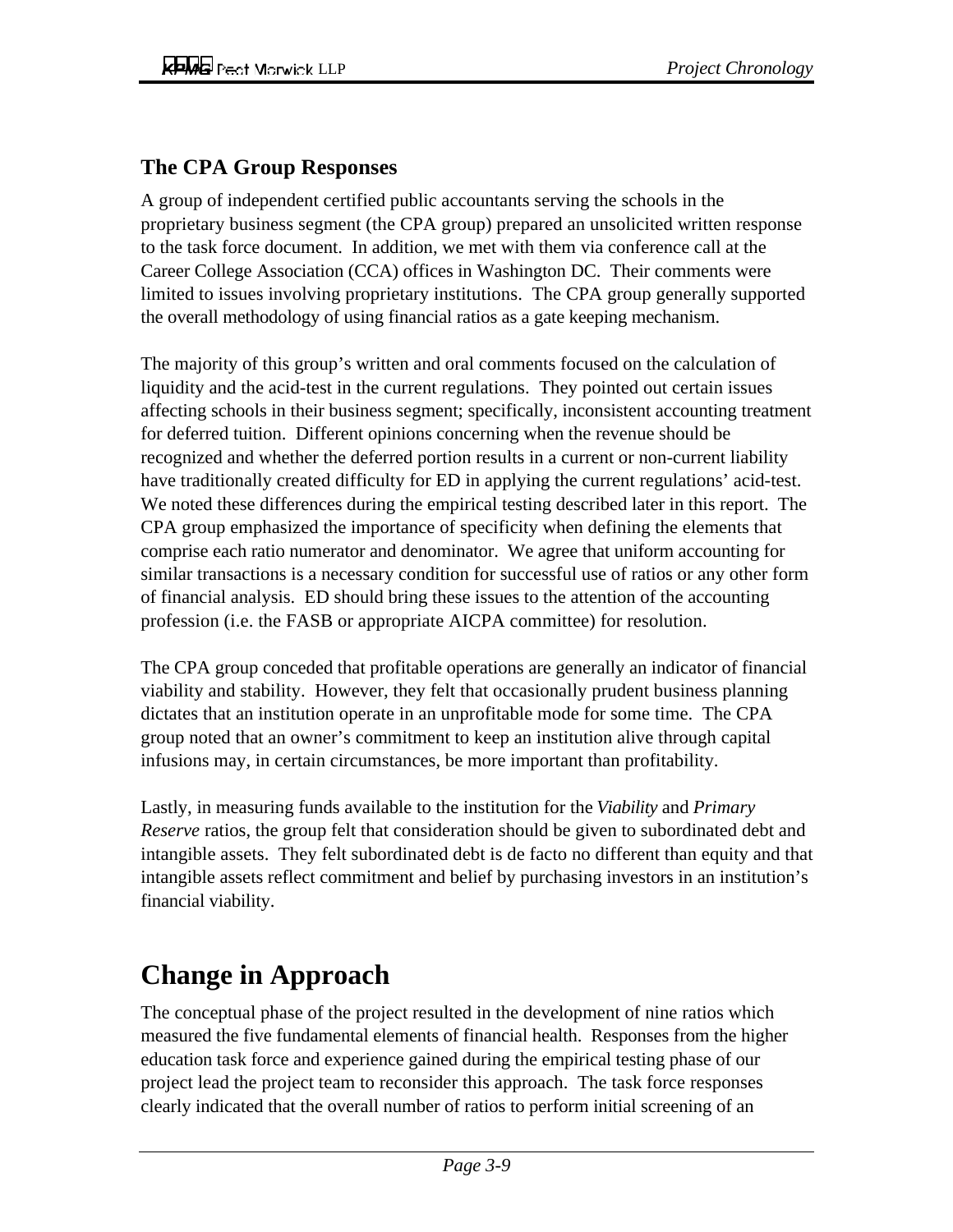institution should be reduced. That view was confirmed during empirical testing because it became clear that certain ratios only provided supplemental information to support other ratios.

#### **Reducing the Overall Number of Ratios**

As a starting point, the project team revisited the fundamental elements of financial health. In re-examining those elements, we determined that viability, profitability and liquidity were more important than the others. Industry task force responses to our second report agreed that ability to borrow and capital resources were of less importance and should be eliminated from the initial gate keeping methodology. Ultimately, liquidity was eliminated from the analysis because of difficulties encountered in extracting necessary information from the financial statements and because this element is indirectly measured by the *Viability* and *Primary Reserve* ratios. A more detailed discussion of the relative importance of ratios that measure the five elements of financial health follows.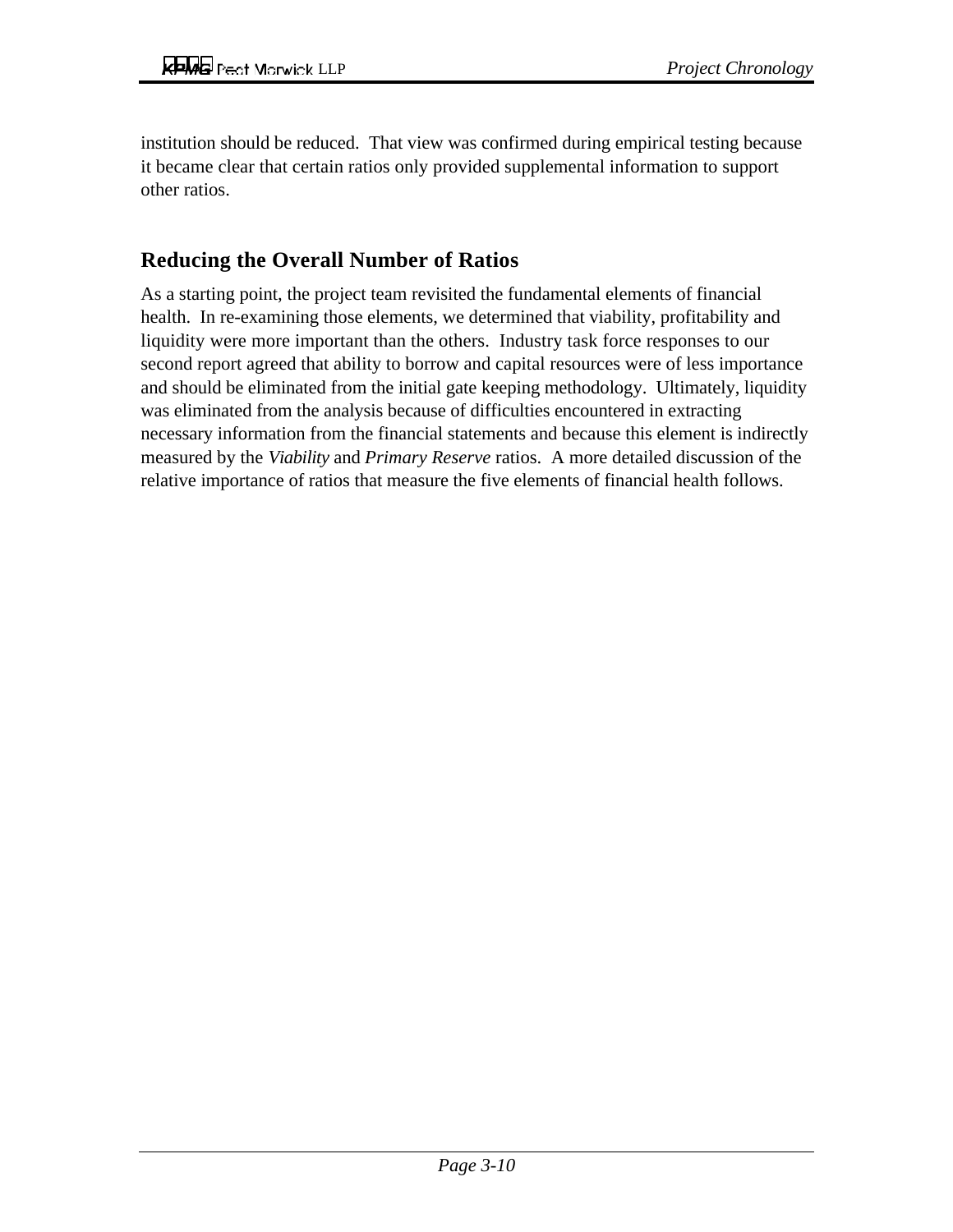#### **Viability**

*DEFINITION: The ability of an institution to continue to achieve its operating objectives and fulfill its mission over the long term*

The *Viability* ratio measures the ability of the institution to liquidate debt from its expendable resources. If the ratio is greater than 1 to 1, existing debt could be repaid from expendable resources available today.

The *Primary Reserve* ratio measures the ability to support current operations from expendable resources. A ratio of 1 to 1 or greater would indicate that an institution could operate for one year without any additional revenue being generated.

Clearly, the results of the two viability ratios are important indicators of financial health and address the question - *Is an institution financially healthy at a reporting date?* On one extreme, one could pose the question - *If an institution has sufficient expendable resources to satisfy current operations for one year and we assume that those resources will be used accordingly, what else matters?* In the short-term, substantial amounts of expendable capital can counter the effects of poor profitability, liquidity, or an inability to borrow. Likewise, insufficient expendable capital is a clear warning sign of poor financial health.

We concluded that the *Viability* and *Primary Reserve* ratios should be used in the recommended methodology.

#### **Profitability**

#### *DEFINITION: The determination of whether an institution receives more or less than it spends in an operating cycle*

The *Net Income* ratio measures the ability of an institution to live within its means in a given operating cycle. A positive ratio indicates a surplus or profit for the year. Generally, speaking, the larger the surplus or profit, the stronger the institution's financial position as a result of the year's operations. A negative ratio indicates a deficit or loss for the year. Small deficits may not be significant if the institution has large expendable capital. Continued or large deficits or losses however are usually a warning signal that major program or operational adjustments should be made. Because of its direct effect on viability, the *Net Income Ratio* is one of the primary indicators of the underlying causes of a change in an institution's financial condition.

Non-profit entities, such as private and public colleges, must generally break-even or be profitable over time in order to remain financially viable. Any excess of revenue (including contributions) over expense is retained by the non-profit and not distributed to any resource provider. For-profit entities, on the other hand, generate profits to return to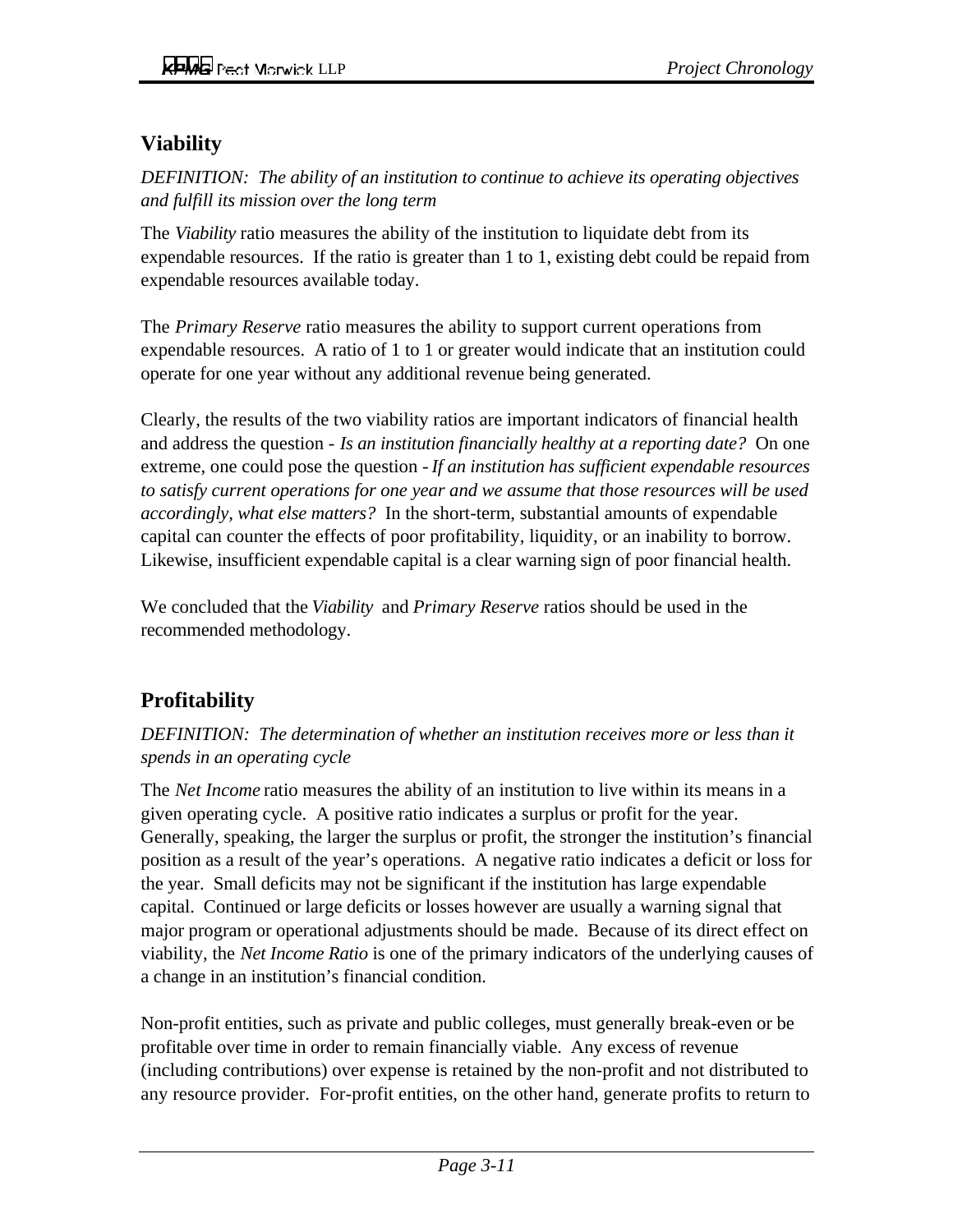their owner(s) and do not rely on donor contributions to support programs. Significant amounts of expendable capital may not be retained by proprietary institutions-a fact which makes profit generation even more important for these types of institutions. Hospitals include for-profit and non-profit institutions. Containing costs and generating revenues in excess of expenses is important to this business segment as well.

We concluded that the *Net Income* ratio should be used in the recommended methodology.

#### **Liquidity**

*DEFINITION: The ability of an institution to satisfy its short-term obligations with existing assets*

The *Liquidity* ratio provides a measure of whether an institution has sufficient cash or other easily convertible assets to cover its obligations due in the next twelve months. At first glance, this ratio and element of financial health appears to be a vital indicator. However, it only measures assets (resources) available in the short-term to satisfy current obligations and does not fully measure expendable assets available to support operations or satisfy debt.

Moreover, we encountered difficulties extracting information from the financial statements of non-profit institutions to compute the proposed *Liquidity* ratio and the "acid" ratio currently prescribed in regulation. Classification of assets and liabilities between current and non-current is not required under current reporting models. In addition, the task force responses were evenly divided on the issue of whether to include or exclude quasi-endowment investments in the liquidity calculation. There are currently different methods of accounting for deferred revenues and marketing costs in the proprietary sector which affect the classification of current assets and liabilities.

The *Viability* and *Primary Reserve* ratios exclude non-expendable assets such as plant, intangibles and permanent endowment and therefore serve as an indirect measure of liquidity. In addition, many of the accounting, reporting and classification issues which directly impact the calculation of a liquidity ratio have no effect on these two ratios.

We concluded that the *Liquidity* ratio should be eliminated from the recommended methodology.

#### **Ability to Borrow**

*DEFINITION: The ability of an institution to assume additional debt*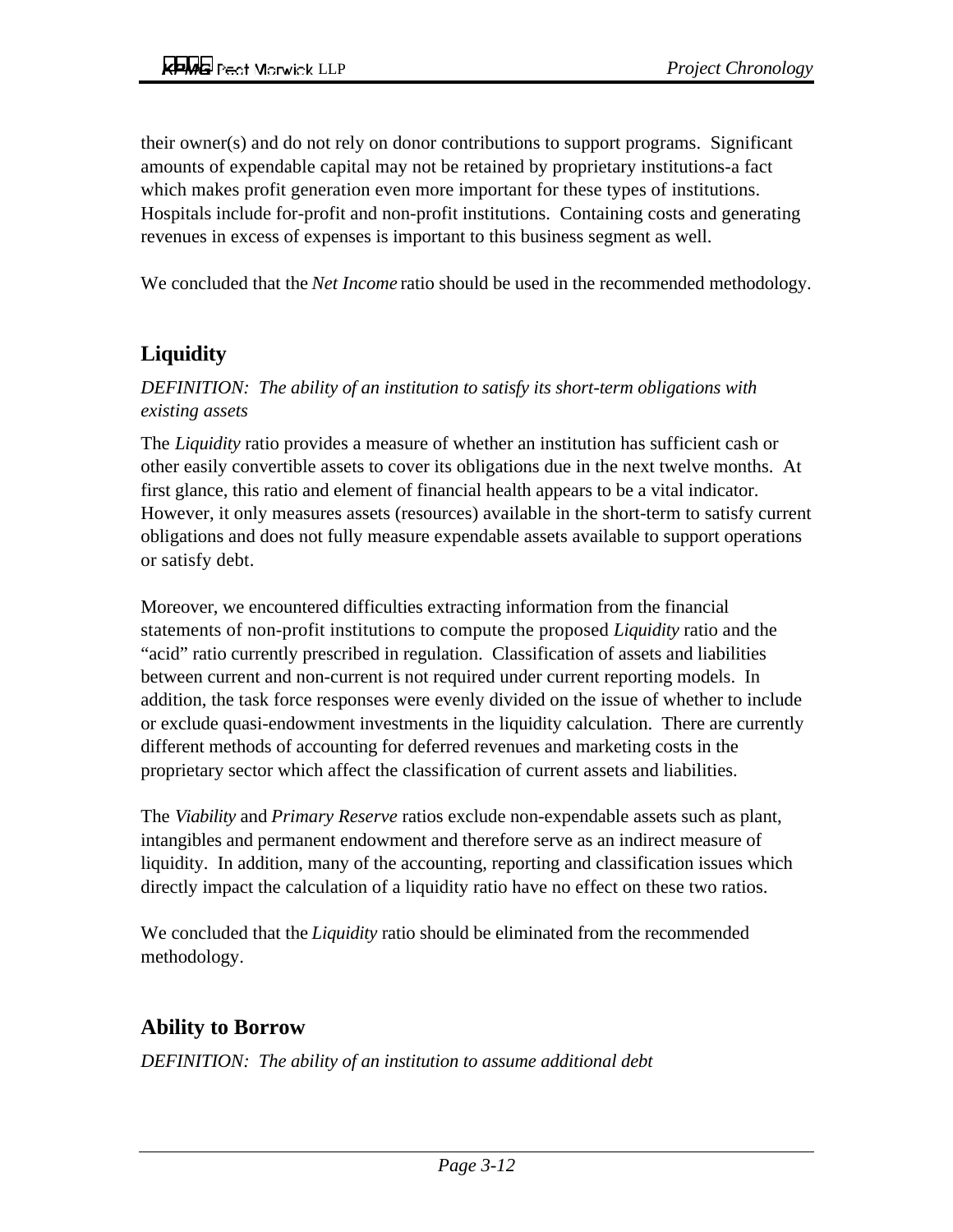The *Leverage, Debt Burden* and *Debt Coverage* ratios when viewed together provide an indication of how much more debt an institution could assume. Presumably, the ability to take on additional borrowings would provide additional resources for the institution to build facilities or, if necessary, fund operations. However, as one task force member noted, the institution's financing policy has a direct relationship on these ratios. These ratios are related to the *Viability Ratio* (which measures expendable equity to debt) and provide secondary evidence about debt capacity in the future.

We concluded that the *Leverage, Debt Burden,* and *Debt Coverage* ratios should be eliminated from the recommended methodology.

#### **Capital Resources**

#### *DEFINITION: An institution's financial and physical capital base that supports its operations*

The *Secondary Reserve* and *Plant Equity* ratios measure permanent endowment and physical plant in relation to operating size. While important factors in assessing institutional health, the two ratios assist more in longer term assessments rather than the two to four year window important to ED. For example, permanent endowment provides return annually to support operations through scholarships, research and other activities and plant assets may also provide collateral for future borrowings. However, these assets are not expendable and therefore not readily available to support the institution. As some of the task force members indicated, these ratios by themselves may not be good short to medium term indicators of financial health. They should be reviewed in connection with other ratios.

We concluded that the *Secondary Reserve* and *Plant Equity* ratios should be eliminated from the recommended methodology.

#### **Results - Three Remaining Ratios**

Based on the above analysis, we concluded that three ratios should be used to make an initial assessment of institutions' overall financial health. They are the *Viability, Primary Reserve,* and *Net Income* ratios. In order to accommodate the differences in accounting and reporting requirements between business segments, the ratios are calculated differently for each segment.

## **Empirical Testing / Sampling Approach**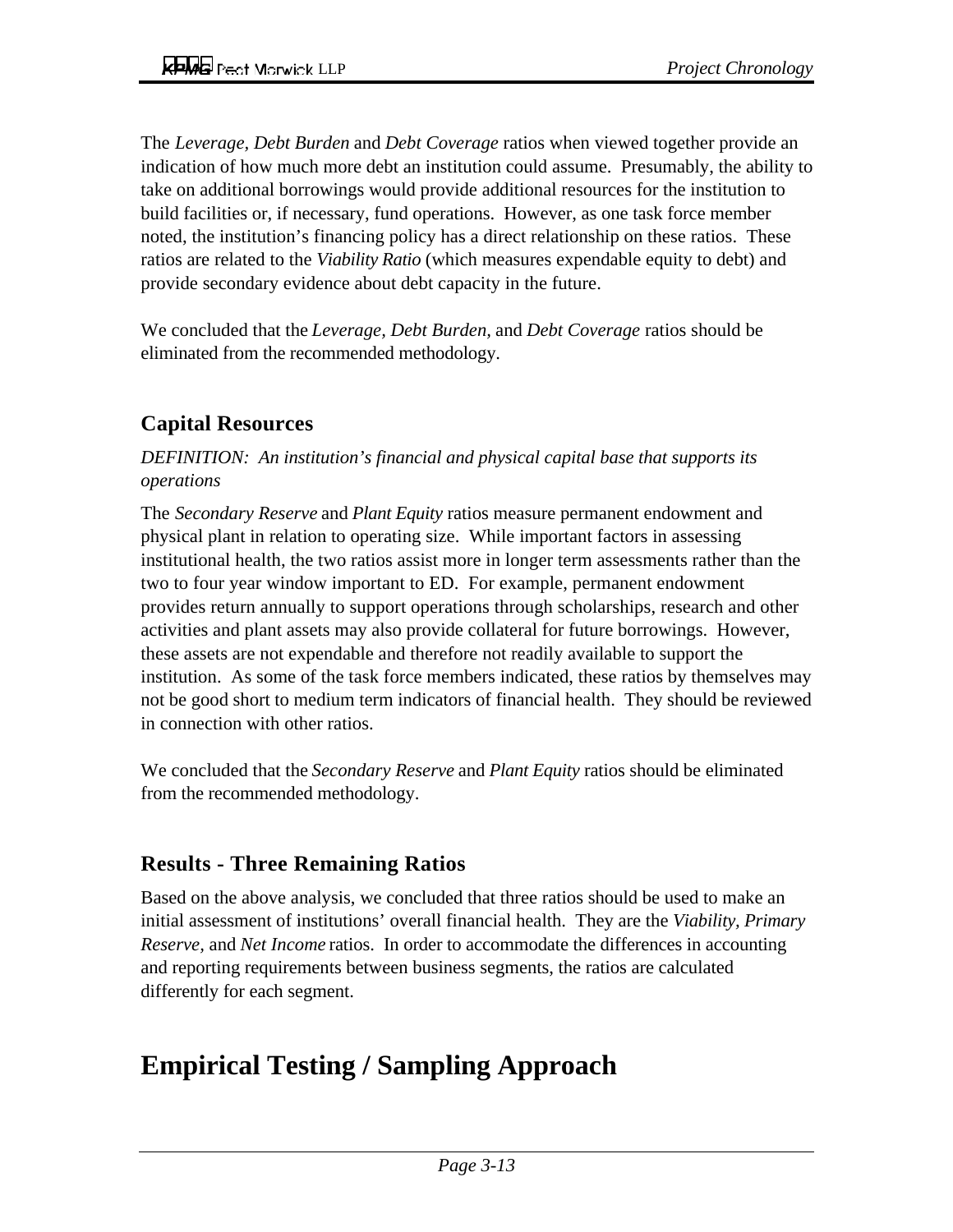The objective of the empirical testing was to provide information concerning the entire population of institutions and how the proposed ratios applied to them. Initially, ED and KPMG planned to apply all nine ratios to a statistically valid sample of institutions. However, in response to the first task force document, numerous task force members felt that we should be careful to include institutions that have recently failed in its sample. As the project team reviewed these responses, we concluded that eliminating the randomized sample in favor of insuring that various types of institutions are represented would improve the results of the study. Drawing from different sources, we constructed a judgmental sample that included selected examples of various types of institutions.

The final sample included 205 institutions divided among the four business segments. Based on the number of institutions in each business segment and other factors, KPMG and ED agreed to the following allocation of the sample across the business segments:

- Twenty-five  $(25)$  public institutions using the fund accounting model;
- Sixty-five  $(65)$  private colleges and universities using fund accounting model;
- **Fifteen** (15) private colleges and universities which have adopted FASB Statements 116 and 117;
- Seventy-five  $(75)$  proprietary institutions; and
- Twenty-five  $(25)$  hospitals.

For institutions in the public business segment, we still used a purely random sample. For private non-profit institutions using the fund accounting model, we included large research institutions, large and small liberal arts schools, institutions with going concern opinions on their most recently audited financial statements, and some other randomly selected institutions. We used fifteen randomly selected institutions for the private nonprofit institutions that have adopted FASB Statements 116 and 117. For proprietary schools, we selected institutions that passed and institutions that failed the standards set forth by the Accrediting Commission of Career Schools and Colleges of Technology (ACCSCT). We also selected proprietary institutions that that were on ED's list of schools subject to surety requirements. The proprietary sample was rounded out with randomly selected institutions. For the hospital business segment, we used randomly selected institutions.

#### **Calculating the Ratios**

We calculated nine ratios for each institution. Distribution reports for each ratio were produced and analyzed by the project team. Distribution reports for the three ratios that we recommend and results from the proposed weighting mechanism are included in Appendix D of this document.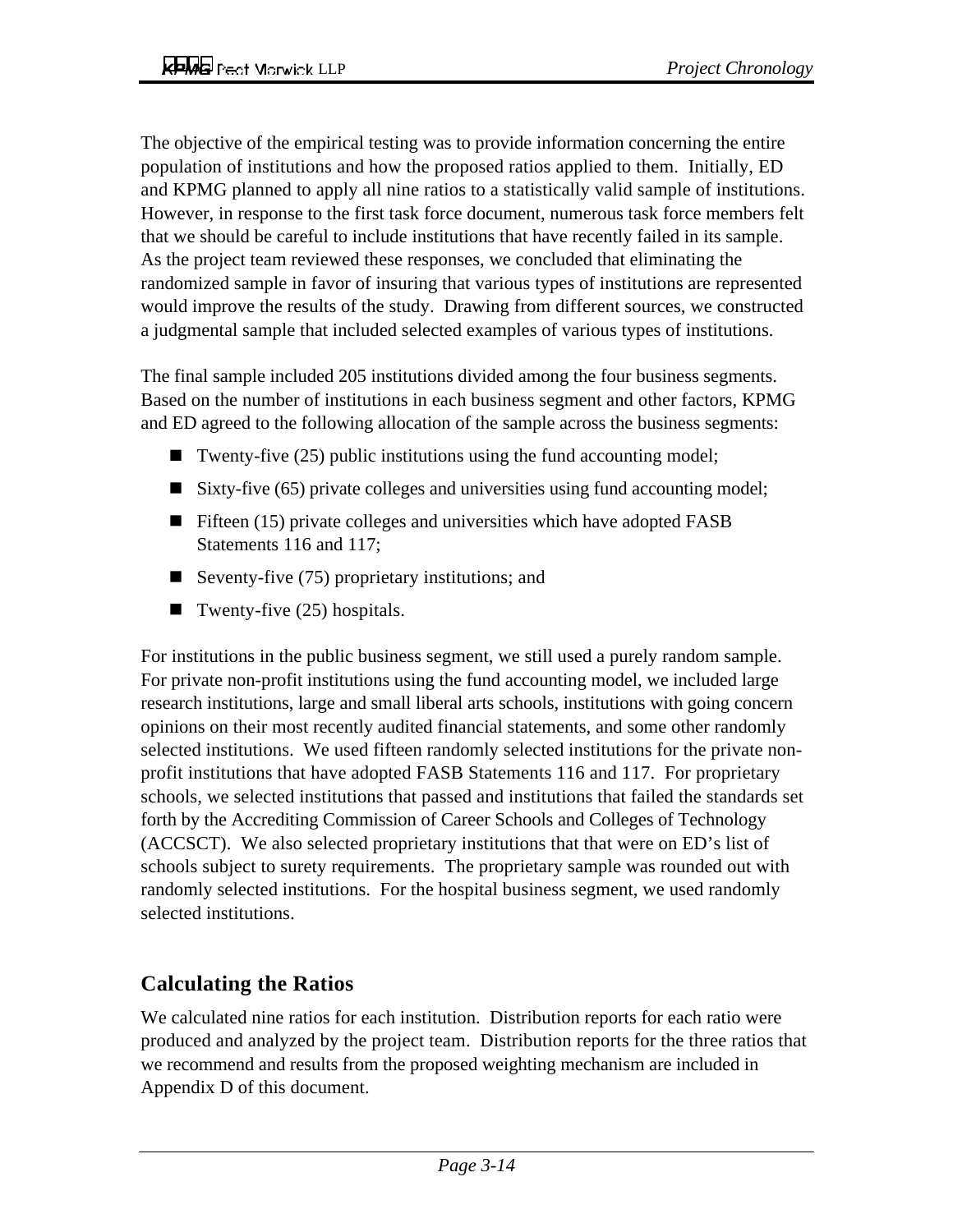Our analysis confirmed the task force response that nine ratios are too many as an initial gatekeeping methodology. Compiling the data, calculating the ratios and performing quality control required significant time and effort. We concluded that such an effort on an on-going basis may not be the best use of ED's limited resources. Second, data analysis revealed the interaction among the nine ratios and demonstrated that some are more important than others.

## **Second Report to Task Force**

A second report was delivered to the task force members on May 9, 1996. That report described the results of the empirical testing, the modified approach and the proposed weighting mechanism. A meeting was convened in Washington DC on May 22 that gave the task force members the opportunity to discuss the second report and provide feedback directly to the KPMG and ED project teams.

#### **Feedback Concerning the Modified Approach**

The task force members were unanimous in their support for the overall approach. They generally applauded the fact that the number of ratios had been reduced to three from nine. There was general consensus that our proposed methodology constituted a definite improvement over the financial standards dictated by the current regulations.

In response to the question of whether the value of plant assets and intangibles should be included as adjusted equity in the *Viability* and *Primary Reserve* ratios for the proprietary business segment, there was general consensus that those assets should NOT be included. However, one task force member felt very strongly that they should be included, that excluding them violated generally accepted accounting principles. The final methodology excludes the value of such assets because they do not represent assets that are expendable.

#### **Feedback Concerning the Proposed Weighting Mechanism**

Numerous task force members commented on the fact that the thresholds and weighting percentages (a subject discussed more fully in section four of this report) were based, in part, on our professional judgment. They also noted that economic conditions and accounting standards may change over time. So they felt it would be appropriate to review them annually. We explained that, in addition to our professional judgment, other sources were referred to such as bond rating agencies and accrediting agencies. We agree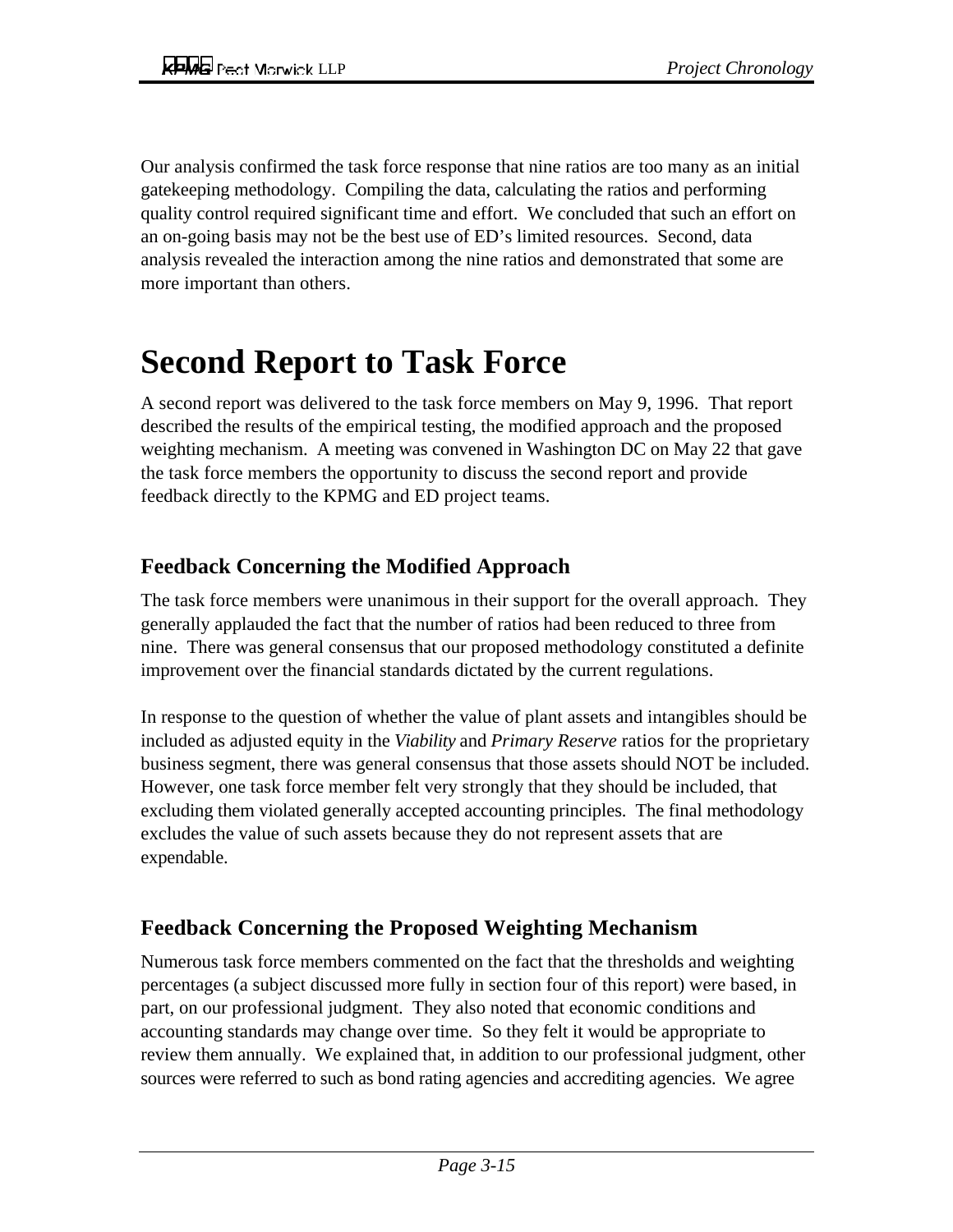that threshold levels should be reviewed in the future and have recommended a follow up study in the final section of this report.

There was general support for the concept of considering other factors like being backed by the full faith and credit of a government in the public business segment. In general, the task force members felt that public institutions posed a reduced risk to ED. In this regard, many raised the possibility of lowering the thresholds for public institutions. We performed additional analysis and concluded that some thresholds should be lowered for public institutions and that other such factors should be considered.

One task force member felt it inappropriate that the final grading scale for proprietary institutions required a composite score of 4.5 to be categorized as "Exemplary financial health" while 4.0 was the standard for all other business segments. This concern, along with the fact that related party receivables are now excluded from adjusted equity lead us to amend the final grading scale for proprietary institutions. The final scale is now uniform across all business segments.

#### **Additional Feedback From the Proprietary Business Segment**

Subsequent to the task force meeting, we received a written response from a task force member representing the proprietary business segment and we received comments from various other persons in that business segment. They expressed a number of concerns about the recommended methodology but there seemed to be three recurring themes in their responses: tax issues, threshold levels, and a threshold adjustment for the *Viability* ratio. Each of these is addressed in the following paragraphs.

#### **Tax Issues**

Some of those that responded felt that the threshold levels for the *Net Income* ratio would encourage institutions to change to a non-profit status or change their corporate tax status from C to S or visa versa.

The proposed methodology is intended to measure the fundamental elements of financial health of for-profit and non-profit institutions. Responsibility for effective tax strategies lies with each individual institution.

#### **Proprietary Threshold Levels**

A number of people felt that the threshold levels are excessively high for the proprietary business segment. Specific comments pointed to levels necessary to earn a threshold factor of "four" or "five" for the *Net Income* ratio.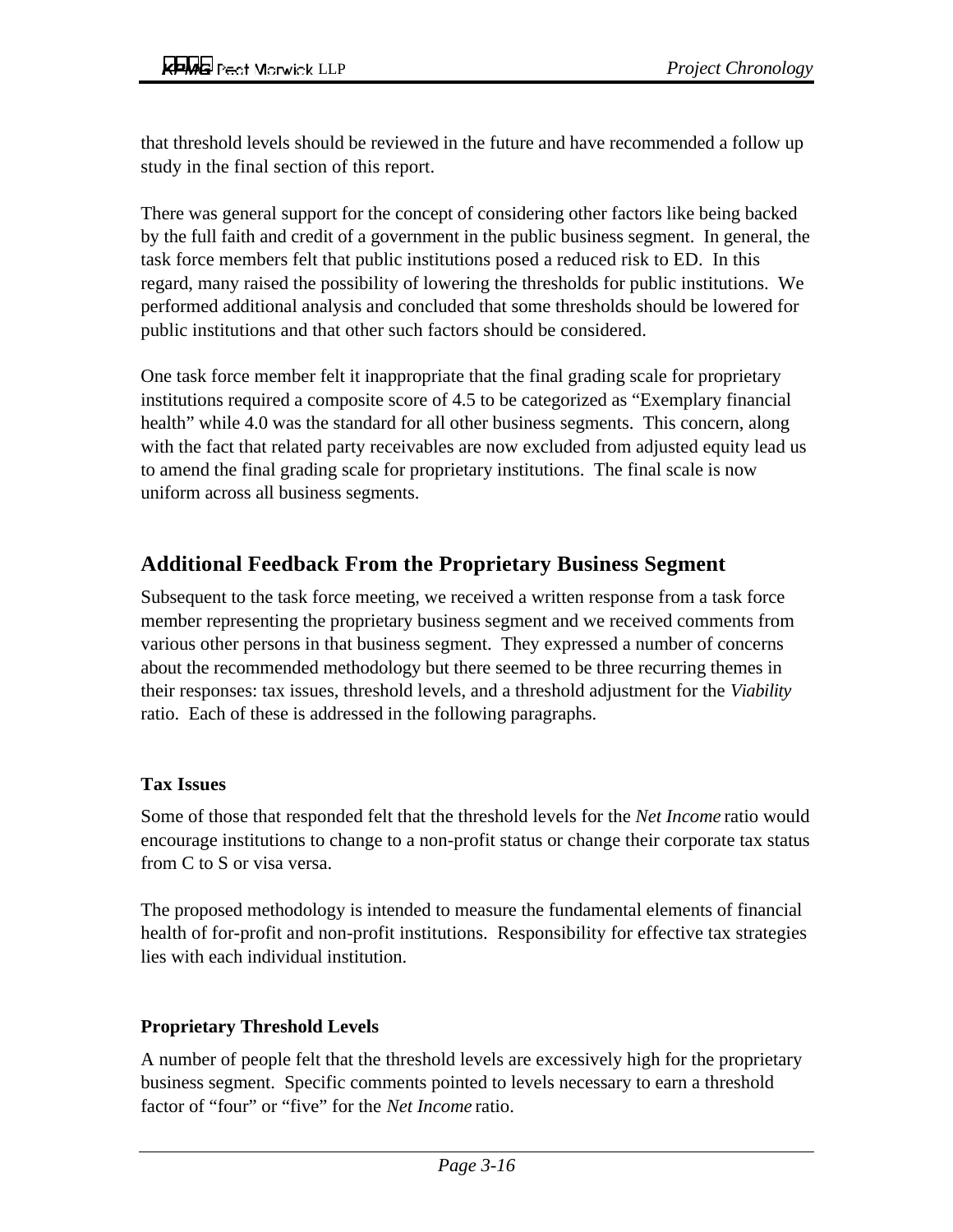The *Net Income* ratio for proprietary institutions measures income before the effect of income taxes so the thresholds are not, in fact, materially higher than the thresholds for other business segments. Proprietary institutions, by definition, attempt to provide an economic benefit to their owner(s). Accordingly, owners are generally able to easily make capital withdrawals in the form of dividends, partnership distributions, salaries, or fees paid to affiliated companies. These characteristics make proprietary schools inherently more at risk financially to ED. Therefore threshold factors for the *Net Income* ratio of the proprietary segment are incrementally higher than other segments.

#### **Threshold Adjustment**

If a proprietary institution earns a threshold factor of two or one for its *Primary Reserve* ratio, the result for the *Viability* ratio cannot be greater than the result for the *Primary Reserve Ratio.* The purpose of this adjustment is to prevent insignificant amounts of debt from significantly affecting the categorization of an institution. A group representing the proprietary business segment questioned why the same adjustment wasn't made for all business segments.

We did not make this adjustment for the other business segments for two basic reasons. First, governance and ownership structures of non-profit institutions generally impose various administrative controls that make it more difficult for the institution to take on debt for the purpose of circumventing ED's gate keeping methodology. Secondly, the weighting percentages were compiled in such a way that the overall composite scores of institutions in other business segments would not be as greatly affected by insignificant amounts of debt.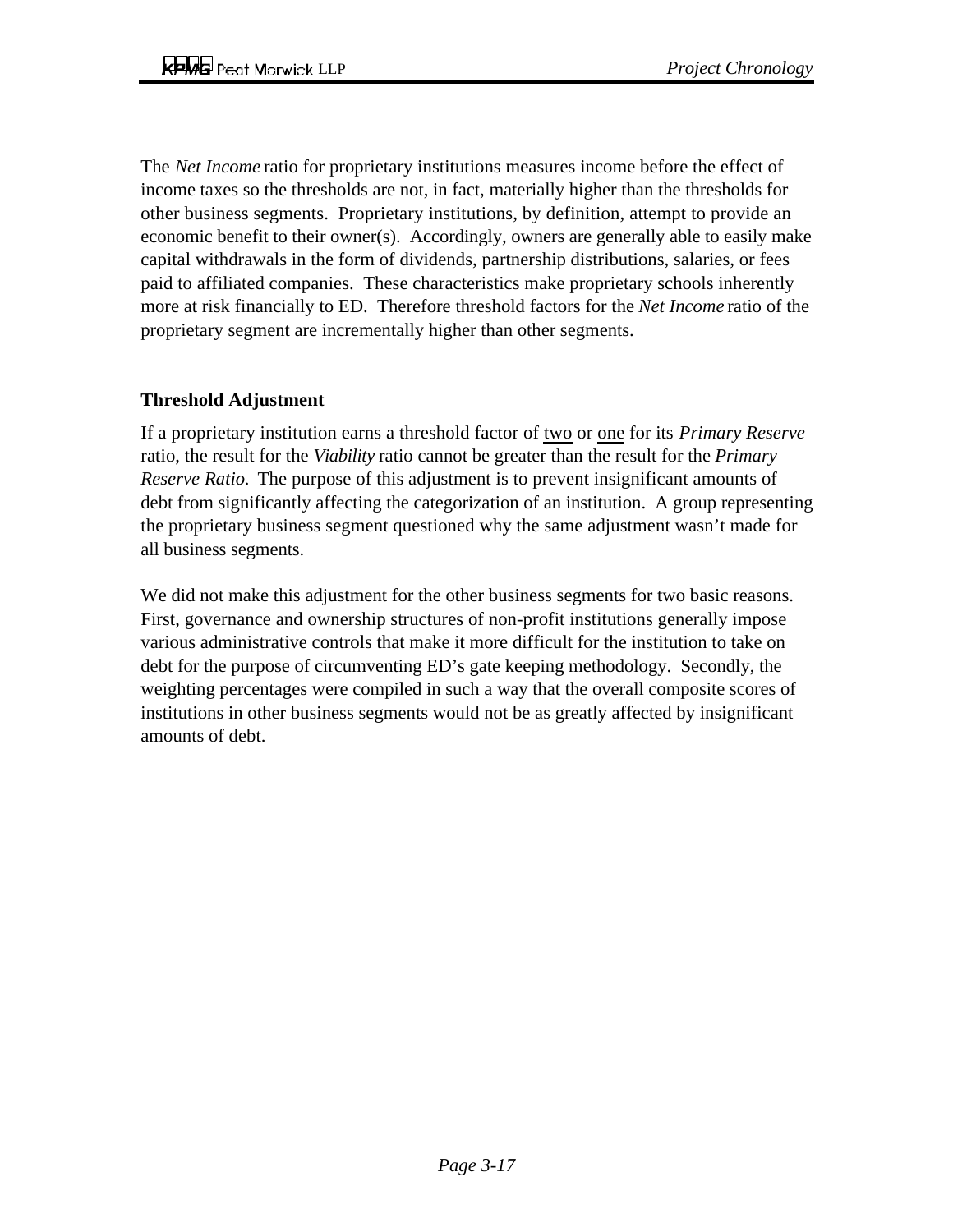# **4. Final Recommendations**

This section represents our final recommendations. The conceptual bases used to develop the methodology are included here as well as throughout the previous sections of the report.

KPMG recommends that ED adopt the gate keeping methodology described in the *Project Chronology* section to assist in exercising its statutory responsibility to assess the financial responsibility of institutions participating in Title IV programs. Such a methodology would provide ED with an efficient initial assessment and would focus ED's limited resources on "problem" institutions. The final recommended methodology uses three ratios in conjunction with a five-step weighting process to make the assessment. The recommended ratios are intended to measure the financial condition of educational institutions participating in student aid programs. The recommended ratios, weighting process, thresholds, weighting percentages, and final categories are presented in this section.

There are two basic ideas that form the foundation upon which this methodology was developed that should be briefly revisited. The first concept is that the financial condition of institutions can be assessed by measuring the same fundamental elements of financial health (using ratios) regardless of differences in accounting and reporting requirements or organizational differences. The second simply states that these financial ratios can be used as a gate keeping methodology to make the initial assessment of an institution's financial condition.

**The primary purpose of this initial assessment would be to place institutions into various categories of financial health to facilitate further analysis by ED.** The categories range from "exemplary financial health" to "immediate problem". Based upon such an initial screening, ED will appropriately allocate its limited resources to more financially at risk institutions.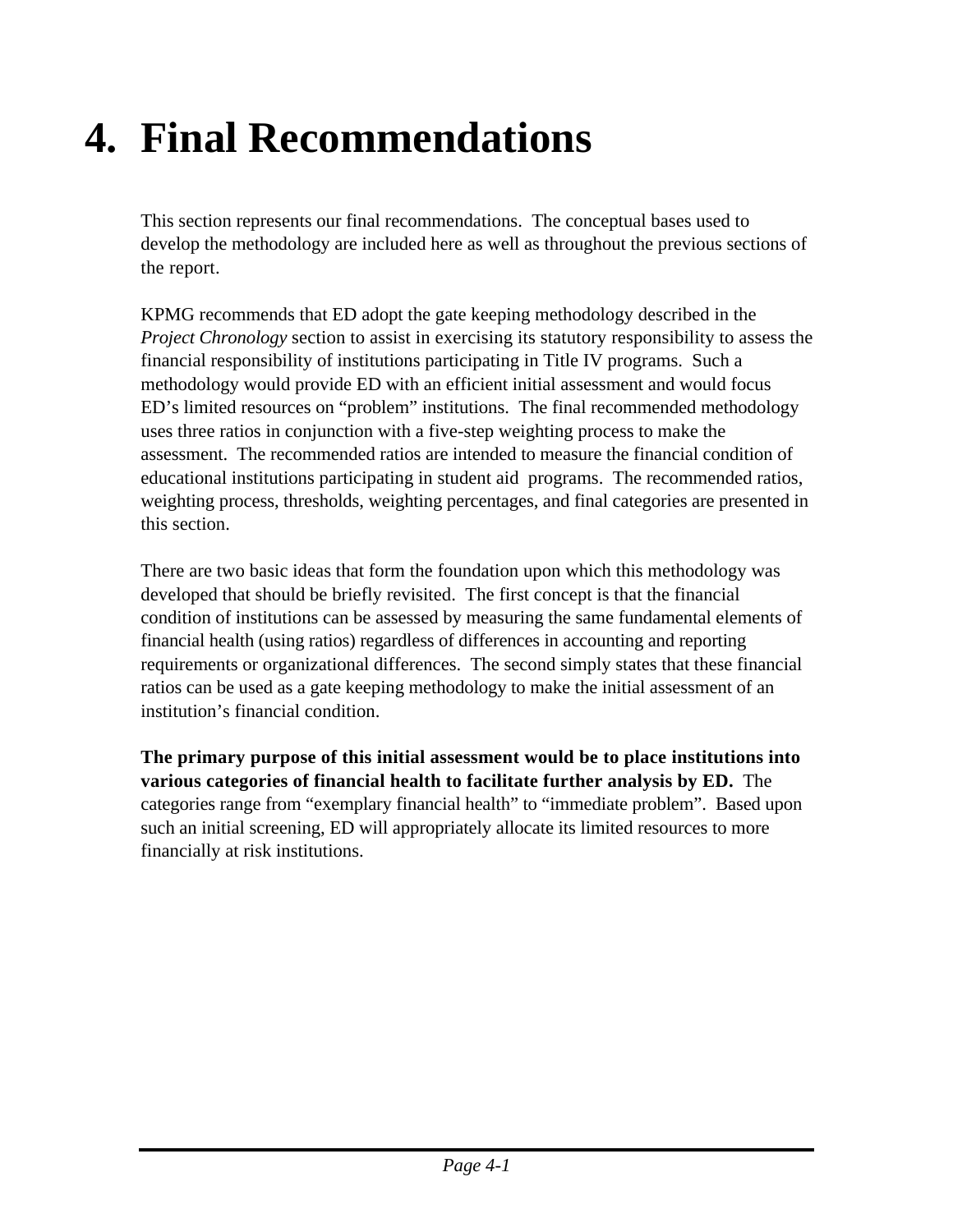# **Final Recommendations Three Ratios**

KPMG recommends that ED use three ratios for its gate keeping methodology: the *Viability Ratio, Primary Reserve Ratio*, and *Net Income Ratio.* They are described below separately for each business segment to accommodate for the different accounting and reporting requirements.

## **Ratios for Public Institutions**

Public institutions generally prepare their financial statements in accordance with Statement No. 15 of the Governmental Accounting Standards Board (GASB). Under GASB Statement 15, most public colleges are required to follow the accounting and financial reporting standards set forth in the 1973 AICPA Audit Guide for Colleges and Universities. Based on that accounting model, the ratios for this business segment are calculated as follows:

|    | <b>Viability Ratio</b>       | <b>Expendable Fund Balances</b> |
|----|------------------------------|---------------------------------|
|    |                              | <b>Plant Debt</b>               |
|    | <b>Primary Reserve Ratio</b> | <b>Expendable Fund Balances</b> |
|    |                              | Total Expenditures $\&$         |
|    |                              | <b>Mandatory Transfers</b>      |
| 3. | <b>Net Income Ratio</b>      | <b>Net Total Revenues</b>       |
|    |                              | <b>Total Revenues</b>           |

For a more detailed description of these ratios and their components, see KPMG Peat Marwick; L.F. Rothschild Unterberg, Towbin, Ratio Analysis in Higher Education, Second Edition, Appendix B.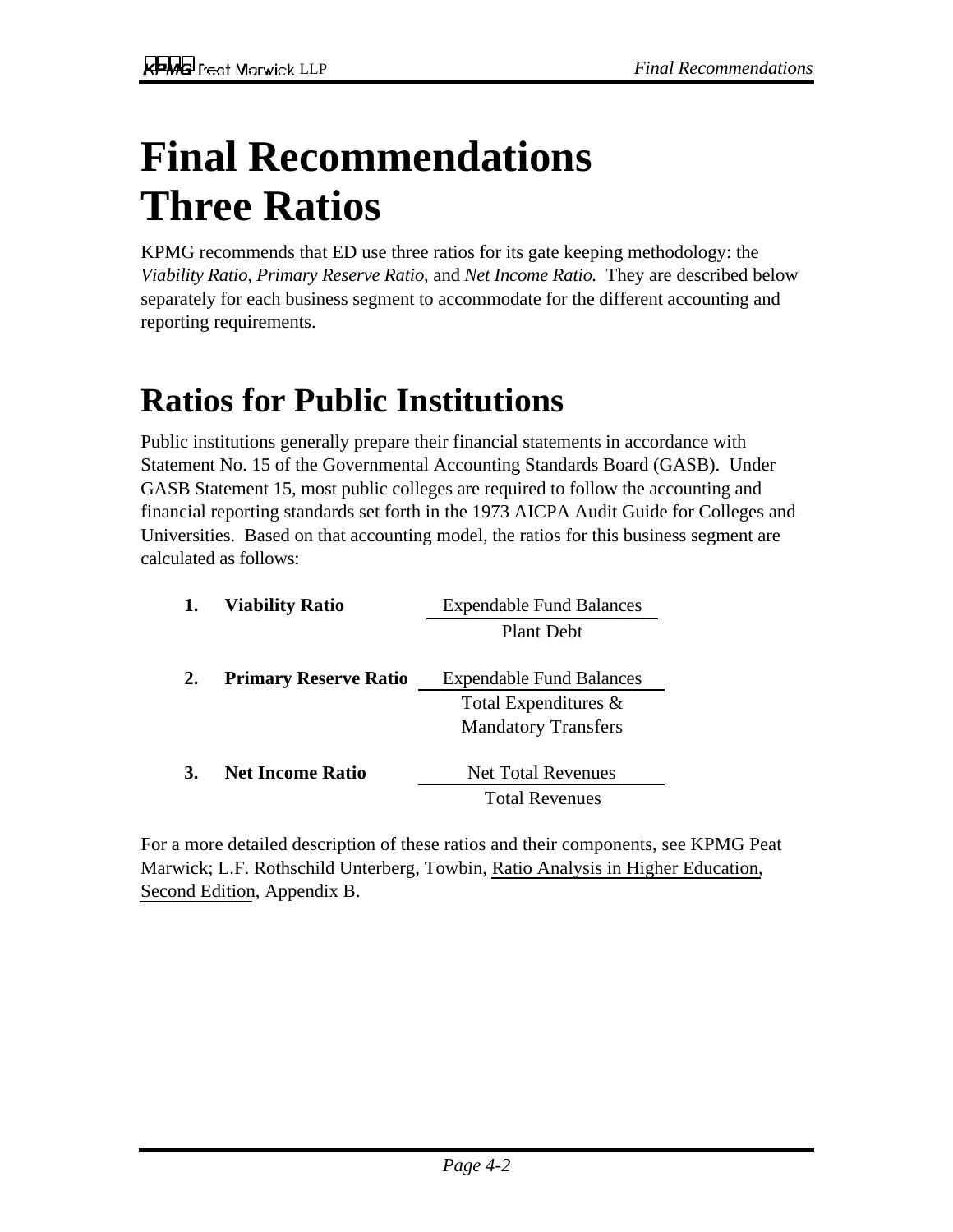## **Ratios for Private Non-Profit Institutions**

The financial statements of private non-profit institutions are in a state of transition. Ratios for those who prepare their financial statements in accordance with the AICPA Audit Guide for Colleges and Universities are identical to those for public institutions. The following ratios recognize the new accounting and financial reporting requirements of FASB Statements 116 and 117. Most private non-profit institutions are required to adopt these standards during their 1996 fiscal year. The ratios for this business segment are calculated as follows:

|    | <b>Viability Ratio</b>       | <b>Expendable Net Assets</b>                |
|----|------------------------------|---------------------------------------------|
|    |                              | Long-Term Debt                              |
| 2. | <b>Primary Reserve Ratio</b> | <b>Expendable Net Assets</b>                |
|    |                              | <b>Total Expenses</b>                       |
|    | <b>Net Income Ratio</b>      | Change in Unrestricted<br><b>Net Assets</b> |
|    |                              | <b>Total Unrestricted Income</b>            |

For a more detailed description of these ratios and their components, see KPMG Peat Marwick LLP; Prager, McCarthy, & Sealy, Ratio Analysis in Higher Education, Third Edition, Appendix C.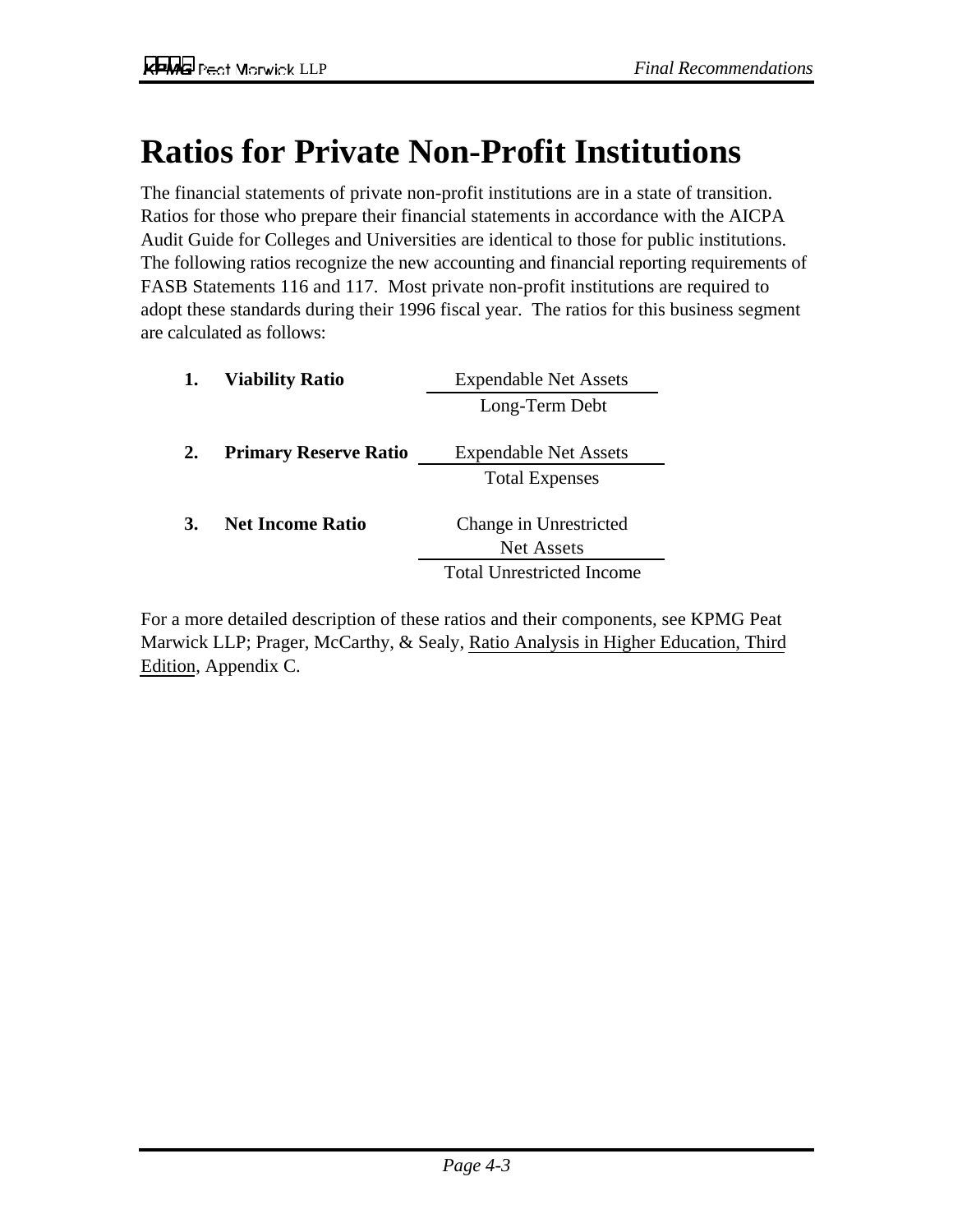## **Ratios for Proprietary Institutions**

Proprietary institutions prepare their financial statements consistent with generally accepted accounting principles (GAAP) applicable to commercial entities promulgated by the FASB and the American Institute of Certified Public Accountants (AICPA). As a result, the ratios for this business segment are calculated as follows:

| 1. | <b>Viability Ratio</b>       | Adjusted Equity*                          |
|----|------------------------------|-------------------------------------------|
|    |                              | Total Long-Term Debt**                    |
| 2. | <b>Primary Reserve Ratio</b> | Adjusted Equity*<br><b>Total Expenses</b> |
| 3. | <b>Net Income Ratio</b>      | Income Before Taxes***                    |
|    |                              | <b>Total Revenues</b>                     |

\* Adjusted Equity is comprised of the following:

|              | Total Owner(s) / Shareholders Equity                      |
|--------------|-----------------------------------------------------------|
| $less (-):$  | intangible assets                                         |
| $less (-):$  | unsecured related party receivables                       |
| less $(-)$ : | property, plant and equipment (net of accumulated         |
|              | depreciation)                                             |
| plus $(+)$ : | total long-term debt**                                    |
|              | equals $(=):$ <b>Adjusted Equity</b>                      |
| <b>NOTE:</b> | If total long-term debt (defined below) exceeds the value |

**Total Owner(s) / Shareholders' Equity**

- **NOTE:** If total long-term debt (defined below) exceeds the value of net property, plant and equipment, then the asset is not subtracted from equity nor is the liability added back.
- \*\* Total long-term debt is comprised of all debt obtained for long-term purposes. The short-term portion of any long-term debt is included.
- \*\*\* Income before taxes excludes the effect of extraordinary gains or losses, cumulative effect of accounting principles, and correction of prior years' errors.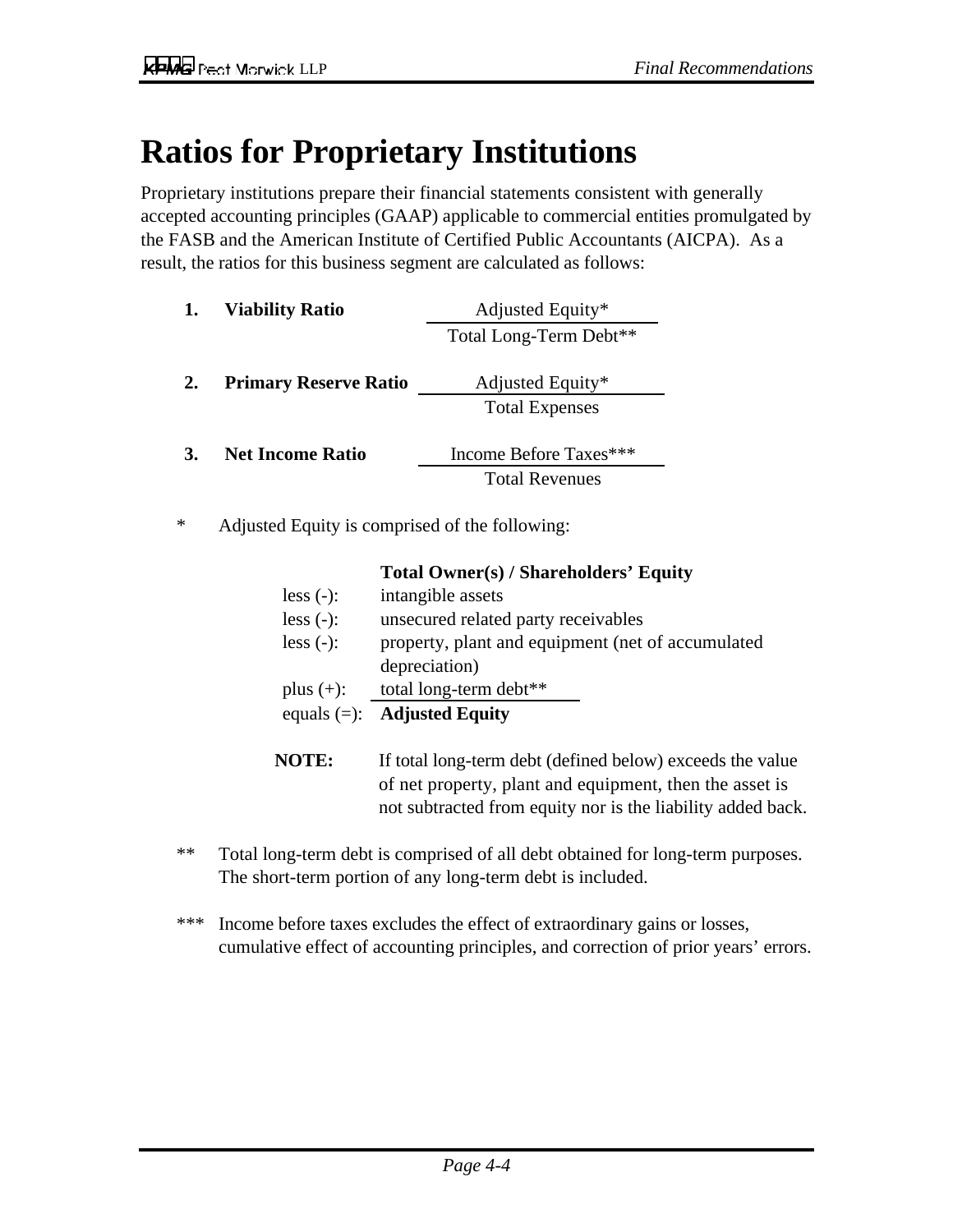## **Ratios for Hospitals**

Hospitals generally prepare their financial statements in accordance with standards set forth by the AICPA Audit Guide, Providers of Health Care Services Audit Guide. Although many of the hospitals will be subject to the new FASB Statements 116 and 117, their financial statements have historically been presented in a manner that was already materially consistent with those standards. Based on those standards, ratios for this business segment are calculated as follows:

| <b>Viability Ratio</b>       | Expendable Fund Balances*    |  |
|------------------------------|------------------------------|--|
|                              | Long-term Debt**             |  |
| <b>Primary Reserve Ratio</b> | Expendable Fund Balances*    |  |
|                              | Total Expenses***            |  |
| <b>Net Income Ratio</b>      | Revenue & Gains in Excess of |  |
|                              | Expenses & Losses (Net Total |  |
|                              | Revenues)                    |  |
|                              | <b>Total Revenues</b>        |  |
|                              |                              |  |

- \* General, specific purpose, and quasi-endowment fund balances less (-) plant equity. True endowments are specifically excluded from the numerator.
- \*\* Notes payable, bonds payable, leases payable and other long-term debt.
- \*\*\* Retrieved from the Statement of Revenue and Expenses of General Funds and is comprised of all expenses (used as an indicator of overall operating size).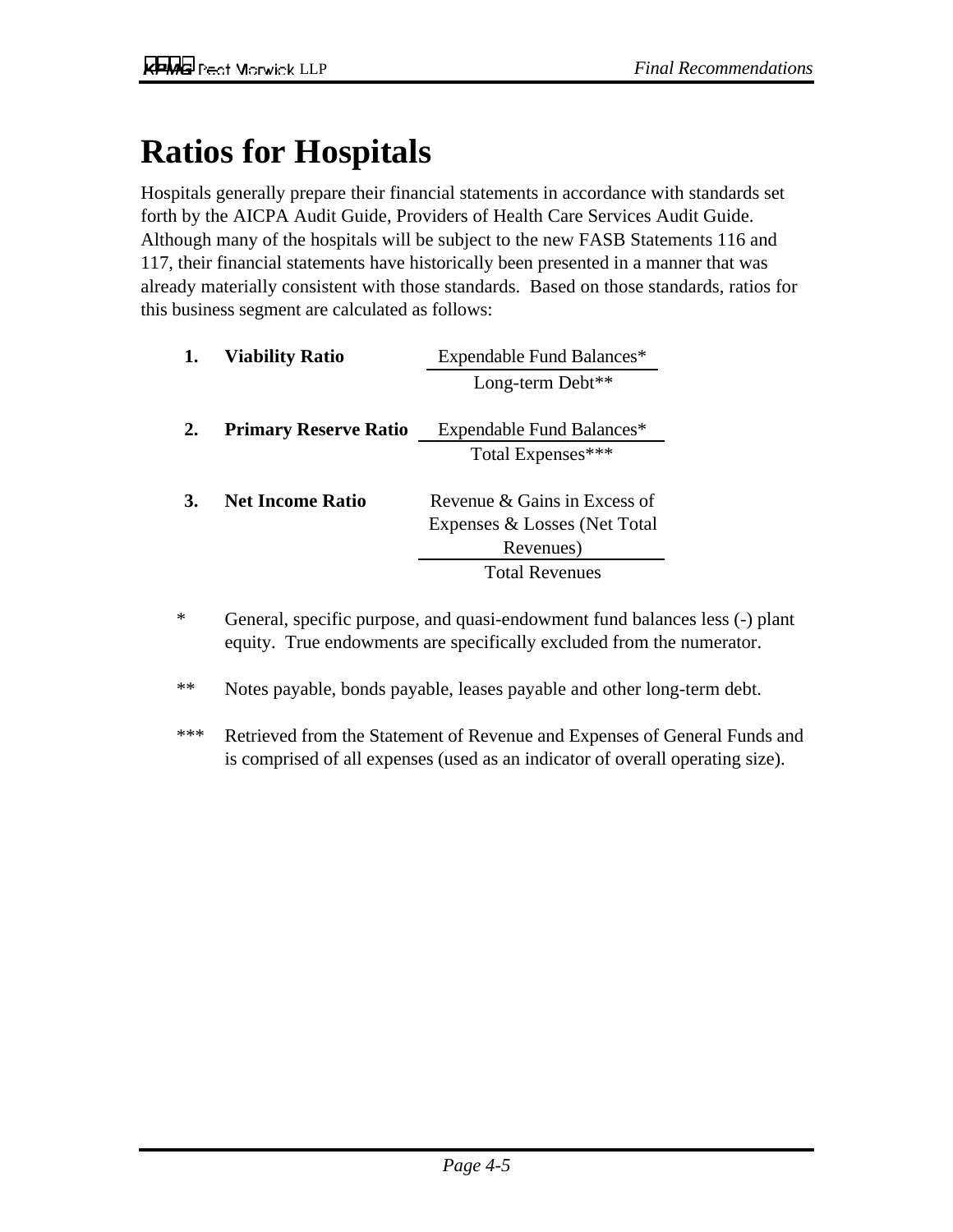# **Final Recommendations Overall Weighting Process**

KPMG recommends that ED use a five-step process to be used in conjunction with the three ratios described previously to evaluate institutions' overall financial health.

The recommended methodology involves five distinct steps regardless of the business segment of the institution to which it is being applied:

- **Step 1** Calculate the three ratios.
- **Step 2** Assign a threshold factor to each ratio.
- **Step 3** Multiply the assigned threshold factors by the appropriate weighting percentage for each ratio.
- **Step 4** Sum the resulting products of all three ratios.
- **Step 5** Use the total from step 4 to assign a final grade from the grading scale.

This methodology is illustrated graphically below for a hypothetical private non-profit university whose financial statements do NOT yet comply with SFAS 116/117:

| Step 1                   |                                                    |      | Step 2           |   | Step 3                  |     | Step 4         |
|--------------------------|----------------------------------------------------|------|------------------|---|-------------------------|-----|----------------|
| <b>Ratio Calculation</b> |                                                    |      | <b>Threshold</b> |   | Weighting<br>Percentage |     | <b>Product</b> |
| <b>Viability Ratio</b>   | Expendable Fund Bal.<br>Plant Debt                 | 1.53 | 3                | X | 35%                     | $=$ | 1.05           |
| Primary<br>Reserve Ratio | Expendable Fund Bal.<br>Total Exp. & Mand. Tfrs    | .69  | $\overline{4}$   | X | 55%                     | $=$ | 2.20           |
| Net Income Ratio         | <b>Net Total Revenues</b><br><b>Total Revenues</b> | .07  | 5                | X | 10%                     | $=$ | .50            |





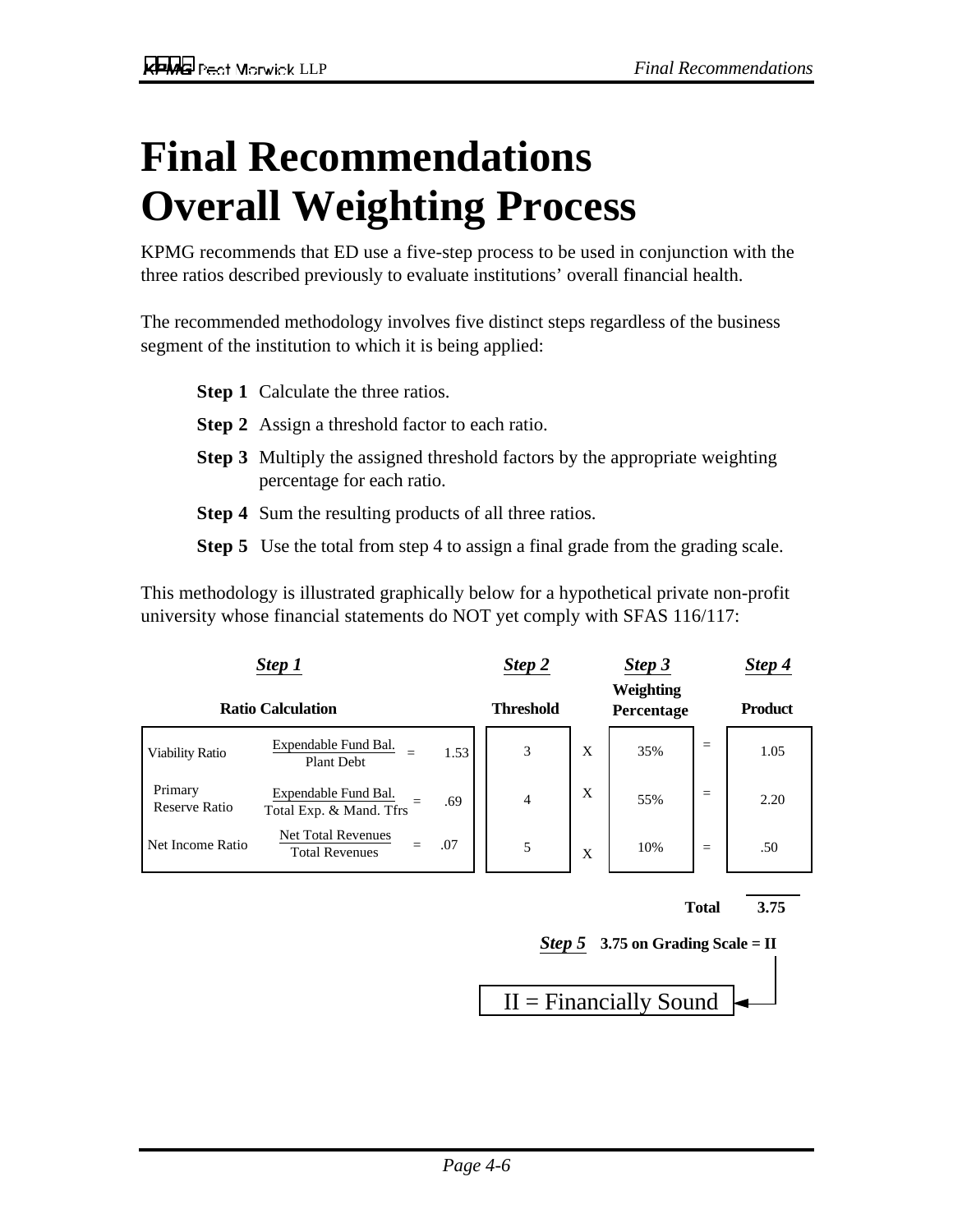# **Final Recommendations Thresholds**

KPMG created a five-fold division to discriminate between very poor, poor, acceptable, good and very good ratio results for each of the three ratios. Accordingly, any ratio result corresponds with a threshold factor of one through five (one represents a weak rating and five represents an exemplary financial rating). The thresholds themselves were established using a combination of professional judgment, empirical results and information gathered from rating institutions.

## **Establishing Thresholds**

As a basis for establishing the threshold ranges, KPMG posed the question; What is the minimum result for each ratio that would indicate acceptable financial health? The answer to that question established the lower end of the neutral or mid range for which a threshold factor of **three** (3) would be assigned. For example, KPMG's experience and bond rating practices for private colleges and universities indicate that a *Primary Reserve Ratio* result of less than .30 indicates a less than healthy financial position. Hence, in order for an institution to receive a 3 factor for its *Primary Reserve Ratio*, the result must be at least .30.

To establish the upper threshold of five, the risk associated with ED's overall objective had to be considered. Assigning the highest threshold factor to a ratio correlates to a very good or exemplary financial condition. Oversight of such institutions (with regard to financial responsibility) might be lessened as a result of such rating. If the financial condition of such an institution were to subsequently be adversely affected, ED and students could suffer unanticipated financial losses. Accordingly, the range for such a rating should be high enough to minimize that risk. The nature of each ratio and what it represents also had to be considered. A *Primary Reserve Ratio* result of 1.00 or more indicates that the institution can continue to operate at its present level for at least one year without any additional revenue. If analysis were limited to the *Primary Reserve Ratio*, one would have to conclude that such an institution is in a strong financial position.

Finally, the minimum thresholds were established that clearly reflect financial problems. A negative *Net Income Ratio* result for a college or university demonstrates that during its fiscal year, the school spent more than it received. Such activity will eventually create a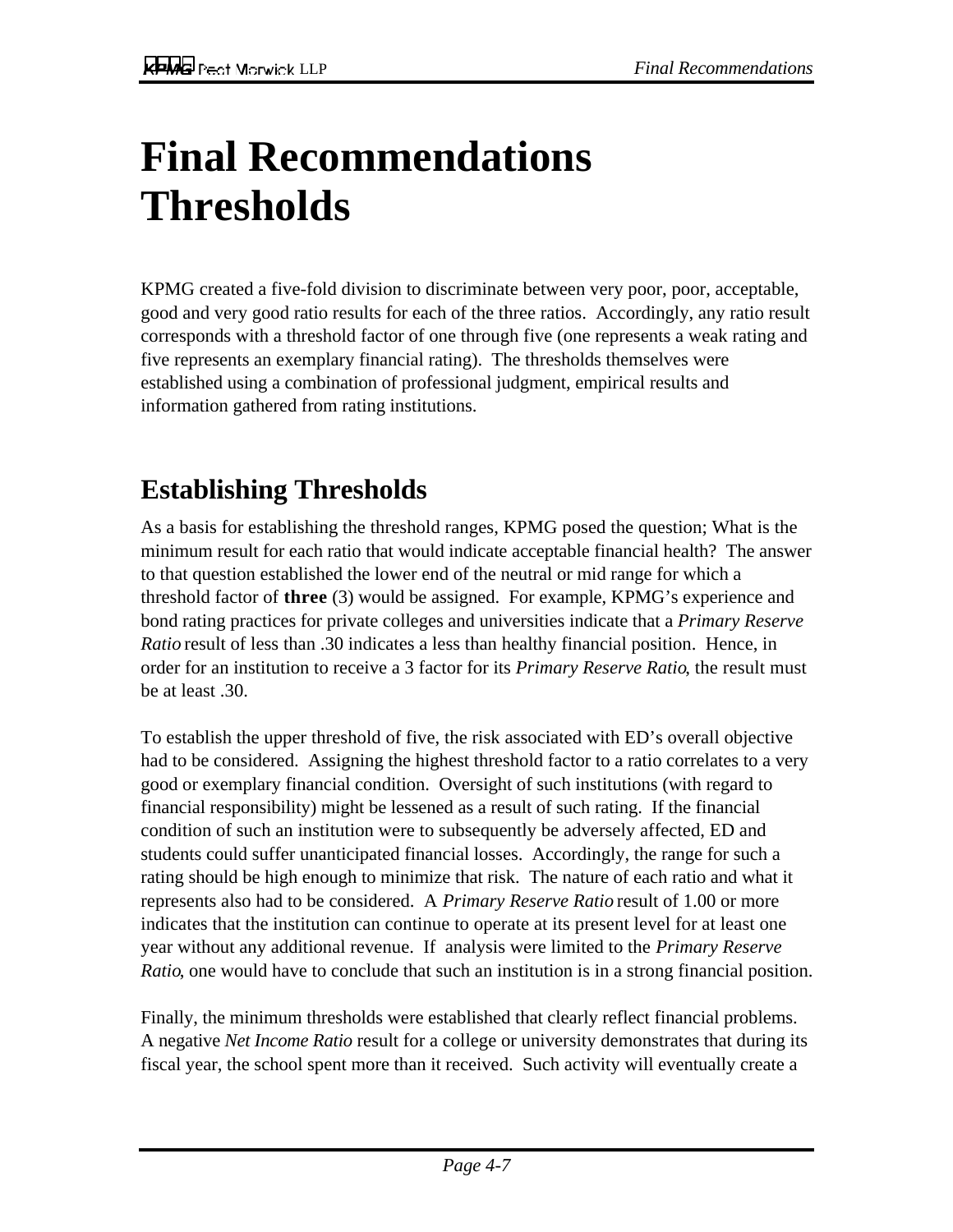financial problem. Accordingly, a negative net income ratio would be assigned a factor of one (1).

KPMG used the distribution of ratio results from the empirical testing phase of the project to validate its conclusions about threshold levels. Although the distributions did not correspond exactly to the threshold ranges, they do support KPMG's conclusions. Individual financial statements from that distribution were also supportive. Reviewing ratio results of institutions that KPMG knew to be clearly strong or weak (as a result of the judgmental sample), provided additional information about where threshold levels should be set.

The recommended thresholds described below have been customized for each sector. For example, public institution's *Primary Reserve Ratio* thresholds are approximately 30% lower than private institutions because certain expendable assets tend not to be reflected in their financial statements. On the other hand, because unrealized and realized endowment gains will now be reflected as expendable net assets under FASB Statements 116 and 117 (under the AICPA Audit Guide fund accounting reporting model, they are reported as nonexpendable), thresholds for ratios calculated from financial statements prepared under these standards are 30 - 50% higher than financial statements prepared under the fund accounting model. Finally, the *Net Income Ratio* thresholds for proprietary institutions are higher than their non-profit counterparts because they have been adjusted for the effect of measuring pre-tax income. Detailed rationale for each of the thresholds of each business segment has been included in our basis for conclusions at the end of this section.

|                                        | <b>Threshold Factors</b> |                |              |                  |        |  |
|----------------------------------------|--------------------------|----------------|--------------|------------------|--------|--|
|                                        | 1                        | $\overline{2}$ | 3            | $\boldsymbol{4}$ | 5      |  |
| <b>Viability Ratio</b>                 | < .50                    | $.50 - .99$    | $1.0 - 1.99$ | $2.0 - 3.99$     | >4.0   |  |
| <b>Primary</b><br><b>Reserve Ratio</b> | < 10                     | $.10 - .19$    | $.20 - .44$  | $.45 - .69$      | > 70   |  |
| <b>Net Income</b><br><b>Ratio</b>      | $<$ 0                    | $0 - .009$     | $.01 - .029$ | .03 - .049       | > 0.05 |  |

### **Thresholds for Public Institutions**

**Additional Threshold Adjustment:** If a public institution has a negative (less than zero) *Primary Reserve Ratio* result, that institution automatically is categorized as an "immediate problem" regardless of the other ratio results.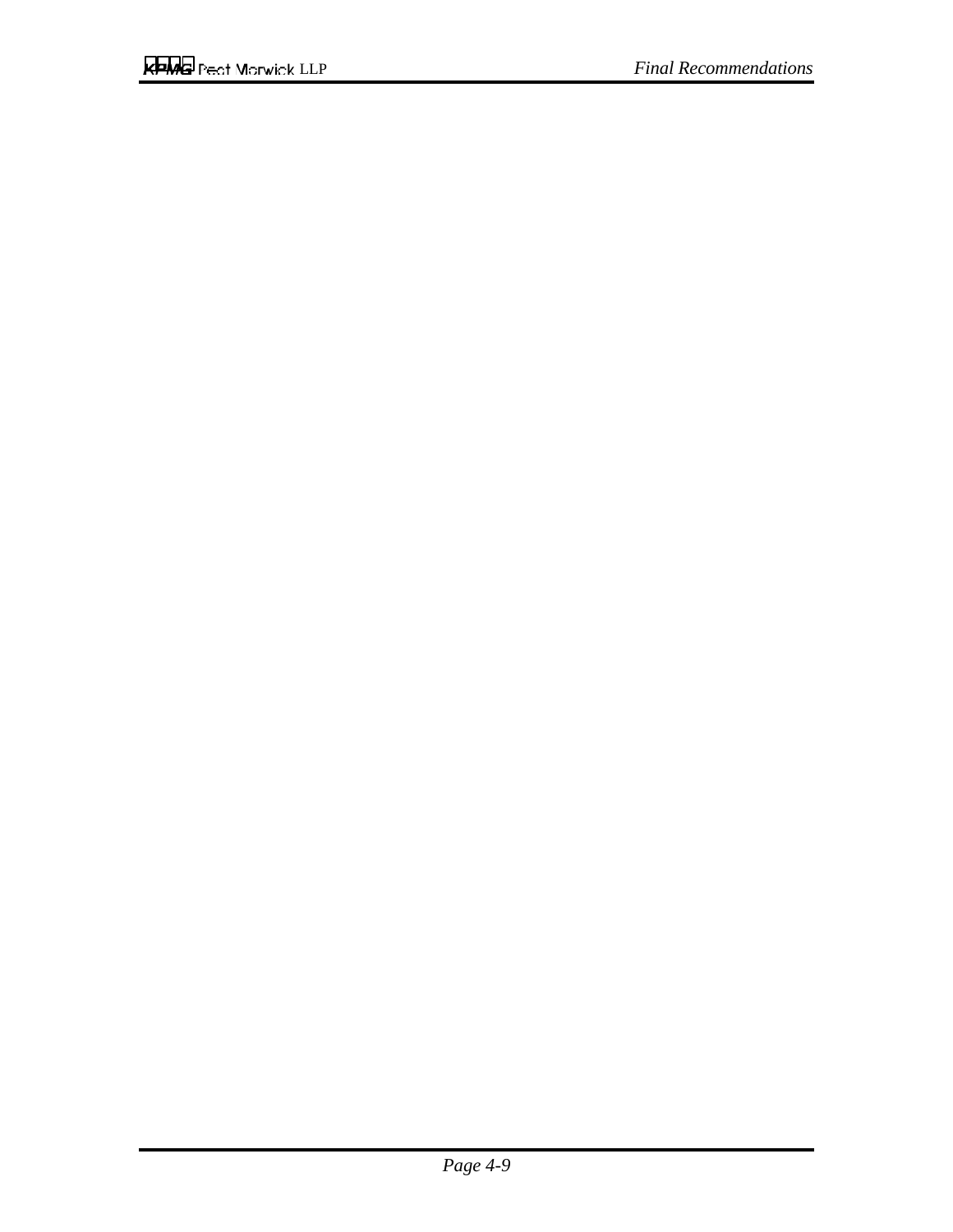## **Thresholds for Private Non-Profit Institutions That Have NOT Adopted FASB Statements 116 and 117**

Private non-profit institutions that have not yet adopted FASB Statements 116 and 117 generally prepare their financial statements in accordance with standards set forth in the 1973 AICPA Audit Guide for Colleges and Universities.

|                                        | <b>Threshold Factors</b> |                |              |              |        |
|----------------------------------------|--------------------------|----------------|--------------|--------------|--------|
|                                        | 1                        | $\overline{2}$ | 3            | 4            | 5      |
| <b>Viability Ratio</b>                 | < 50                     | $.50 - .99$    | $1.0 - 1.99$ | $2.0 - 3.99$ | >4.0   |
| <b>Primary</b><br><b>Reserve Ratio</b> | < 10                     | $.10 - .29$    | $.30 - .64$  | $.65 - .99$  | >1.00  |
| <b>Net Income</b><br><b>Ratio</b>      | $<$ 0                    | $0 - .009$     | $.01 - .029$ | $.03 - .049$ | > 0.05 |

**Additional Threshold Adjustment:** If a private non-profit institution has a negative (less than zero) *Primary Reserve Ratio* result, that institution automatically is categorized as an "immediate problem" regardless of the other ratio results.

## **Thresholds for Private Non-Profit Institutions that Have Adopted FASB Statements 116 and 117**

Financial statements of private non-profit institutions that have adopted FASB Statements 116 and 117 are different from those prepared using the AICPA fund accounting model. As indicated above, those differences substantially impact the ratios for this business segment.

|                                        | <b>Threshold Factors</b> |                |               |                  |        |  |
|----------------------------------------|--------------------------|----------------|---------------|------------------|--------|--|
|                                        | 1                        | $\overline{2}$ | 3             | $\boldsymbol{4}$ | 5      |  |
| <b>Viability Ratio</b>                 | < 75                     | $.75 - 1.74$   | $1.75 - 2.74$ | $2.75 - 4.74$    | >4.75  |  |
| <b>Primary</b><br><b>Reserve Ratio</b> | < .30                    | $.30 - .49$    | $.50 - .99$   | $1.00 - 1.49$    | >1.50  |  |
| <b>Net Income</b><br>Ratio             | $\langle$ ()             | $0 - .019$     | $.02 - .049$  | $.05 - .079$     | > 0.08 |  |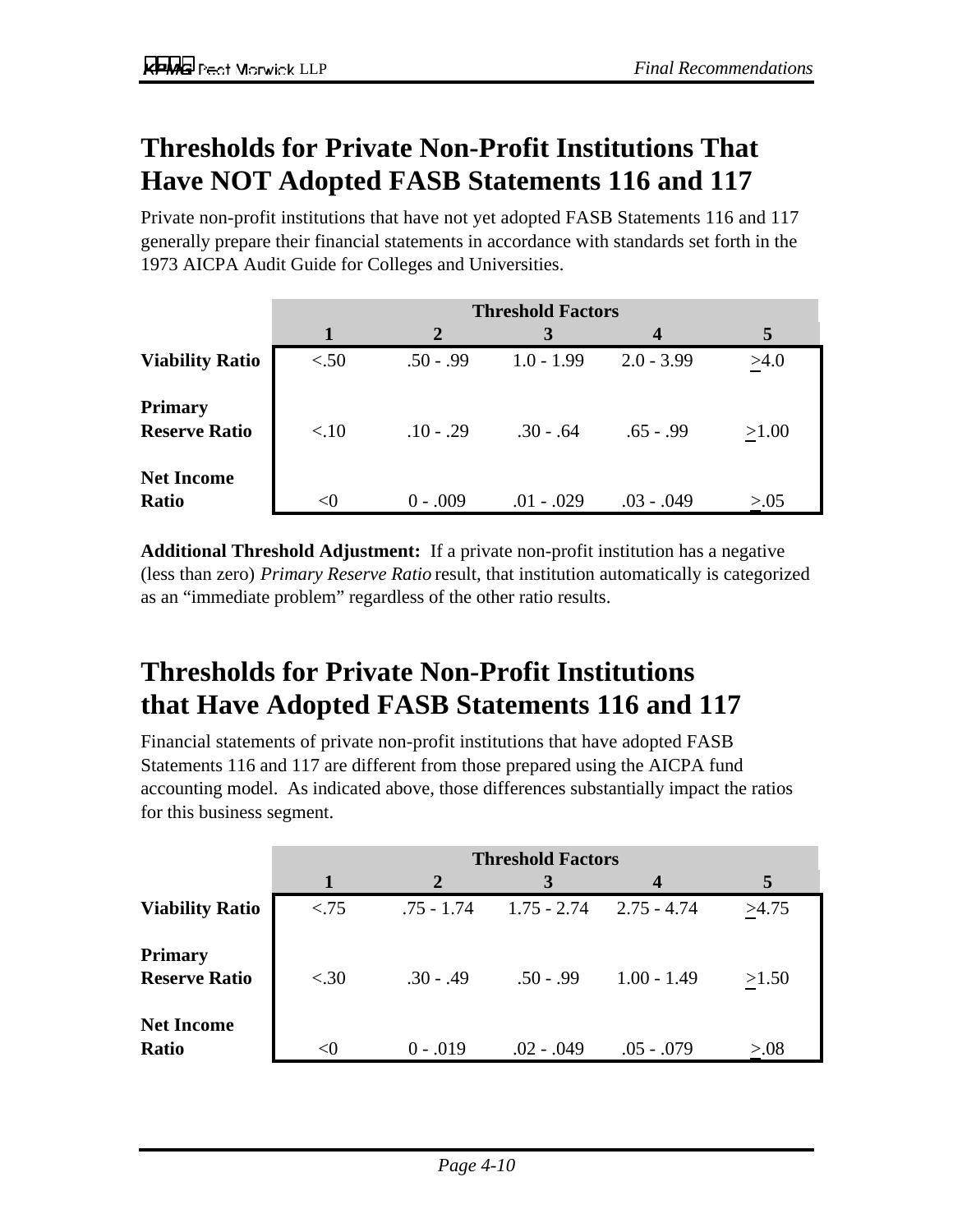**Additional Threshold Adjustment:** If a private non-profit institution has a negative (less than zero) *Primary Reserve Ratio* result, that institution automatically is categorized as an "immediate problem" regardless of the other ratio results.

## **Thresholds for Proprietary Institutions**

|                                        | <b>Threshold Factors</b> |                |              |              |      |
|----------------------------------------|--------------------------|----------------|--------------|--------------|------|
|                                        | $\mathbf 1$              | $\overline{2}$ | 3            | 4            | 5    |
| <b>Viability Ratio</b>                 | < 50                     | $.50 - .99$    | $1.0 - 1.99$ | $2.0 - 3.99$ | >4.0 |
| <b>Primary</b><br><b>Reserve Ratio</b> | < 10                     | $.10 - .29$    | $.30 - .49$  | $.50 - .69$  | > 70 |
| <b>Net Income</b><br><b>Ratio</b>      | < 0.02                   | $.02 - .049$   | $.05 - .079$ | $.08 - .119$ | >12  |

**Additional Threshold Adjustment:** If a proprietary institution earns a threshold factor of two or one for its *Primary Reserve Ratio*, the threshold factor for the *Viability Ratio* will be no greater than the result for the *Primary Reserve Ratio*. The purpose of this adjustment is to prevent insignificant amounts of debt from significantly affecting the categorization of an institution.

### **Thresholds for Hospitals**

|                                        | <b>Threshold Factors</b> |                |              |              |        |
|----------------------------------------|--------------------------|----------------|--------------|--------------|--------|
|                                        |                          | $\overline{2}$ | 3            | 4            | 5      |
| <b>Viability Ratio</b>                 | < 50                     | $.50 - .99$    | $1.0 - 1.99$ | $2.0 - 3.99$ | >4.0   |
| <b>Primary</b><br><b>Reserve Ratio</b> | < 10                     | $.10 - .29$    | $.30 - .64$  | $.65 - .99$  | >1.0   |
| <b>Net Income</b><br><b>Ratio</b>      | $\langle \cdot  $        | $.0 - .009$    | $.01 - .029$ | $.03 - .049$ | > 0.05 |

### **Basis for Conclusions**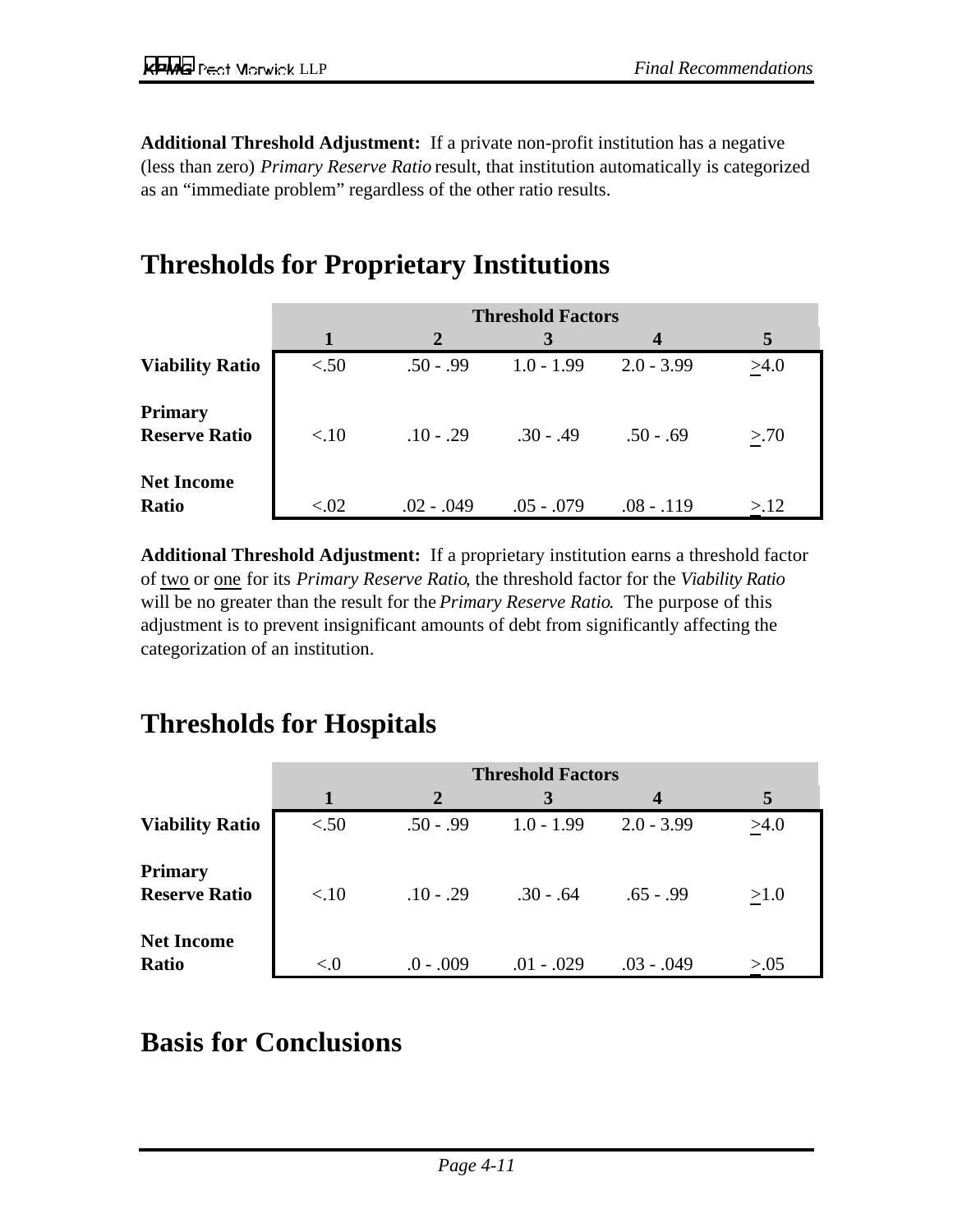#### **Viability Ratio**

A ratio of 1:1 or greater indicates that, as of the balance sheet date, an institution is *clearly* financially healthy because it has sufficient expendable resources to satisfy debt obligations. Conversely, a ratio of less than 1:1 would mean that an institution does not have sufficient expendable resources to satisfy all debt obligations as of the balance sheet date.

For those ratios under 1:1, there is no absolute threshold at which all institutions can be judged to be no longer financially viable. Individual facts and circumstances will impact that judgment. Most debt relating to plant is long term and does not have to be paid off all at once. Payments of other liabilities may similarly be delayed. Certain institutions, such as colleges and universities, can be surprisingly resilient even when the viability ratio indicates that there are little or no expendable resources remaining to satisfy debt obligations. Frequently, this means living with no margin for error and meeting severe cash flow needs by obtaining short-term loans.

Ultimately, a weak financial condition such as just described will impair the ability of an institution to fulfill its mission and meet its service obligations to students. Such an institution will be driven by financial decisions rather than programmatic decisions and will have a need to generate sufficient surplus net revenues (net income) to rebuild positive expendable reserves.

KPMG, therefore, used as the lower end of its middle category (3) a ratio of 1:1. The lowest category (1) was established at .5:1 and below. The highest categories (4 and 5) were established as greater than 2:1 and 4:1, respectively. Empirical data included in the distributions and published rating medians for colleges and universities indicate stronger and weaker institutions viability ratios correlate with these thresholds.

KPMG recommends that the same threshold be used for all business segments except for private universities which have adopted the new accounting standards FASB Statements 116 and 117. A comparison of data from private institutions under the fund accounting model and those under the FASB Statements 116 and 117 model indicate that these thresholds should be approximately 30% - 50% higher because under the FASB model realized and unrealized endowment gains are generally classified as expendable funds.

#### **Primary Reserve Ratio**

This ratio measures the financial strength of an institution by comparing expendable resources to total expenditures or expenses (operating size). It provides a snapshot of financial strength and flexibility by indicating how long the institution could operate without relying on additional revenues being generated from operations.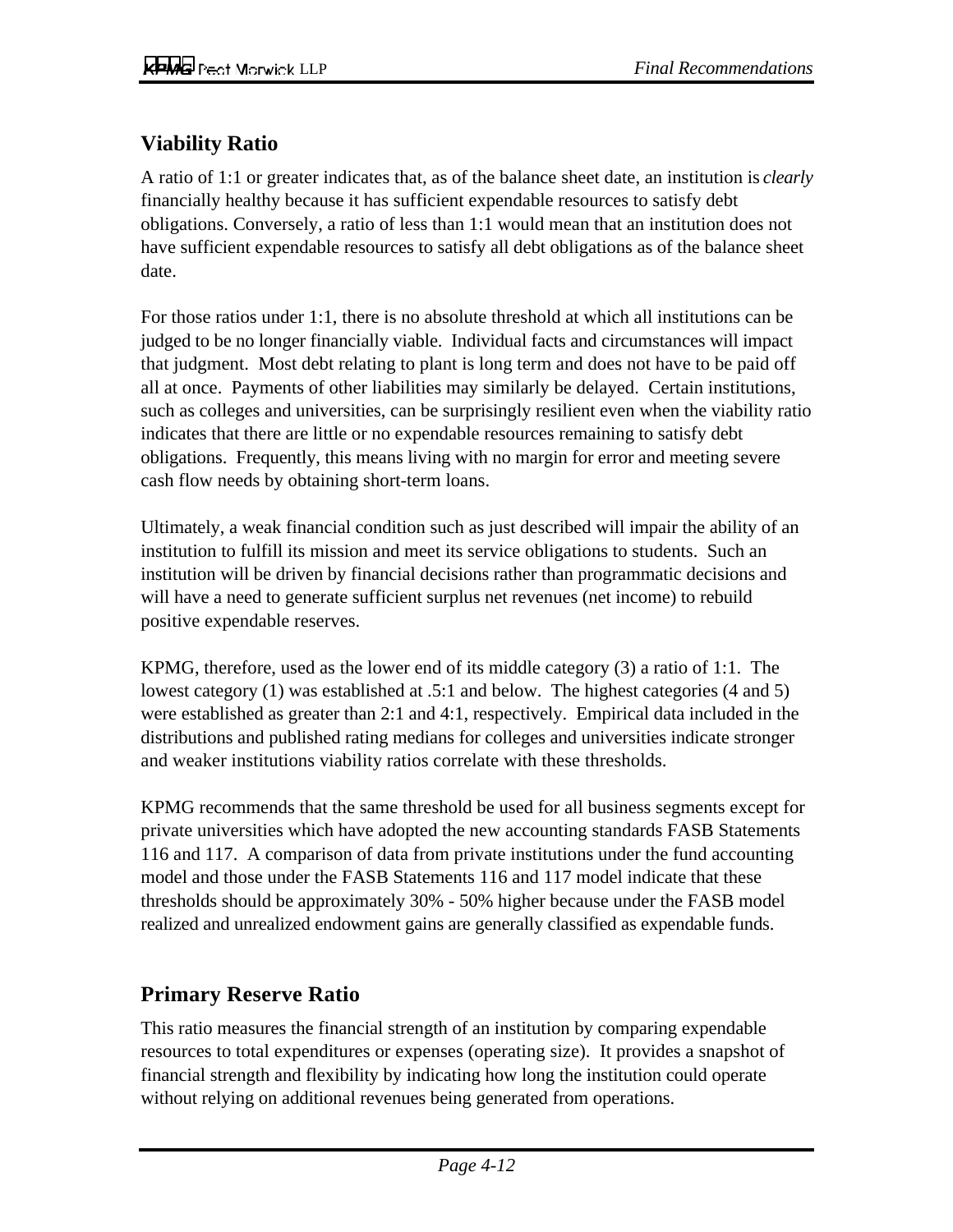It is reasonable to expect expendable resources to increase at least in proportion to the rate of growth of operating size. If they do not, the same dollar amount of expendable resources will provide a smaller margin of protection against adversity as the institution grows. This ratio serves another purpose. It supplements the *Viability* ratio. An institution may have insignificant expendable resources and little or no debt and therefore produce an acceptable value for the *Viability* ratio. But low expendable resources in relation to operating size signals a weak financial condition. This situation is reflected in our weighting percentages discussed in a later section.

No absolute lower end value for this ratio exists. However, experience with the higher education investment community and the results of our empirical testing suggests that .3 or better would indicate a financially healthy institution.

KPMG, therefore, used as the lower end of its middle category (3) a ratio of .3. The lowest category (1) was established at .1 and below because less than one month or negative expendable reserves clearly indicates a financially risky institution. The highest category (5) was established as greater than or equal to 1 because of the institution's ability to operate one year on existing reserves without an additional dollar of revenue, posing little financial risk to ED. Because of operating and institutional differences these basic thresholds were modified for some of the business segments.

None of the public institutions reviewed in the empirical testing phase of the project had a *Primary Reserve Ratio* of greater than 1, while ten of the private institutions were greater than 1 for the same ratio. Under the GASB reporting model, certain related entities and assets are not required to be reflected in the general purpose financial statements. In addition, many states will not allow significant unrestricted expendable reserves to build up in a public institution. We also noted that published bond rating averages for public institutions rated Aa and A were 30 - 50% lower than private institutions rated Aa and A. Based on this research and input from industry task force members, KPMG lowered the thresholds for public institutions categories 2 through 5 by approximately 30%. The category 1 threshold for public institutions remains at .1 because certain minimum reserves are necessary and .1 would still indicate an institution that is financially at risk.

Proprietary institution owners have invested capital with the ultimate goal of returning that capital at a profit. Non-profit organizations on the other hand, are generally precluded from distributing capital to resource providers (e.g. contributors). It follows therefore that less capital will generally be left in proprietary institutions than in their non-profit counterparts. Accordingly, the project team relaxed the *Primary Reserve Ratio* threshold ranges for proprietary institutions. The lower end threshold factors 1 and 2 remain unchanged. However, the lower end of category 4 is .5 and .7 or greater will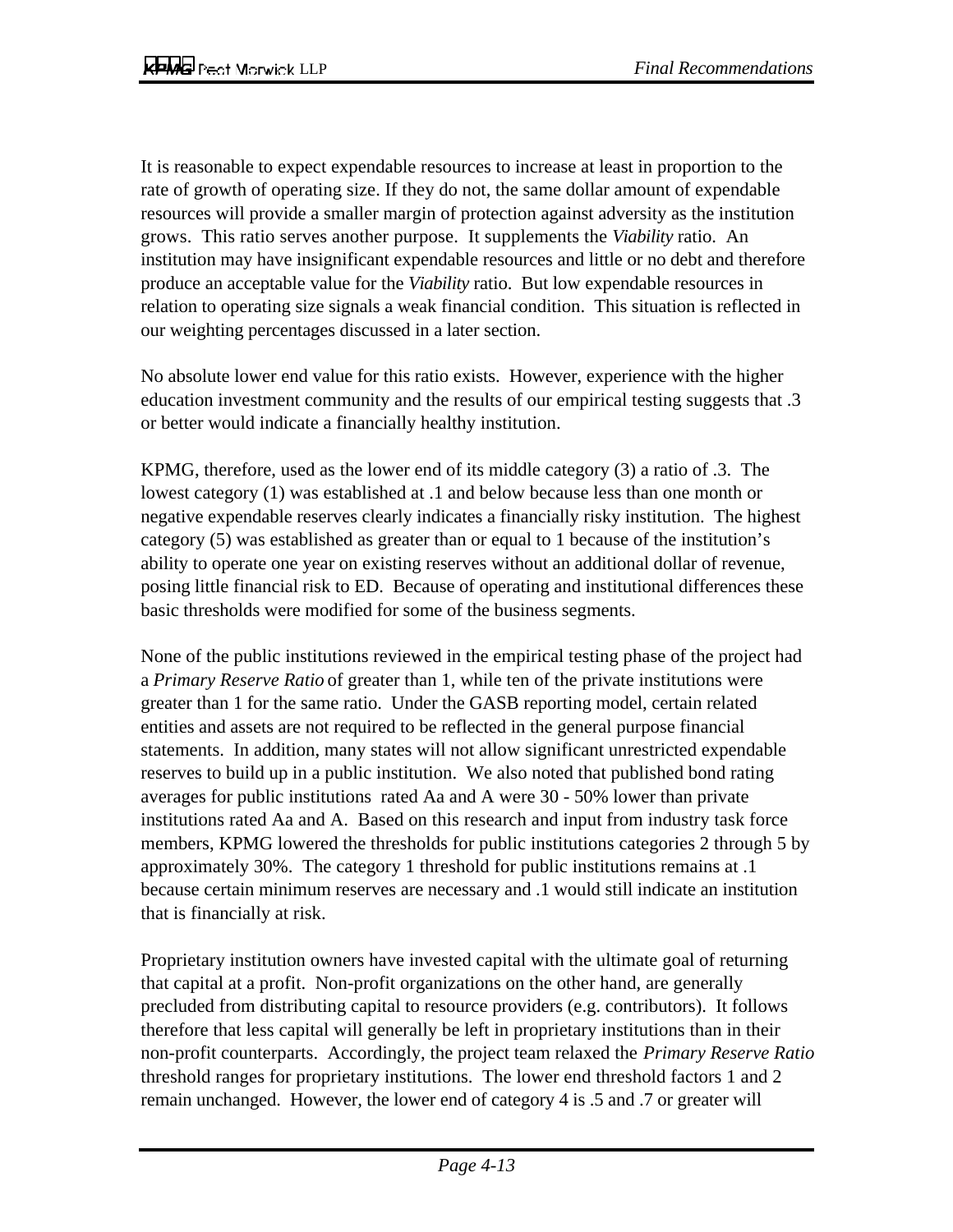correspond to category 5. Furthermore, if a non-profit institution's *Primary Reserve Ratio* result is less than zero, that institution automatically is categorized as an "immediate problem" regardless of all other factors. **Not making** this adjustment for proprietary institutions recognizes the fact that prudent business decisions may require an institution to have a negative expendable capital balance for brief periods of time.

Finally, the threshold factors for the private institutions adopting FASB Statements 116 and 117 have been increased by a factor of approximately 66% over the private colleges and universities using the fund accounting model. Empirical data suggests that the inclusion of realized and unrealized gains on investments held as endowments in unrestricted and temporarily restricted net assets for the FASB model should lead to higher thresholds for the *Primary Reserve* ratio than those used to evaluate institutions following the AICPA Audit Guide financial reporting model where such gains are treated as nonexpendable.

#### **Net Income Ratio**

In the non-profit business segments (including public and private institutions and hospitals), this ratio measures whether institutions operate within their means. In the public sector, schools are not necessarily encouraged to be profitable. In fact, legislation may prohibit them from operating at anything other than a break-even level. However, profitability is a much more important indicator of financial health for a proprietary institution.

Private and public non-profit institutions which maintain operating margins of 3% on revenue are able to add to their expendable resources over time. Clearly, deficits overtime will erode these same expendable resources. The project team therefore established as the lower end of the middle category (3) a net income ratio of 3%. The lowest category (1) was established at zero and below (operating deficits). The highest category (5) was established as greater than 5%. Threshold levels for private institutions that have adopted FASB statements 116 and 117 have been increased by approximatley 66% because of unrealized and realized investment gains being included in the change in unrestricted net assets.

It is also important to note that the *Net Income Ratio* for proprietaries measures **pre-tax** income in comparison to total revenue. Therefore, the *Net Income Ratio* thresholds for the proprietary institutions have been increased accordingly by an estimated tax effect.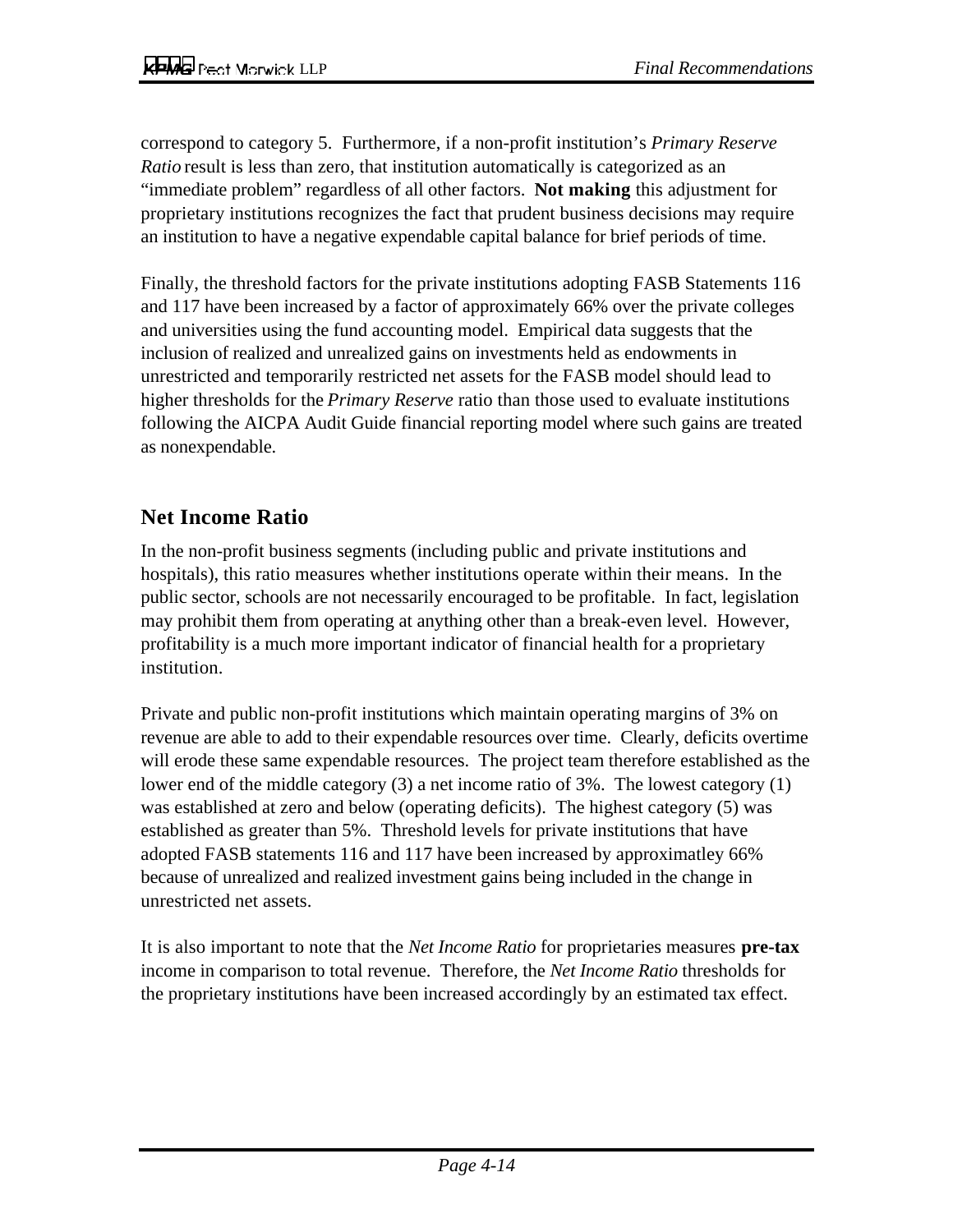# **Final Recommendations Weighting Percentages**

By applying different weighting percentages to each sector, certain ratios and the elements they measure are accorded greater importance than others. As with the ratios and thresholds, the weighting percentages are customized to accommodate structural and accounting differences found in each of the business segments. Non-profit institutions retain expendable resources and a strong balance sheet generally correlates to strong financial health. For-profit institutions, on the other hand, do not necessarily retain expendable funds in the institution. Accordingly, higher weighting percentages have been allocated to the viability ratios for non-profit institutions compared to proprietary institutions. The thinking behind the final weighting percentages set forth below is further described in the basis for conclusions later in this section.

| <b>Ratio</b>           | Weighting<br>Percentage |
|------------------------|-------------------------|
| Viability              | 35%                     |
| <b>Primary Reserve</b> | 55%                     |
| Net Income             | 10%                     |

## **Weighting Percentages for Public Institutions**

**Additional Weighting Adjustment:** If an institution has no debt, making it arithmetically impossible to compute the *Viability Ratio*, only the *Primary Reserve* and *Net Income* ratios are used, weighted 90% / 10% respectively.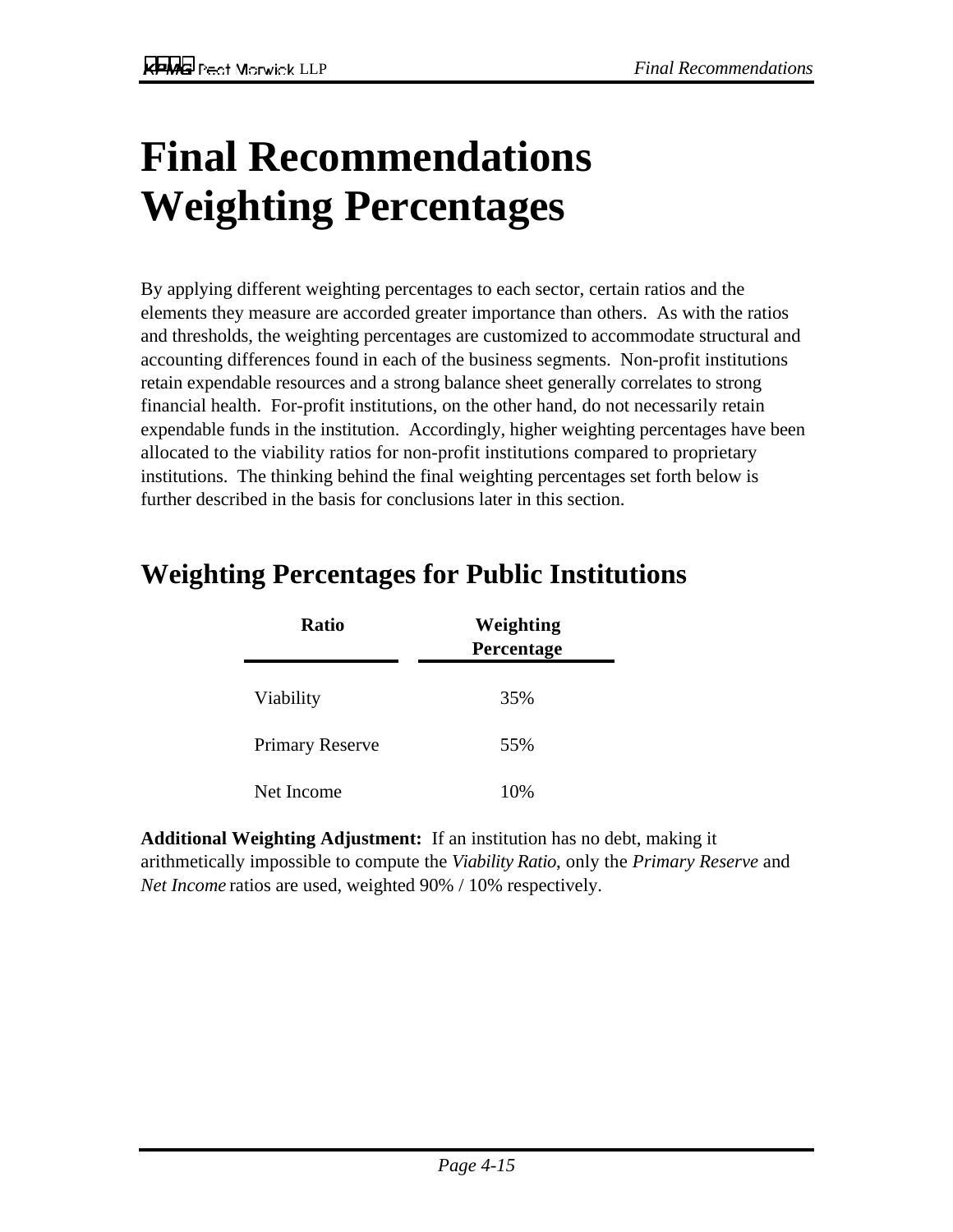## **Weighting Percentages for Private Non-Profit Institutions**

When considering weighting percentages, no distinction is necessary between institutions that have adopted FASB Statements 116 and 117 and those that have not.

| <b>Ratio</b>           | Weighting<br>Percentage |  |  |
|------------------------|-------------------------|--|--|
| Viability              | 35%                     |  |  |
| <b>Primary Reserve</b> | 55%                     |  |  |
| Net Income             | 10%                     |  |  |

**Additional Weighting Adjustment:** If an institution has no debt, making it arithmetically impossible to compute the *Viability Ratio*, only the *Primary Reserve* and *Net Income* ratios are used, weighted 90% / 10% respectively.

### **Weighting Percentages for Proprietary Institutions**

| <b>Ratio</b>           | Weighting<br>Percentage |  |  |
|------------------------|-------------------------|--|--|
| Viability              | 30%                     |  |  |
| <b>Primary Reserve</b> | 20%                     |  |  |
| Net Income             | 50%                     |  |  |

**Additional Weighting Adjustment:** If an institution has no debt, making it arithmetically impossible to compute the *Viability Ratio*, only the *Primary Reserve* and *Net Income* ratios are used, weighted 50% each.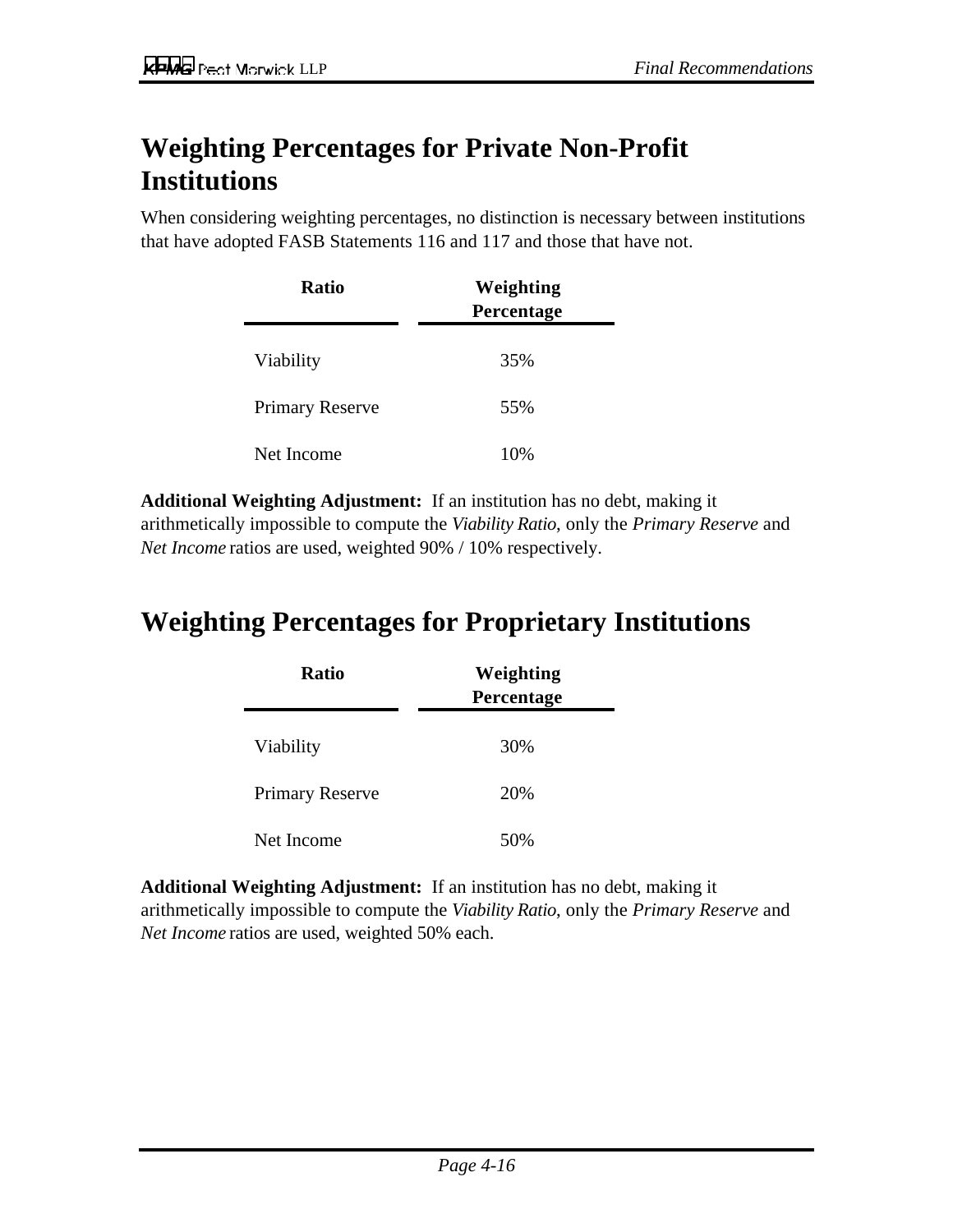### **Weighting Percentages for Hospitals**

| <b>Ratio</b>           | Weighting<br>Percentage |
|------------------------|-------------------------|
| Viability              | 40%                     |
| <b>Primary Reserve</b> | 20%                     |
| Net Income             | 40%                     |

**Additional Weighting Adjustment:** If an institution has no debt, making it arithmetically impossible to compute the *Viability Ratio*, only the *Primary Reserve* and *Net Income* ratios are used, weighted 60% / 40% respectively.

### **Basis for Conclusions**

KPMG developed weighting percentages for each of the three ratios in each business segment based upon the ratio's relative importance. The weighting percentages were designed to recognize the structural and environmental differences between institutions in different business segments:

#### **Private and Public Non-Profits**

For private and public non-profit institutions, balance sheet strength, as evidenced by expendable fund balances or net assets, correlates directly with strong financial position. Review of our empirical testing clearly indicated that institutions with large expendable fund balances compared to operating size were among the strongest financially (refer to Appendix D for distribution reports). A review of the rating agency medians by category also demonstrated strong correlation between financial health and large expendable fund balances.

In addition, our empirical testing indicated a less direct correlation between the ability of an institution to spend within its means and financial strength, particularly where only one year is being analyzed. However, over time profitability must be maintained so as to not adversely impact the other ratios.

The industry task force agreed with our conclusions that more emphasis should be placed on the viability ratios versus net income for these business segments. Therefore, the *Primary Reserve Ratio* and the *Viability Ratio* have been allocated weighting percentages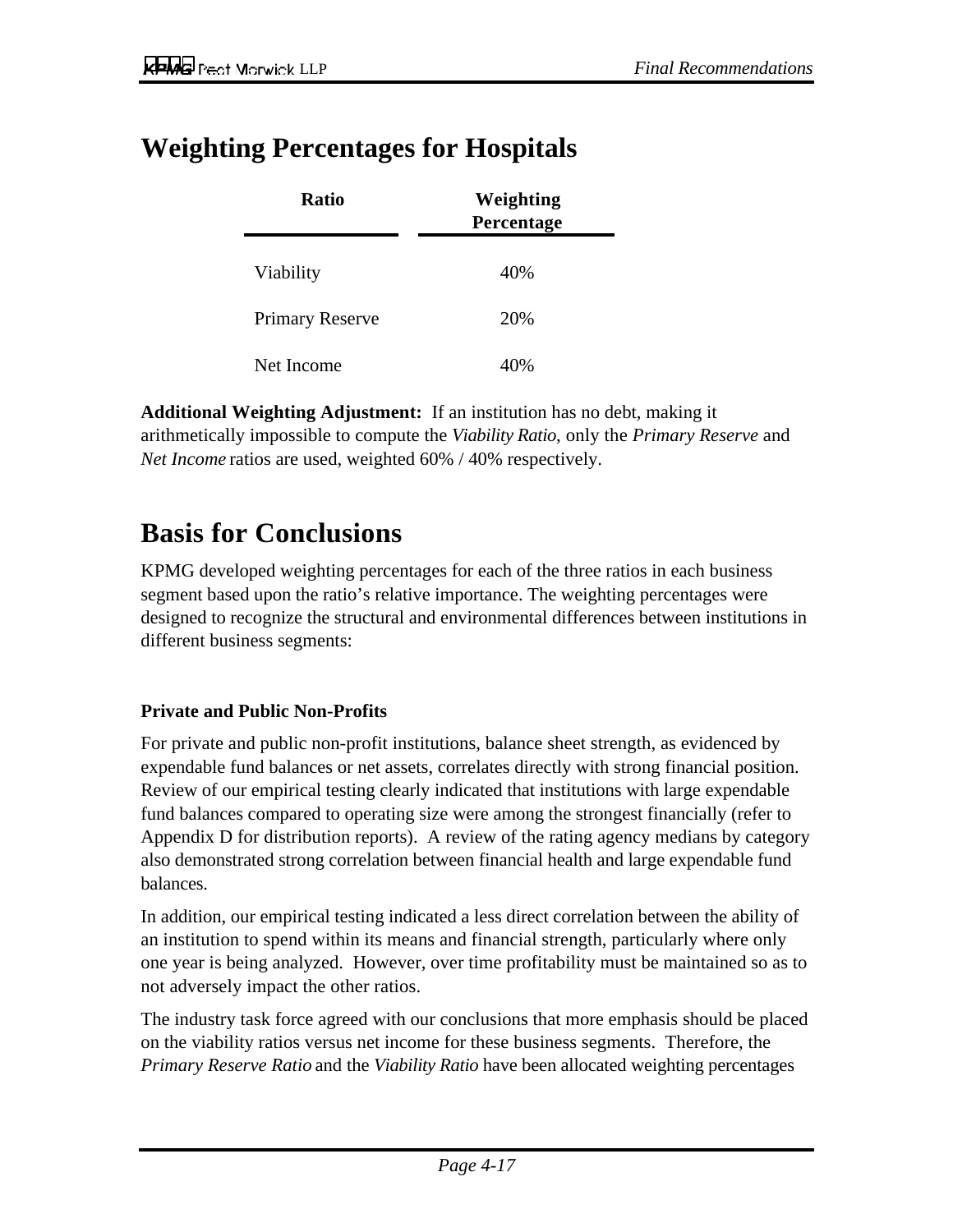of 55% and 35%, respectively. The *Net Income Ratio* has been allocated a weighting percentage of 10%.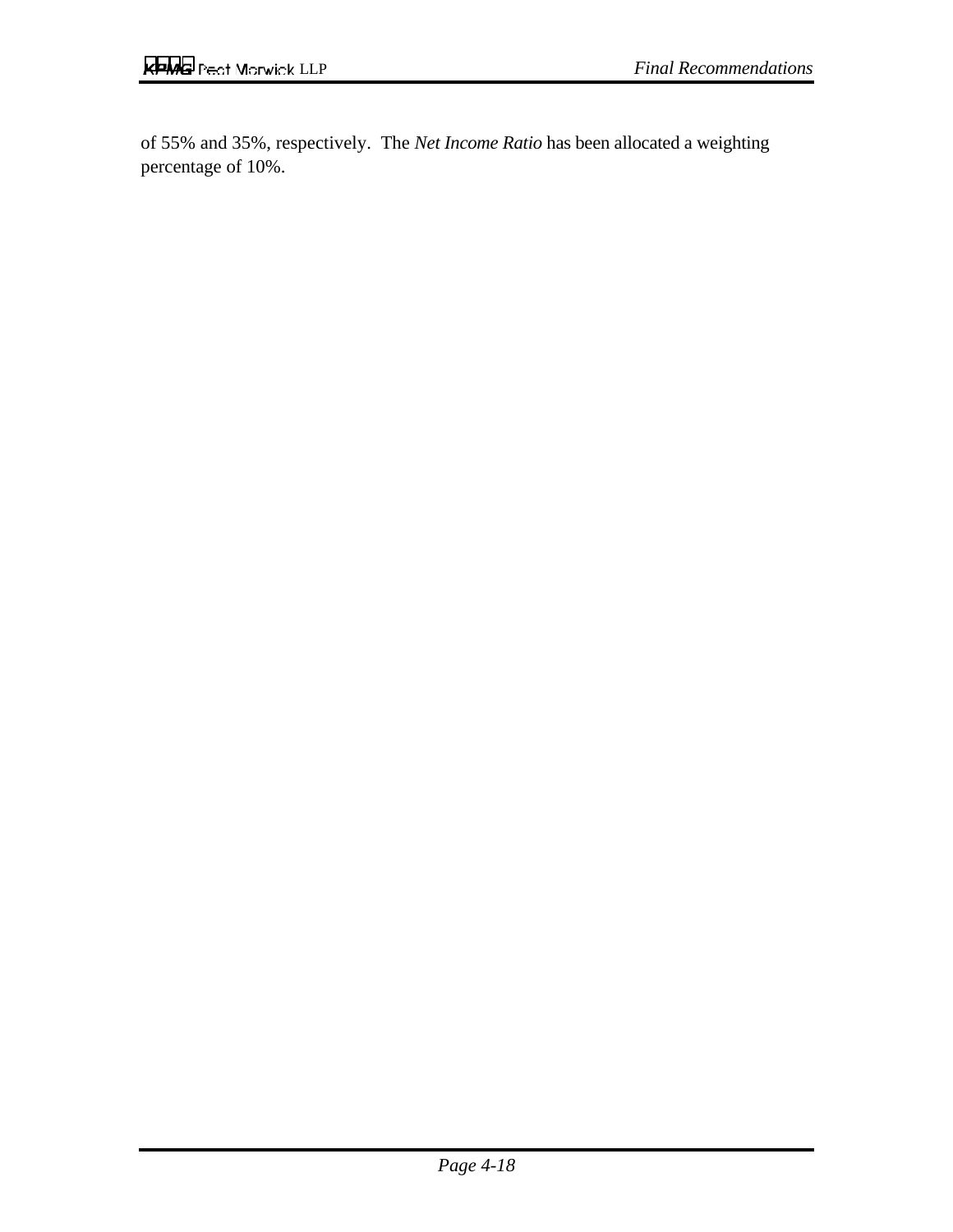#### **Proprietaries**

By their nature, proprietary institutions are expected to generate a return for their investors. Unlike their non-profit counterpart, much of the return may not be retained within the business. Certain amounts of expendable resources are necessary to fund ongoing operations, however, many financing alternatives exist. Reasonable return (profitability) is therefore more important for proprietary institutions. Long term and consistent returns are a primary indicator of a strong institution. Consequently, the *Net Income Ratio* has been allocated a percentage of 50%. The remaining allocation is 30% and 20% to the *Viability and Primary Reserve Ratios*, respectively.

#### **Hospitals**

While most hospitals do rely on profitability, most also have some endowments or other similar source of income so the *Net Income Ratio* weighting is less than that of a proprietary but more than that of a college or university. Additionally, since hospitals have significant physical capital relative to operating size and generally use debt to finance capital additions, the *Viability Ratio* receives greater weight than the *Primary Reserve Ratio*.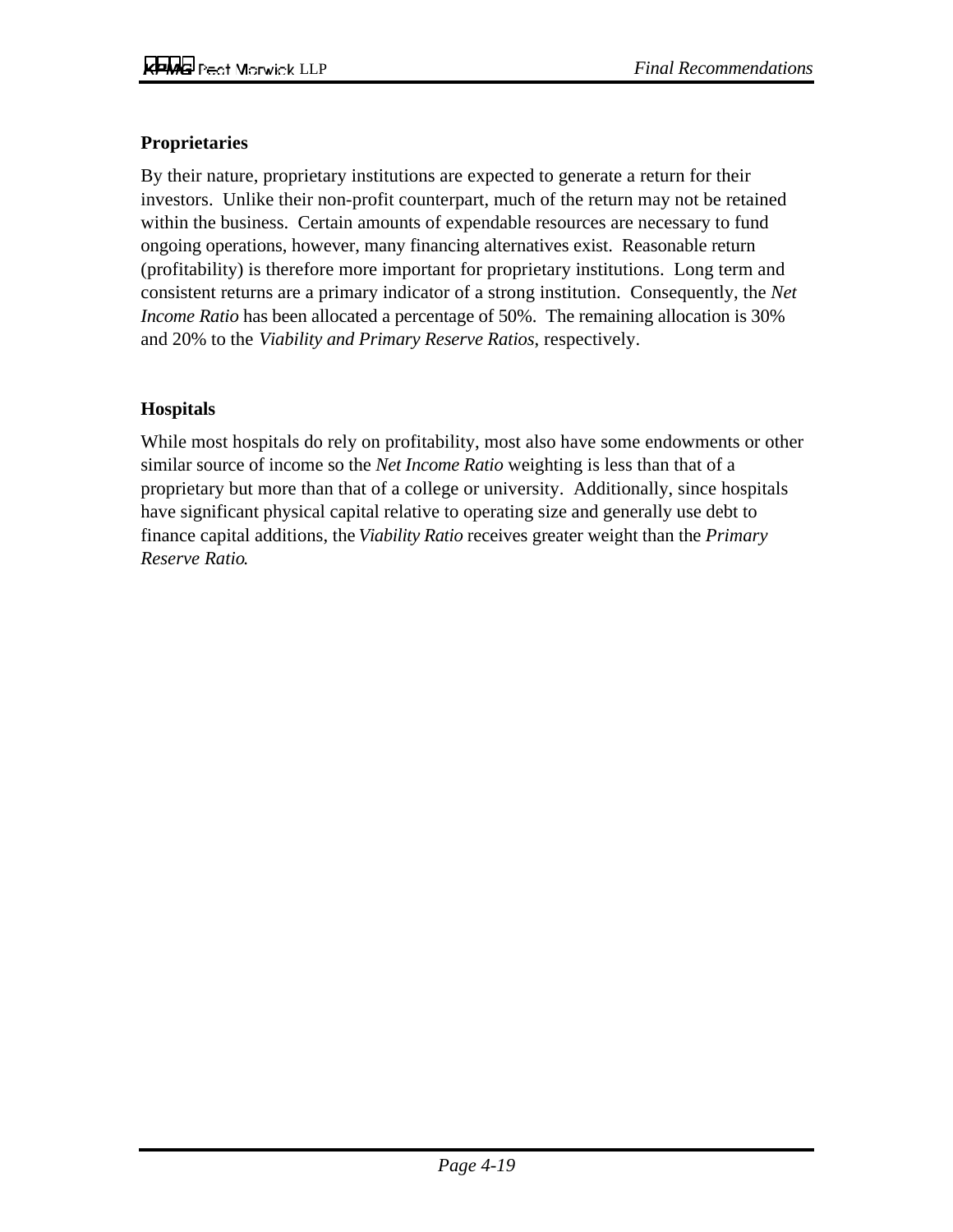# **Final Recommendations Final Categories**

Once a composite score has been computed using the recommended ratios, thresholds, and weighting percentages, KPMG recommends that each institution be assigned to one of the four following categories:

| Category | A composite score of | indicates                  |
|----------|----------------------|----------------------------|
| Ι.       | $4.00 - 5.00$        | Exemplary financial health |
| П.       | $2.50 - 3.99$        | Financially sound          |
| Ш.       | $1.75 - 2.49$        | Potential problem          |
| IV.      | $1.00 - 1.74$        | Immediate problem          |

The boundaries of each category are the same for all business segments. In the second report to the task force, KPMG recommended assigning a letter grade of A, B, C, or D to institutions in each category. However, numerous task force members felt that letter grades were inappropriate and could easily be misunderstood, especially by the public and press. Accordingly, KPMG eliminated letter grades from the recommended methodology.

### **Basis for Conclusions**

Certain types of institutions were analyzed during the empirical testing phase of the project. In order to validate the four categories, the final composite score and categorization of certain institutions were compared with other data. For example:

- **ED Surety List** Five institutions who are on the surety list at ED were tested. Four of these institutions had composite scores which placed them in category IV. The fifth institution's composite score placed them in category III because of improved operating results since being placed on the surety list.
- **Accrediting Organization List** Several institutions were identified as not meeting the financial standards of an accrediting organization either because of poor financial performance or because of not passing the current financial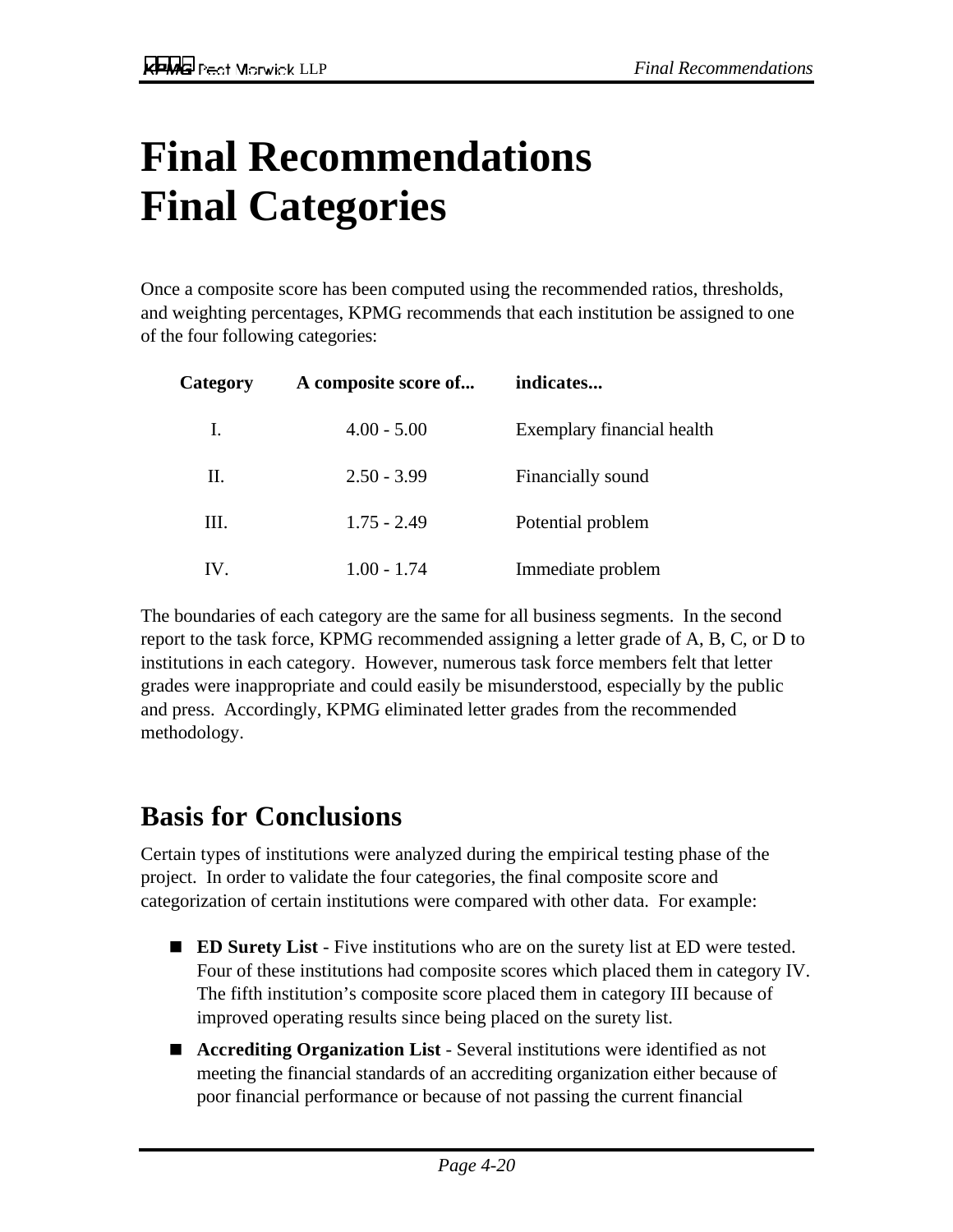responsibility regulations. Of the eleven institutions identified, nine had composite scores which placed them in category IV in the empirical testing phase. No conclusions could be made with respect to the remaining two institutions because the accrediting organization did not provide detailed explanations for their selection criteria.

Several large research universities were also included in the sample. At least two of these have debt obligations rated by the investment community as Aa or better. These institutions had composite scores in the empirical testing phase placing them in category II or better (which would correlate to very good or exemplary financial health). Given this additional evidence, KPMG concluded that the above four categories could be effectively used by ED as its gate keeping methodology.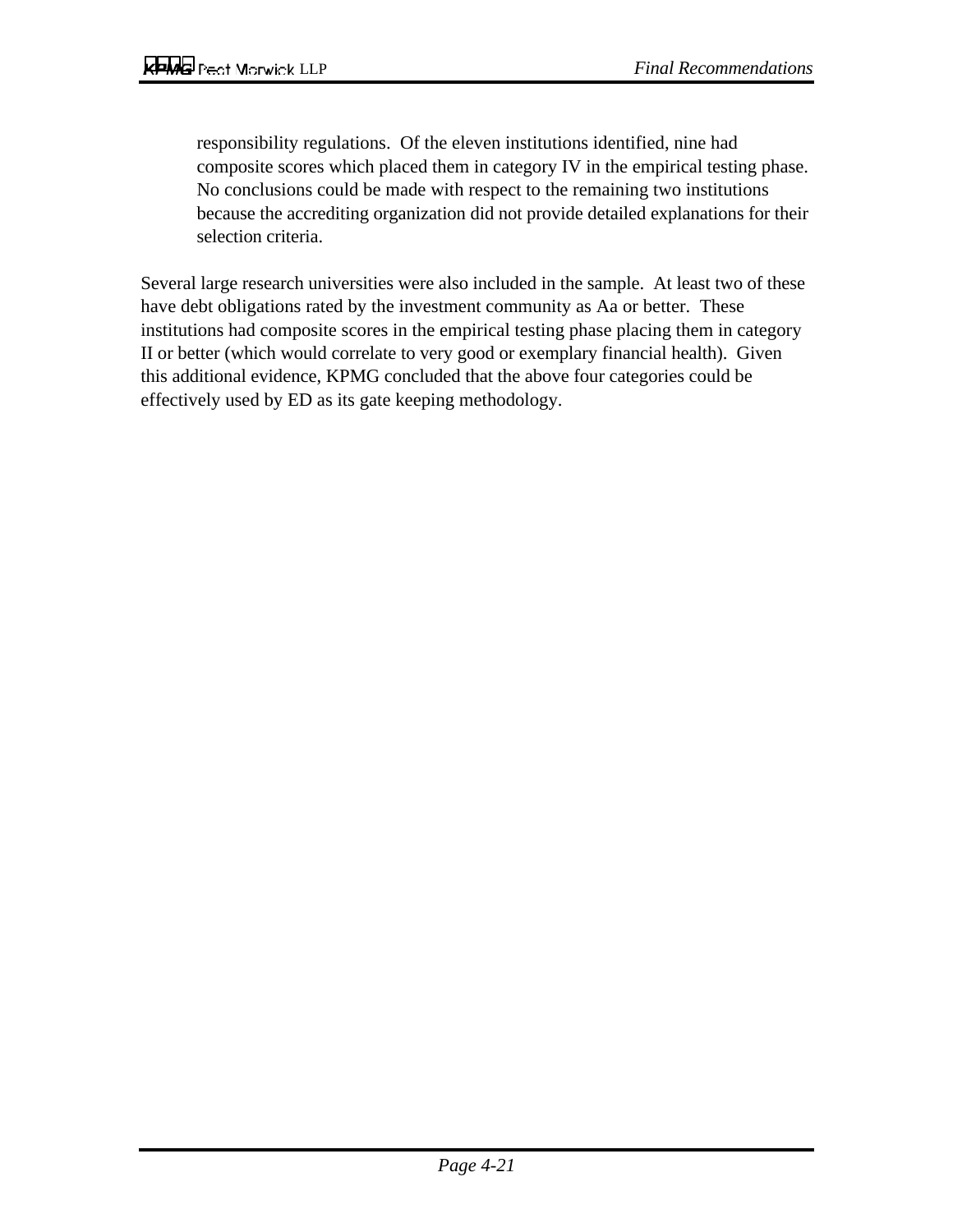# **Final Recommendations Other Recommendations**

As part of the overall recommended methodology, KPMG makes certain other recommendations concerning the methodology below.

## **Non-Compliance with Financial Responsibility Standards**

KPMG's recommendations were developed to serve as an initial gate keeping methodology and to categorize institutions along the spectrum of financial health. Accordingly, we have not established a minimum composite score for continued participation in student financial aid programs. However, if ED chooses to create a "bright line" or minimum standard, KPMG recommends that the standard should be set within category IV (composite score of 1.00 - 1.74). Furthermore, KPMG recommends that ED review institutions falling below the "bright line" minimum for other mitigating circumstances before forming a conclusion about their compliance with financial responsibility standards. The industry task force members and KPMG believe that one example of such a mitigating circumstance would be the fact that some public institutions' liabilities are backed by the full faith and credit of a state or local government.

# **Reporting Entity**

As part of this project, ED requested KPMG to make recommendations concerning the appropriate entity to which the recommended methodology should be applied. The need for this recommendation was confirmed during the empirical testing phase.

The current regulations, 34 CFR Section 668.15 (e)(1), require financial responsibility to be demonstrated for each unique program. ED in turn assigns a unique Office of Postsecondary Education Identification (OPE ID) number to each program. Different organizational structures and ownership relationships raise the question of which entity and more specifically, which entity's financial statement should be used when determining financial responsibility. ED's challenge in this area has generally been limited to three business segments; proprietaries, public non-profits, and hospitals.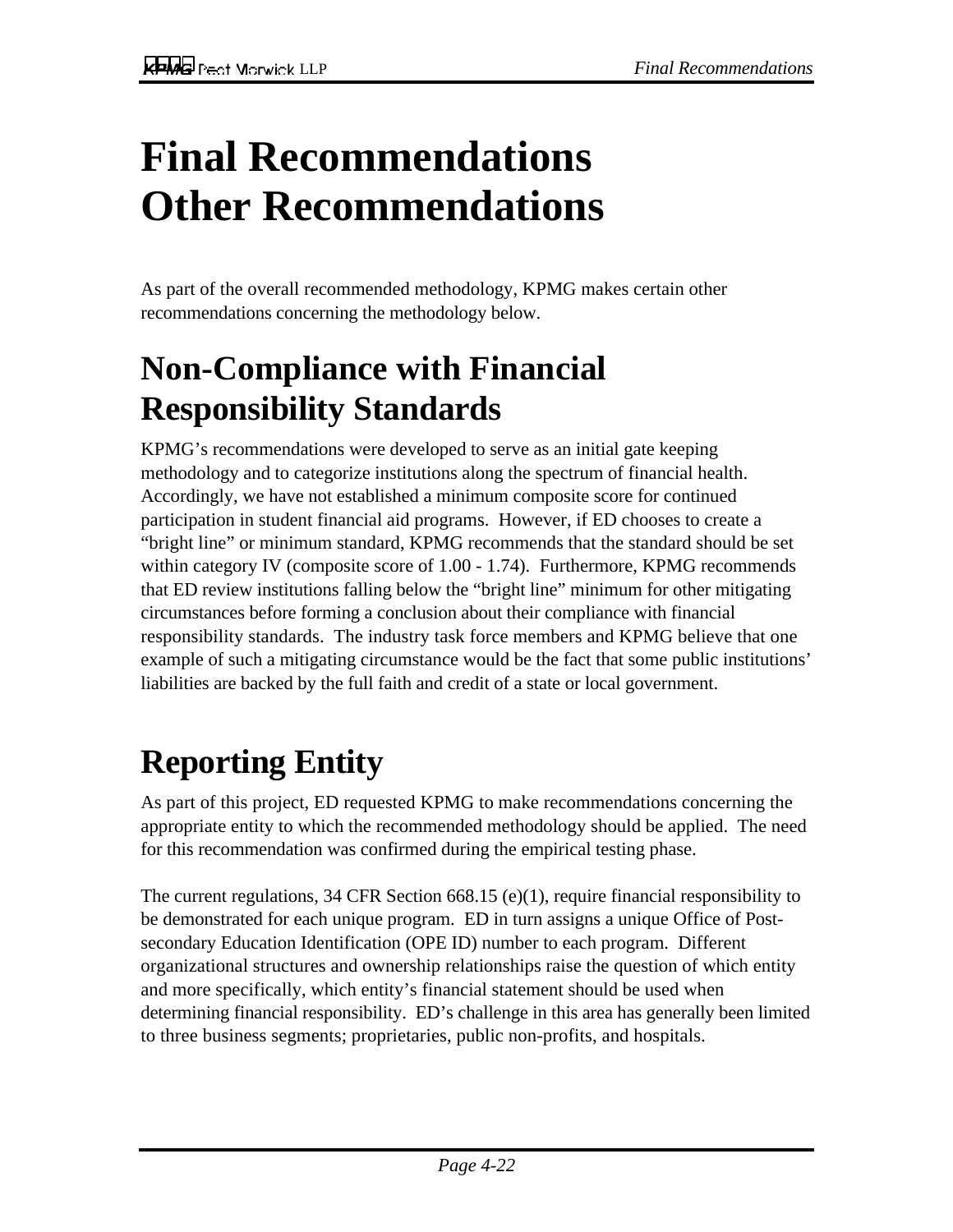#### **Public Non-Profit Institutions**

The financial statements of many public non-profit institutions exclude the assets, liabilities, revenues, and expenditures of related foundations even though they may be under common control or otherwise closely affiliated. Those foundations often hold a substantial portion of the financial resources available to support institutional activities.

#### **Proprietary Institutions**

Many institutions operate multiple programs and in some cases, separate financial statements are filed for each program that is in turn operated by a separate company. However, in other cases, the financial viability of a participating institution may be substantially dependent upon the financial health of its parent or other related companies. ED may not have access to such related parties' financial statements and more importantly, may not have legal recourse against them to protect its own interests. Finally, the current regulations require institutions to submit consolidating schedules in those cases where a financial statement is intended to cover more than one participating program. If the individual programs are not being operated by a separate legal entity, the consolidating schedules may not be meaningful since all appropriate items (revenues, expenses, assets and liabilities) may not be allocated "down" to the subsidiary or operating level.

#### **Hospitals**

Often, ED signs a participation agreement with a department or operating division of a hospital. In those cases, the hospital's financial statements represent an entity against which ED has no legal recourse since it is not the entity with which they contracted. Financial statements of the appropriate entity (the department or division) may be meaningless since it doesn't legally own any assets, or liabilities. In addition, any revenue or expenses reported for such an entity are merely the result of an allocation of the hospital's revenue and expenses.

#### **Recommendation**

KPMG recommends that the proposed ratios and weighting mechanism be applied to separate legal entities capable of bearing financial responsibility and legally capable of contracting with ED. Each institution that participates in federal programs signs a program participation agreement (PPA) with ED. It follows therefore, that financial responsibility standards (ratios and weighting mechanism) should be applied to the entity that has entered into the PPA. ED's economic risk is directly linked to the institution that signs the PPA.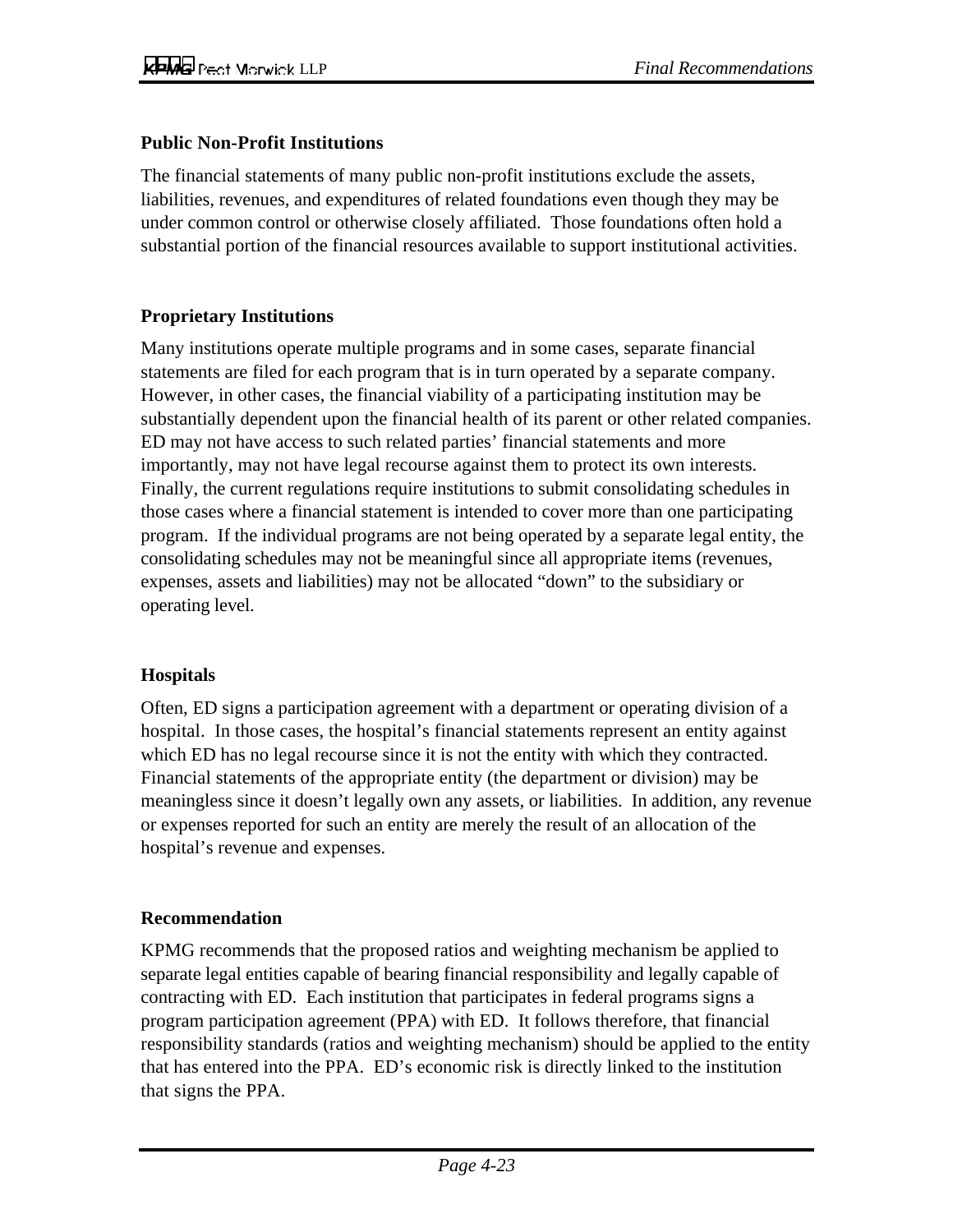In this regard, one economic entity may be financially responsible for more than one educational program represented by numerous OPE ID numbers (e.g. parent / subsidiary relationship). If the PPA is signed by such a parent entity, the results of the ratios and weighting mechanism may very well cover multiple institutions or locations. Likewise, entities that are unable to prepare stand-alone financial statements that earn unqualified audit opinions from an independent CPA will be unable to demonstrate financial responsibility.

The recommended methodology takes the entity issue into consideration in developing ratios for proprietary institutions. Therein, related party receivables are excluded from the numerators of the *Viability* and *Primary Reserve* ratios. However, for a comprehensive solution, KPMG recommends that ED perform a comprehensive review of its PPAs currently in place to ascertain whether they have contracted with the appropriate legal entity. In addition, KPMG recommends that ED review its contracting process so that the correct legal entities are contracted with in the future. If financial information used in the recommended methodology is drawn from financial statements of inappropriate legal entities, the results will provide no value. Furthermore, ED's adoption of this recommendation would eliminate the necessity for institutions to file consolidating schedules currently required by regulations.

# **Trend Analysis**

Although sufficient data is not currently available for ED to perform trend analysis, KPMG recommends that ED begin to compile ratio results for such a future use. Incorporating the results for a minimum of three fiscal years would allow ED to review each institution's trends. Extreme fluctuations in the final score or any particular ratio result may also be an indication of significant events that materially impact an institution's financial health. Finally, overall positive or negative trends may provide insight as to an institution's financial health.

# **Periodic Review**

The thresholds that KPMG developed are based on our experience in evaluating the financial conditions of colleges and universities, empirical data derived from a judgmental sample, task force feed back, bond rating standards, and professional judgment. Furthermore, accounting standards are continually changing and the economic environment in which schools operate is impossible to predict with certainty. For example, there was a limited number of financial statements available for the institutions which have adopted FASB statements 116 and 117. Therefore, KPMG recommends a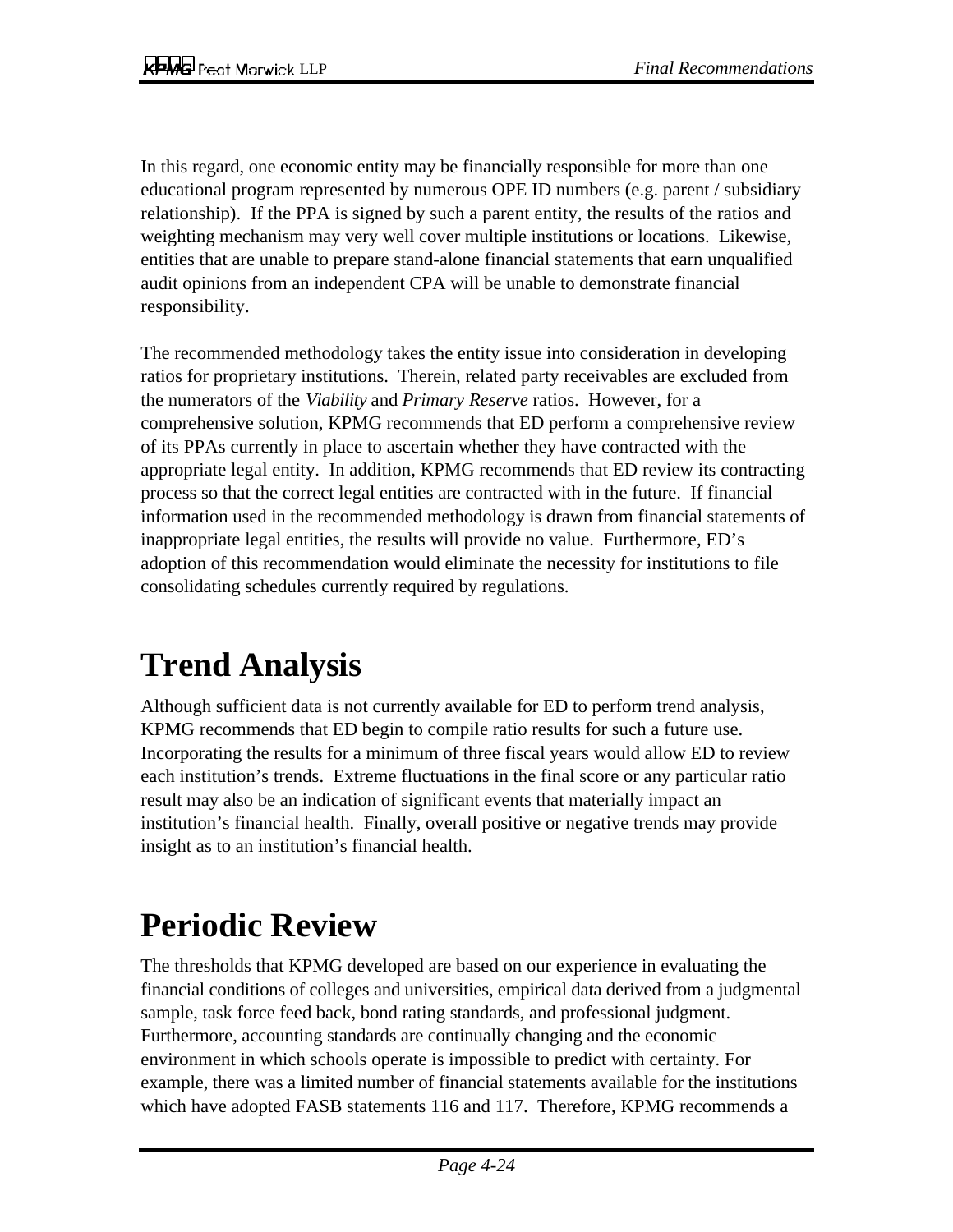follow up study be performed for those institutions next year to supplement the results from this ratio analysis project. In addition, we suggest that ED periodically monitor the statistics collected over the next few years in each segment to determine whether any adjustments are necessary.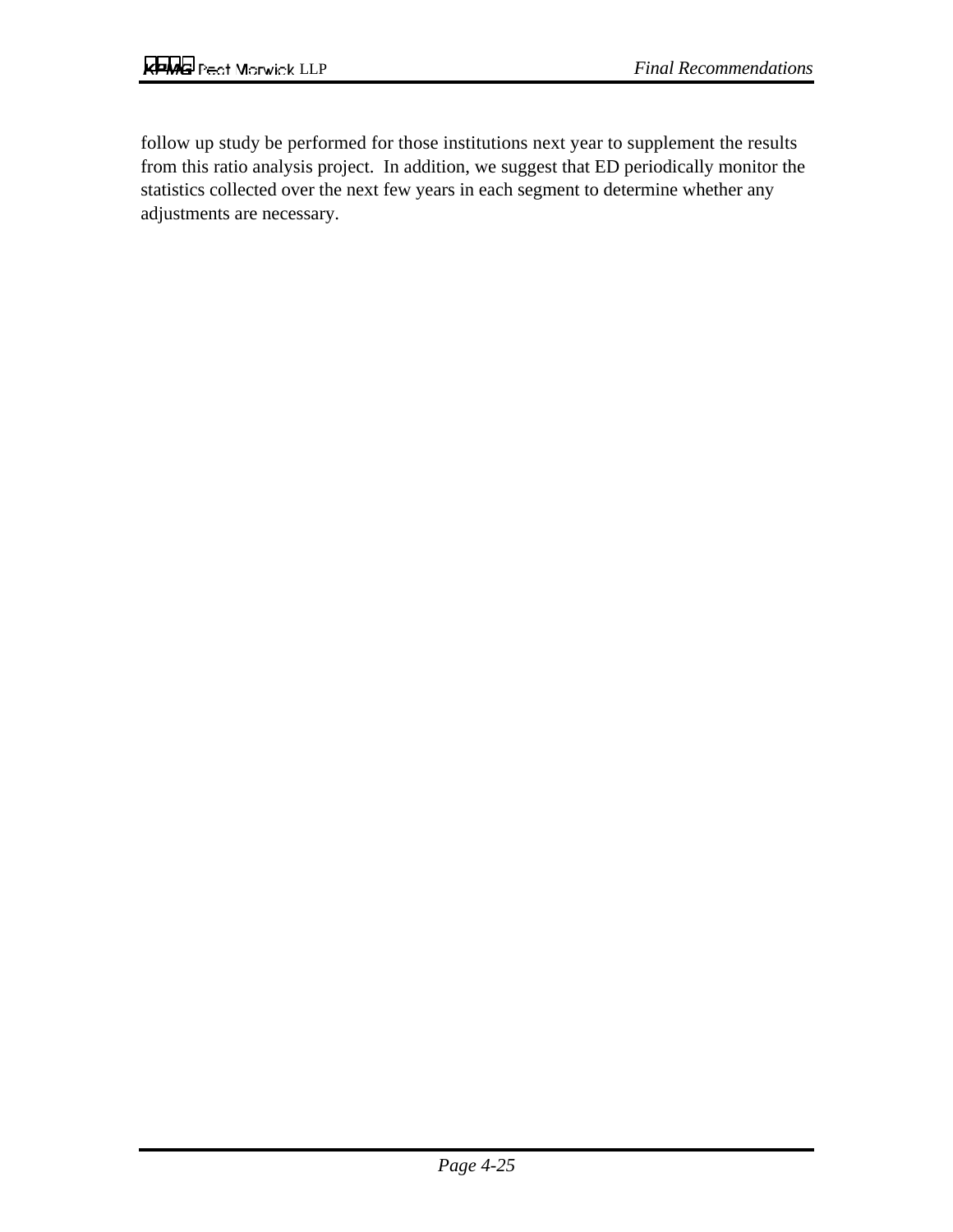|                                                               | Private Non-Profit<br>Institutions<br>(FASB 116/117)                                                                                                                                                                                                 | Private Non-Profit<br>Institutions<br>(1973 AICPA Audit<br>Guide)                                                                                                                                                                                                                                                          | <b>Public Institutions</b><br>(GASB)                                                                                                                                                                                                                                                                                    | <b>Proprietary Institutions</b>                                                                                                 | Hospitals                                                                                                                                                                                                                                                                                                                                                                             |
|---------------------------------------------------------------|------------------------------------------------------------------------------------------------------------------------------------------------------------------------------------------------------------------------------------------------------|----------------------------------------------------------------------------------------------------------------------------------------------------------------------------------------------------------------------------------------------------------------------------------------------------------------------------|-------------------------------------------------------------------------------------------------------------------------------------------------------------------------------------------------------------------------------------------------------------------------------------------------------------------------|---------------------------------------------------------------------------------------------------------------------------------|---------------------------------------------------------------------------------------------------------------------------------------------------------------------------------------------------------------------------------------------------------------------------------------------------------------------------------------------------------------------------------------|
| <b>Form and Content</b><br>of Financial<br><b>Statements:</b> |                                                                                                                                                                                                                                                      |                                                                                                                                                                                                                                                                                                                            |                                                                                                                                                                                                                                                                                                                         |                                                                                                                                 |                                                                                                                                                                                                                                                                                                                                                                                       |
| <b>Basic Financial</b><br><b>Statements</b>                   | - Statement of<br><b>Financial Position</b><br>Statement of<br>$\blacksquare$<br>Activities<br><b>Statement of Cash</b><br><b>Flows</b><br>- Prepared on a highly<br>aggregated basis<br>- Format is left to the<br>discretion of the<br>institution | - Statement of<br><b>Financial Position</b><br><b>Statement of Changes</b><br>in Fund Balances<br>- Statement of Current<br>Funds Revenue,<br>Expenditures, and<br><b>Other Changes</b><br>Prepared on a highly<br>disaggregated basis<br>- Format must<br>generally conform to<br>example set forth in<br>the AICPA guide | - Statement of<br><b>Financial Position</b><br>- Statement of Changes<br>in Fund Balances<br>- Statement of Current<br>Funds Revenue,<br>Expenditures, and<br><b>Other Changes</b><br>- Prepared on a highly<br>disaggregated basis<br>- Format must<br>generally conform to<br>example set forth in<br>the AICPA guide | - Balance Sheet<br>- Statement of Income<br>and Retained Earnings<br>- Statement of Cash<br><b>Flows</b><br>Source: AICPA Guide | - Balance Sheet<br><b>Statement of Revenue</b><br>and Expenses of<br><b>General Funds</b><br>- Statement of Changes<br>in Fund Balances<br>Statement of Cash<br>Flows of General<br>Funds<br>- Prepared on an<br>aggregated or<br>disaggregated basis<br>Many hospitals after<br>1995 will adopt<br>FASB 116 and 117.<br>The results herein<br>will not be<br>significantly effected. |
|                                                               | Source: EIU 95-5<br>(NACUBO's<br><b>Financial Accounting</b><br>and Reporting Manual<br><b>Emerging Issues</b><br>Update)<br>Guidance: FASB 117                                                                                                      | Source: EIU 95-5                                                                                                                                                                                                                                                                                                           | Source: EIU 95-5                                                                                                                                                                                                                                                                                                        |                                                                                                                                 | Source: AICPA Guide                                                                                                                                                                                                                                                                                                                                                                   |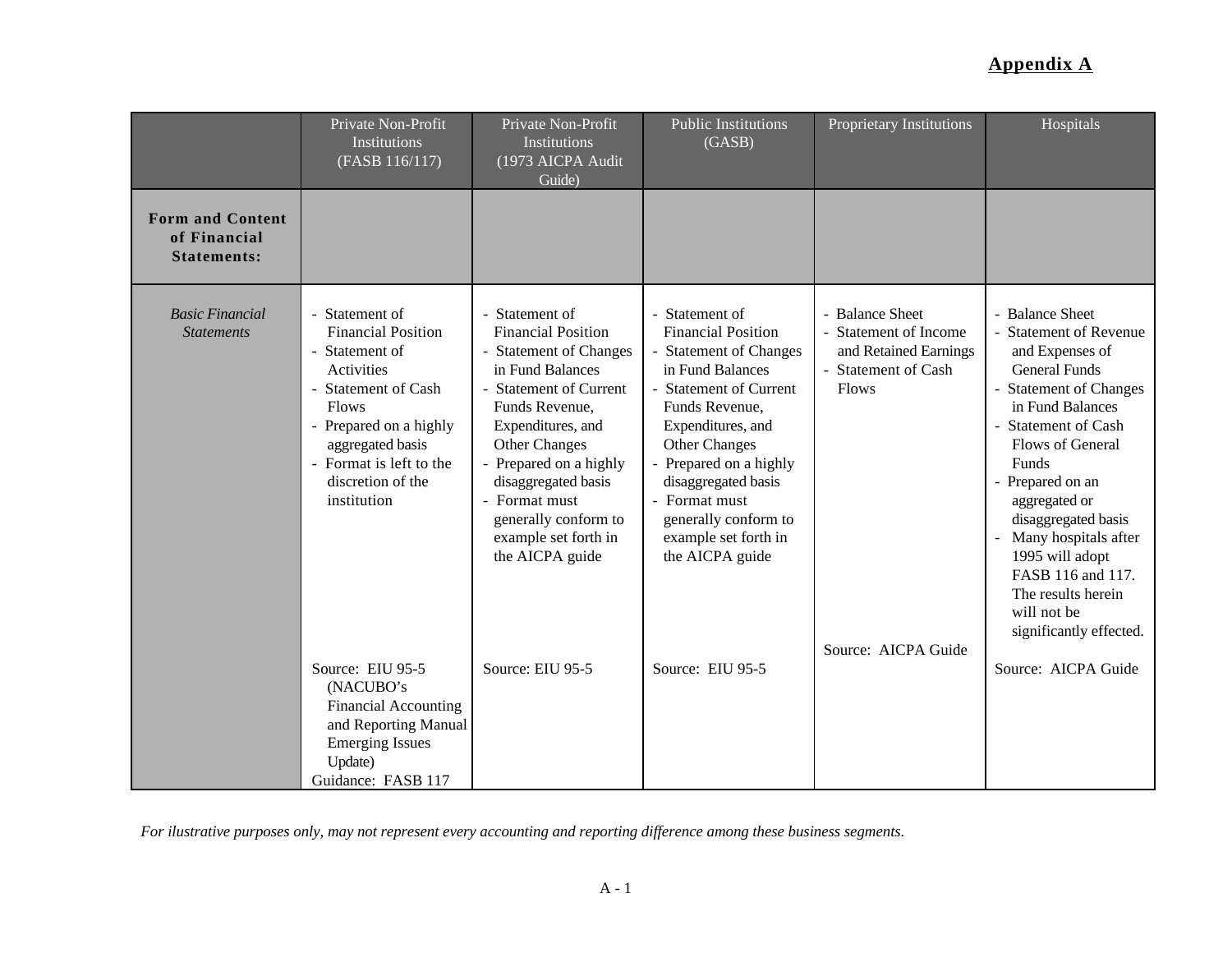| Consolidation | - Consolidate all<br>majority owned for-<br>profit subsidiaries and<br>use the equity method<br>to account for<br>investments of less<br>than 50 percent<br>Consolidate or make<br>extensive footnote<br>disclosure concerning<br>not-for-profits in<br>which they have an<br>economic interest<br>depending on the<br>vehicle of exercise of<br>control<br>- Present consolidated<br>entities in totally<br>aggregated single<br>column "consolidated"<br>Source: EIU 95-5 | Significant flexibility<br>whether to consolidate.<br>disclose in footnotes<br>or to prepare separate<br>financial statements<br>- May consolidate all<br>majority owned for-<br>profit subsidiaries and<br>use the equity method<br>to account for<br>investments of less<br>than 50 percent<br>Significant flexibility<br>with regard to<br>selecting into which<br>fund group to<br>consolidate the<br>subsidiaries | - Consolidate other<br>entities (either for-<br>profit or not-for-profit)<br>when there is a fiscal<br>dependency, or it<br>appoints a voting<br>majority of the board<br>and has the ability to<br>impose its will or a<br>financial<br>benefit/burden<br>relationship<br>- GASB undecided as to<br>whether to consolidate<br>separately incorporated<br>fundraising<br>foundations whose<br>boards are not<br>controlled by the<br>public institution<br>Generally, present<br>consolidated entities in<br>a discrete columnar<br>format<br>Source: EIU 95-5 | - Consolidation of all<br>majority-owned<br>subsidiaries unless<br>control is temporary<br>or does not rest with<br>the majority owner<br>- Use the equity method<br>of accounting for<br>investments of less<br>than 50 percent | - Consolidation of all<br>majority-owned<br>subsidiaries unless<br>control is temporary<br>or does not rest with<br>the majority owner<br>- Use the equity method<br>of accounting for<br>investments of less<br>than 50 percent |
|---------------|-----------------------------------------------------------------------------------------------------------------------------------------------------------------------------------------------------------------------------------------------------------------------------------------------------------------------------------------------------------------------------------------------------------------------------------------------------------------------------|------------------------------------------------------------------------------------------------------------------------------------------------------------------------------------------------------------------------------------------------------------------------------------------------------------------------------------------------------------------------------------------------------------------------|----------------------------------------------------------------------------------------------------------------------------------------------------------------------------------------------------------------------------------------------------------------------------------------------------------------------------------------------------------------------------------------------------------------------------------------------------------------------------------------------------------------------------------------------------------------|----------------------------------------------------------------------------------------------------------------------------------------------------------------------------------------------------------------------------------|----------------------------------------------------------------------------------------------------------------------------------------------------------------------------------------------------------------------------------|
|               | Guidance: SOP 94-3                                                                                                                                                                                                                                                                                                                                                                                                                                                          |                                                                                                                                                                                                                                                                                                                                                                                                                        | Guidance: GASB 14                                                                                                                                                                                                                                                                                                                                                                                                                                                                                                                                              | Guidance: FASB 94                                                                                                                                                                                                                | Guidance: FASB 94                                                                                                                                                                                                                |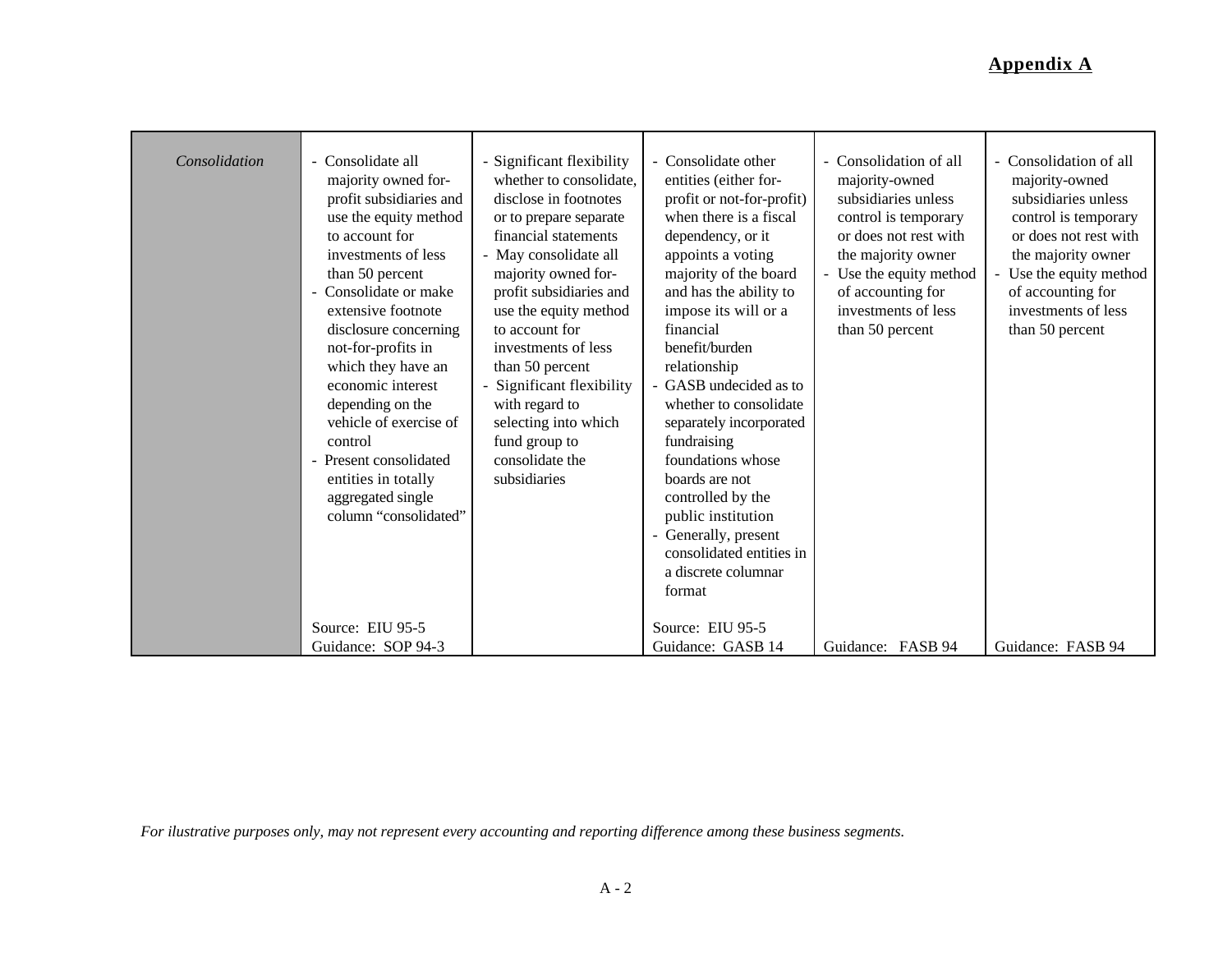| <b>Recognition and</b><br><b>Classification of</b><br><b>Revenue:</b> |                                                                                                                                                                                                                                                                                                                                                                                                                                                                                                                                                                                              |                                                                                                                                                                                                                                                                                                                                                                                                                                                                                                                                                                                                                                                                                     |                                                                                                                                                                                                                                                                                                                                                                                                                                                                                                                                                                                                                                                                                            |                                                                    |                                                                                                                                                                                                                                                                                                                                                                                                                         |
|-----------------------------------------------------------------------|----------------------------------------------------------------------------------------------------------------------------------------------------------------------------------------------------------------------------------------------------------------------------------------------------------------------------------------------------------------------------------------------------------------------------------------------------------------------------------------------------------------------------------------------------------------------------------------------|-------------------------------------------------------------------------------------------------------------------------------------------------------------------------------------------------------------------------------------------------------------------------------------------------------------------------------------------------------------------------------------------------------------------------------------------------------------------------------------------------------------------------------------------------------------------------------------------------------------------------------------------------------------------------------------|--------------------------------------------------------------------------------------------------------------------------------------------------------------------------------------------------------------------------------------------------------------------------------------------------------------------------------------------------------------------------------------------------------------------------------------------------------------------------------------------------------------------------------------------------------------------------------------------------------------------------------------------------------------------------------------------|--------------------------------------------------------------------|-------------------------------------------------------------------------------------------------------------------------------------------------------------------------------------------------------------------------------------------------------------------------------------------------------------------------------------------------------------------------------------------------------------------------|
| <b>Contributions</b>                                                  | - Required recognition<br>of unconditional<br>promise to give as<br>contributions when<br>received (discounted to<br>net present value)<br>"Restricted" funds<br>include only<br>contributions subject<br>to a donor stipulation.<br>- Government grants are<br>generally treated as<br>exchanges rather than<br>as contributions<br>- Required<br>reclassification of<br>restricted funds to<br>recognize the lifting<br>of a restriction when<br>the first expenditure<br>for the restricted<br>purpose is made, even<br>if unrestricted funds<br>are available to fund<br>the expenditure | - Contributions<br>recognized on a cash<br>basis<br>- Amount of any<br>pledges disclosed in a<br>footnote<br>- "Restricted" funds<br>include contributions<br>subject to a donor<br>stipulation as to use or<br>to some other legal<br>restriction on use<br>(e.g., sinking funds)<br>Government grants are<br>generally treated as<br>contributions<br>- Where both<br>unrestricted and<br>restricted funds are<br>available to fund an<br>expenditure the entity<br>can designate the<br>source of funding for<br>accounting purposes<br>- Pass-through amounts<br>(e.g., Pell Grants and<br>research awards to sub-<br>recipients) are<br>generally recognized as<br>revenue and | Contributions<br>recognized on a cash<br>basis<br>- Amount of any<br>pledges disclosed in a<br>footnote<br>- "Restricted" funds<br>include contributions<br>subject to a donor<br>stipulation as to use or<br>to some other legal<br>restriction on use<br>(e.g., sinking funds)<br>Government grants are<br>generally treated as<br>contributions<br>- Where both<br>unrestricted and<br>restricted funds are<br>available to fund an<br>expenditure the entity<br>can designate the<br>source of funding for<br>accounting purposes<br>Pass-through amounts<br>(e.g., Pell Grants and<br>research awards to sub-<br>recipients) are required<br>to be recognized as<br>grants in current | - Generally do not<br>receive contributions<br>from outside donors | - Classified as gains<br>when they are<br>peripheral or<br>incidental to the<br>activities of the<br>hospital<br>Classified as revenues<br>when deemed to be<br>ongoing major central<br>activities by which<br>the hospital attempts<br>to fulfill its basic<br>function of providing<br>health care services<br>"Restricted" funds<br>include contributions<br>subject to donor or<br>legal stipulation as to<br>use. |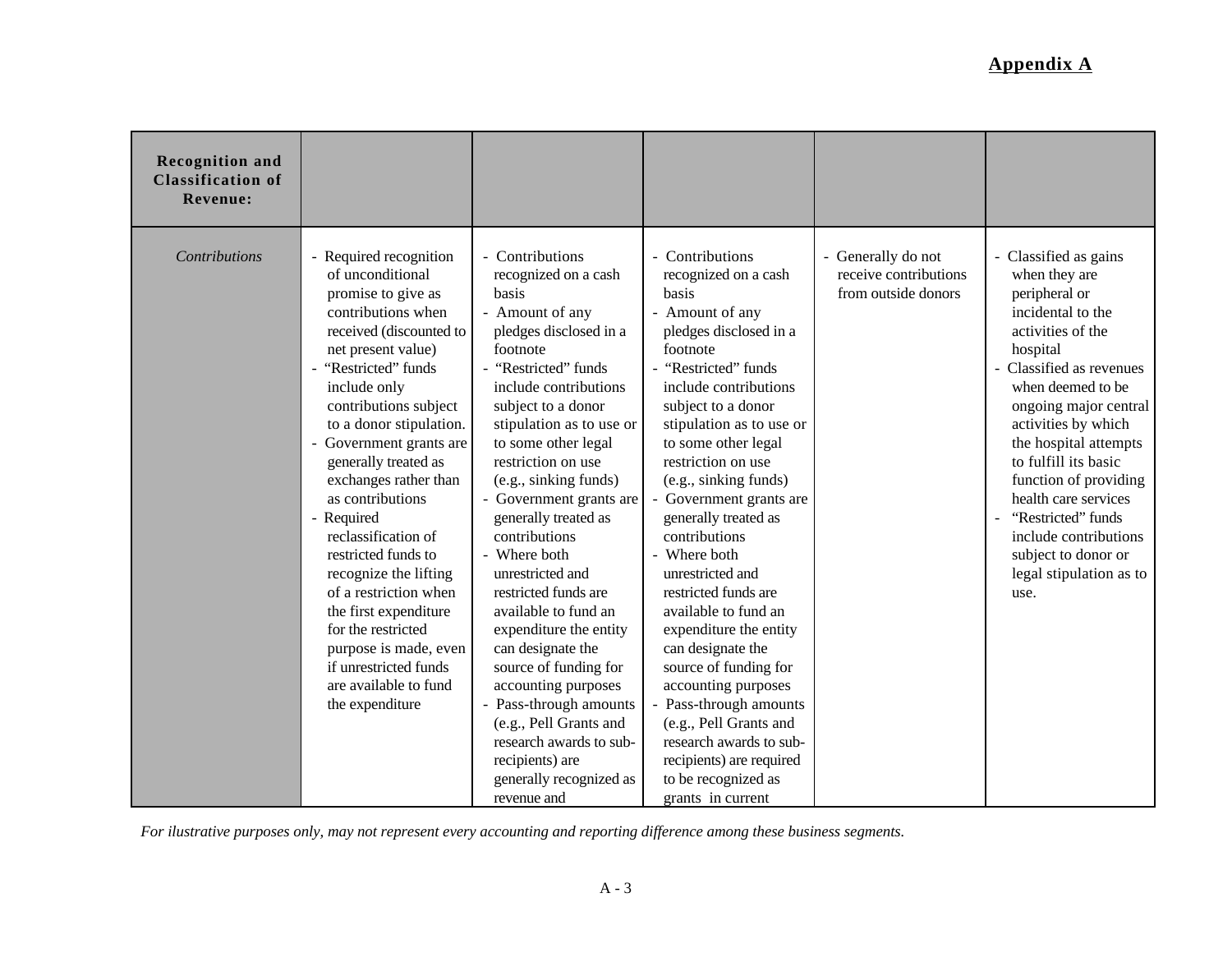|                                    |                                                                                                                                                      | expenditures in current<br>restricted funds rather<br>than as agency funds                                   | restricted funds rather<br>than as agency funds<br>- Grants passed through<br>to other entities are<br>recognized as both<br>revenue and<br>expenditure when any<br>type of administrative<br>responsibility exists<br>for the grant |                                                                                                                                             |                                   |
|------------------------------------|------------------------------------------------------------------------------------------------------------------------------------------------------|--------------------------------------------------------------------------------------------------------------|--------------------------------------------------------------------------------------------------------------------------------------------------------------------------------------------------------------------------------------|---------------------------------------------------------------------------------------------------------------------------------------------|-----------------------------------|
|                                    | Source: EIU 95-5<br>Guidance: FASB 116                                                                                                               | Source: EIU 95-5<br>Guidance: CUBA                                                                           | Source: EIU 95-5<br>Guidance: CUBA,<br>GASB 15, 19, 24                                                                                                                                                                               |                                                                                                                                             | Source: AICPA Guide               |
| Government Grants and<br>Contracts | - Generally treated as an<br>exchange rather than<br>as a contribution<br>Unrestricted revenue if<br>$\overline{\phantom{0}}$<br>treated as exchange | - Included in current<br>restricted funds<br>- No distinction in<br>accounting from<br>private contributions | - Included in current<br>restricted funds<br>- No distinction in<br>accounting from<br>contributions                                                                                                                                 | - Financial aid to<br>students would reduce<br>receivable from<br>students<br>Other grants and<br>contracts treated as<br>operating revenue | - Included in the general<br>fund |
|                                    | Source: EIU 95-5<br>Guidance: FASB 116                                                                                                               | Source: EIU 95-5                                                                                             | Source: EIU 95-5                                                                                                                                                                                                                     |                                                                                                                                             |                                   |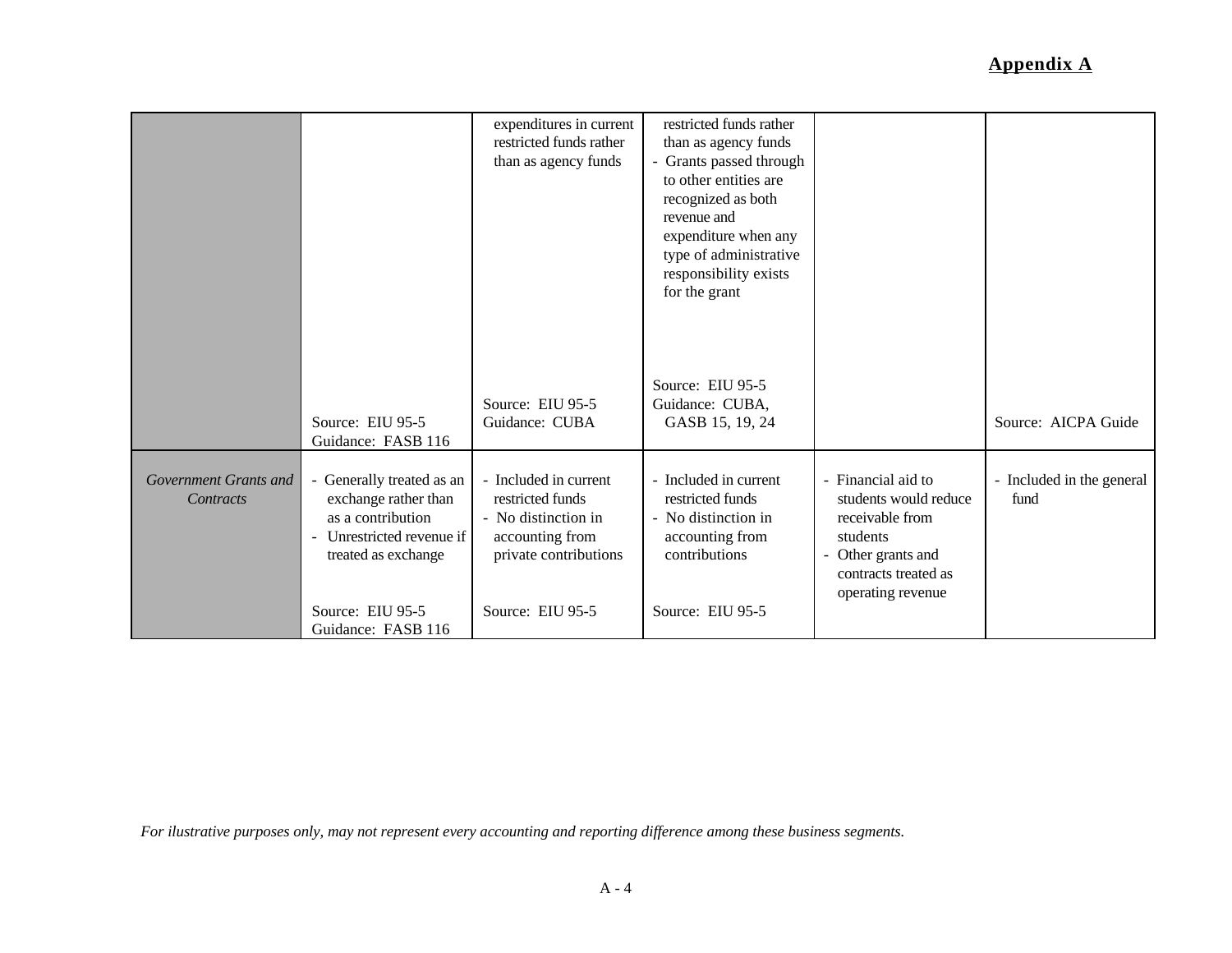| Realized and Unrealized<br><b>Gains on Investments</b> | - Unless restricted by<br>donor stipulation or<br>law, accounted for as<br>an increase in<br>unrestricted net assets<br>Guidance: FASB 117,<br><b>FASB 124</b>                                                                                                                                                                                               | - Accounted for in the<br>fund group owning the<br>investment<br>Source: AICPA Guide                                                                                                                                                                                                                                                                         | - Accounted for in the<br>fund group owning the<br>investment<br>Source: AICPA Guide                                                                                                                                              | - Accounted for as<br>investment income<br>(revenue)                                                                                                                                                                                                                                                                                                         | - Accounted for as<br>unrestricted non-<br>operating income or<br>in the fund group<br>owning the<br>investment<br>Source: AICPA Guide                                                                                                                                                                                                                       |
|--------------------------------------------------------|--------------------------------------------------------------------------------------------------------------------------------------------------------------------------------------------------------------------------------------------------------------------------------------------------------------------------------------------------------------|--------------------------------------------------------------------------------------------------------------------------------------------------------------------------------------------------------------------------------------------------------------------------------------------------------------------------------------------------------------|-----------------------------------------------------------------------------------------------------------------------------------------------------------------------------------------------------------------------------------|--------------------------------------------------------------------------------------------------------------------------------------------------------------------------------------------------------------------------------------------------------------------------------------------------------------------------------------------------------------|--------------------------------------------------------------------------------------------------------------------------------------------------------------------------------------------------------------------------------------------------------------------------------------------------------------------------------------------------------------|
| <b>Recognition of</b><br><b>Expense:</b>               |                                                                                                                                                                                                                                                                                                                                                              |                                                                                                                                                                                                                                                                                                                                                              |                                                                                                                                                                                                                                   |                                                                                                                                                                                                                                                                                                                                                              |                                                                                                                                                                                                                                                                                                                                                              |
| Pensions                                               | - Bases the<br>asset/liability and<br>expense recognized on<br>actuarial<br>determinations of the<br>cost of benefits earned<br>by employees through<br>service provided to date<br>- A single actuarial<br>method is required for<br>determining the<br>amounts to be<br>recognized in the<br>financial statements<br>Source: EIU 95-5<br>Guidance: FASB 87 | - Bases the<br>asset/liability and<br>expense recognized on<br>actuarial<br>determinations of the<br>cost of benefits earned<br>by employees through<br>service provided to date<br>- A single actuarial<br>method is required for<br>determining the<br>amounts to be<br>recognized in the<br>financial statements<br>Source: EIU 95-5<br>Guidance: FASB 87 | Bases the<br>asset/liability and<br>expense/expenditure<br>recognized on the<br>institution's funding<br>policy and uses the<br>same actuarial method<br>adopted for funding<br>purposes<br>Source: EIU 95-5<br>Guidance: GASB 27 | - Bases the<br>asset/liability and<br>expense recognized on<br>actuarial<br>determinations of the<br>cost of benefits earned<br>by employees through<br>service provided to date<br>- A single actuarial<br>method is required for<br>determining the<br>amounts to be<br>recognized in the<br>financial statements<br>Source: EIU 95-5<br>Guidance: FASB 87 | - Bases the<br>asset/liability and<br>expense recognized on<br>actuarial<br>determinations of the<br>cost of benefits earned<br>by employees through<br>service provided to date<br>- A single actuarial<br>method is required for<br>determining the<br>amounts to be<br>recognized in the<br>financial statements<br>Source: EIU 95-5<br>Guidance: FASB 87 |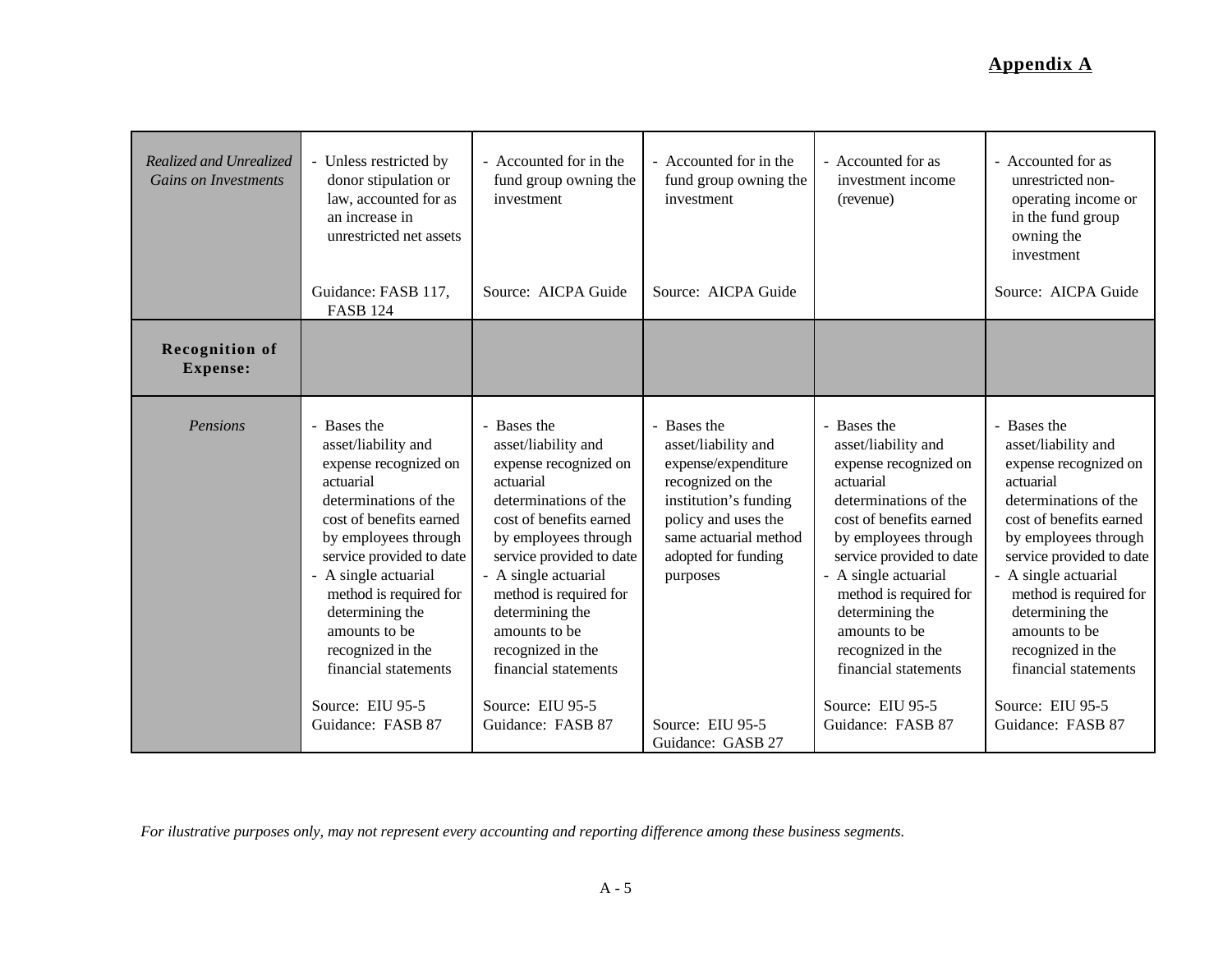| <b>Postretirement Benefits</b>    | - Required to recognize<br>an expense and<br>corresponding<br>liability for providing<br>non-pension benefits<br>(e.g., health and life<br>insurance) to retirees                   | - Required to recognize<br>an expense and<br>corresponding liability<br>for providing non-<br>pension benefits (e.g.,<br>health and life<br>insurance) to retirees               | - Required to make<br>disclosures regarding<br>the provision of these<br>benefits<br>- No prescribed method<br>of accounting;<br>therefore typically<br>accounted for on a<br>pay-as-you-go basis | - Required to recognize<br>an expense and<br>corresponding liability<br>for providing non-<br>pension benefits (e.g.,<br>health and life<br>insurance) to retirees               | - Required to recognize<br>an expense and<br>corresponding<br>liability for providing<br>non-pension benefits<br>(e.g., health and life<br>insurance) to retirees                   |
|-----------------------------------|-------------------------------------------------------------------------------------------------------------------------------------------------------------------------------------|----------------------------------------------------------------------------------------------------------------------------------------------------------------------------------|---------------------------------------------------------------------------------------------------------------------------------------------------------------------------------------------------|----------------------------------------------------------------------------------------------------------------------------------------------------------------------------------|-------------------------------------------------------------------------------------------------------------------------------------------------------------------------------------|
|                                   | Source: EIU 95-5<br>Guidance: FASB 106                                                                                                                                              | Source: EIU 95-5<br>Guidance: FASB 106                                                                                                                                           | Source: EIU 95-5                                                                                                                                                                                  | Source: EIU 95-5<br>Guidance: FASB 106                                                                                                                                           | Source: EIU 95-5<br>Guidance: FASB 106                                                                                                                                              |
| Postemployment<br><b>Benefits</b> | - Required to recognize<br>the obligation to<br>provide benefits after<br>employment but<br>before retirement<br>Source: EIU 95-5                                                   | - Required to recognize<br>the obligation to<br>provide benefits after<br>employment but<br>before retirement<br>Source: EIU 95-5                                                | - No prescribed method<br>of accounting;<br>therefore typically<br>accounted for on a<br>pay-as-you go basis<br>Source: EIU 95-5                                                                  | - Required to recognize<br>the obligation to<br>provide benefits after<br>employment but<br>before retirement<br>Source: EIU 95-5                                                | - Required to recognize<br>the obligation to<br>provide benefits after<br>employment but<br>before retirement<br>Source: EIU 95-5                                                   |
| <b>Compensated Absences</b>       | Guidance: FASB 112<br>- Accrue a liability for<br>compensated absences<br>related to past services<br>- Method of calculation<br>is left to the<br>discretion of the<br>institution | Guidance: FASB 112<br>- Accrue a liability for<br>compensated absences<br>related to past services<br>- Method of calculation<br>is left to the discretion<br>of the institution | - Accrue a liability for<br>compensated absences<br>related to past service<br>- Method of calculation<br>should include salary<br>related payments such<br>as FICA and pension<br>contributions  | Guidance: FASB 112<br>- Accrue a liability for<br>compensated absences<br>related to past services<br>- Method of calculation<br>is left to the discretion<br>of the institution | Guidance: FASB 112<br>- Accrue a liability for<br>compensated absences<br>related to past services<br>- Method of calculation<br>is left to the<br>discretion of the<br>institution |
|                                   | Source: EIU 95-5                                                                                                                                                                    | Source: EIU 95-5                                                                                                                                                                 | Source: EIU 95-5                                                                                                                                                                                  | Source: EIU 95-5                                                                                                                                                                 | Source: EIU 95-5                                                                                                                                                                    |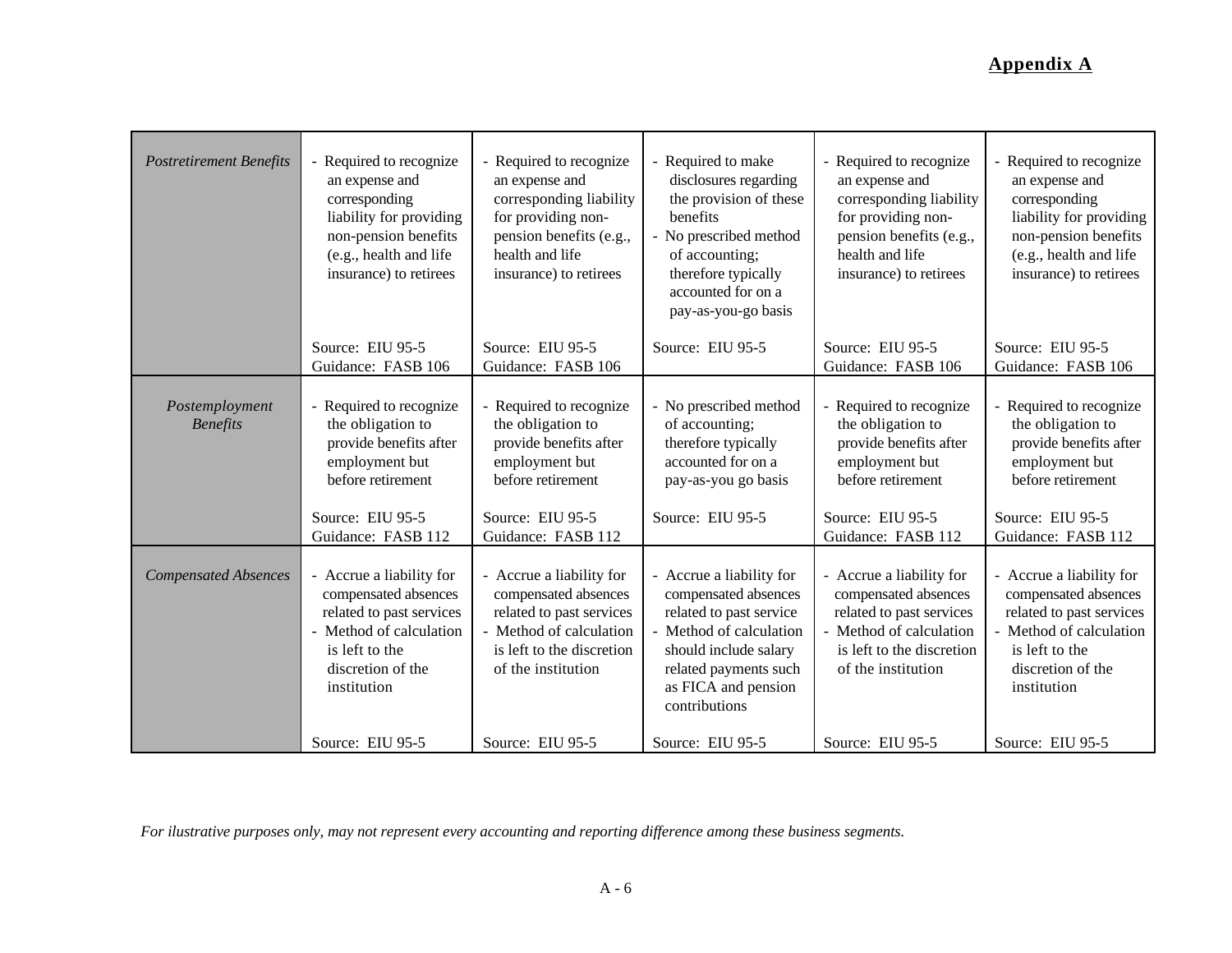| Depreciation                    | - Required to record<br>depreciation on<br>physical assets<br>Recorded as a change<br>$\overline{\phantom{a}}$<br>in unrestricted net<br>assets                                                                                                                                                                   | - Required to record<br>depreciation on<br>physical assets<br>- Recorded in net<br>investment in plant<br>fund section of the<br>statement of changes<br>in fund balances                                                                                                                                     | - Permitted to record<br>depreciation on<br>physical assets but it<br>is not required                                                                                                                                                                                                                                                                                      | - Required to record<br>depreciation on<br>physical assets                                                                                                                                                                                                                                                        | - Required to record<br>depreciation on<br>physical assets                                                                                                                                                                                                                                                        |
|---------------------------------|-------------------------------------------------------------------------------------------------------------------------------------------------------------------------------------------------------------------------------------------------------------------------------------------------------------------|---------------------------------------------------------------------------------------------------------------------------------------------------------------------------------------------------------------------------------------------------------------------------------------------------------------|----------------------------------------------------------------------------------------------------------------------------------------------------------------------------------------------------------------------------------------------------------------------------------------------------------------------------------------------------------------------------|-------------------------------------------------------------------------------------------------------------------------------------------------------------------------------------------------------------------------------------------------------------------------------------------------------------------|-------------------------------------------------------------------------------------------------------------------------------------------------------------------------------------------------------------------------------------------------------------------------------------------------------------------|
|                                 | Source: EIU 95-5<br>Guidance: FASB 93                                                                                                                                                                                                                                                                             | Source: EIU 95-5<br>Guidance: FASB 93                                                                                                                                                                                                                                                                         | Source: EIU 95-5<br>Guidance: GASB 8                                                                                                                                                                                                                                                                                                                                       | Source: EIU 95-5                                                                                                                                                                                                                                                                                                  | Source: EIU 95-5<br>Guidance: FASB 93                                                                                                                                                                                                                                                                             |
| <b>Required</b><br>Disclosures: |                                                                                                                                                                                                                                                                                                                   |                                                                                                                                                                                                                                                                                                               |                                                                                                                                                                                                                                                                                                                                                                            |                                                                                                                                                                                                                                                                                                                   |                                                                                                                                                                                                                                                                                                                   |
| <b>Financial Instruments</b>    | - Required to make fair<br>value disclosures for<br>both on and off<br>balance sheet<br>instruments<br>- Specific disclosures<br>are prescribed for<br>derivative financial<br>instruments<br>- Required disclosure of<br>concentrations of<br>credit risk<br>Source: EIU 95-5<br>Guidance: FASB 105,<br>107, 119 | Required to make fair<br>value disclosures for<br>both on and off<br>balance sheet<br>instruments<br>- Specific disclosures<br>are prescribed for<br>derivative financial<br>instruments<br>Required disclosure of<br>concentrations of credit<br>risk<br>Source: EIU 95-5<br>Guidance: FASB 105,<br>107, 119 | Required disclosure<br>about deposits with<br>financial institutions,<br>investments, and<br>reverse purchase<br>agreements including<br>carrying amounts,<br>market values of<br>investments, and level<br>of credit risk<br>associated with<br>deposits and<br>investments<br>Required disclosure of<br>certain risks associated<br>with derivatives<br>Guidance: GASB 3 | - Required to make fair<br>value disclosures for<br>both on and off<br>balance sheet<br>instruments<br>- Specific disclosures<br>are prescribed for<br>derivative financial<br>instruments<br>- Required disclosure of<br>concentrations of<br>credit risk<br>Source: EIU 95-5<br>Guidance: FASB 105,<br>107, 119 | - Required to make fair<br>value disclosures for<br>both on and off<br>balance sheet<br>instruments<br>- Specific disclosures<br>are prescribed for<br>derivative financial<br>instruments<br>- Required disclosure of<br>concentrations of<br>credit risk<br>Source: EIU 95-5<br>Guidance: FASB 105,<br>107, 119 |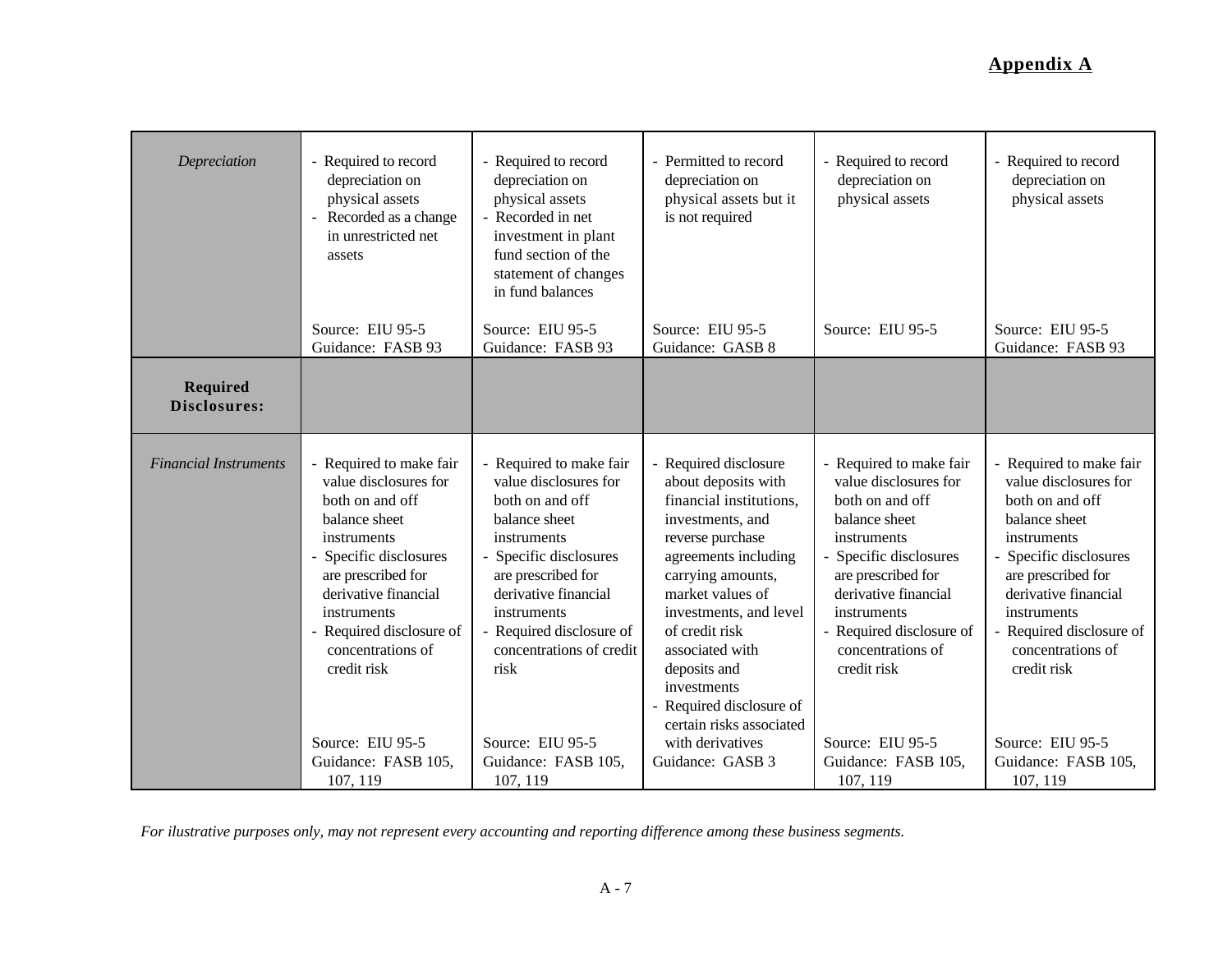| <b>Other Special</b><br>Areas:                                                           |                                                                                                                                                                                                                                                                                                                                                                                                                                                                                                                                                                       |                                                                                                                                                                                                                                                                                                                                                                                                                                                                                                                                                                         |                                |                                                                                                                                                                                                                                                                                                                                                                                                                                                                                                                                                                       |                                                                                                                                                                                                                                                                                                                                                                                                                                                                                                                                                                       |
|------------------------------------------------------------------------------------------|-----------------------------------------------------------------------------------------------------------------------------------------------------------------------------------------------------------------------------------------------------------------------------------------------------------------------------------------------------------------------------------------------------------------------------------------------------------------------------------------------------------------------------------------------------------------------|-------------------------------------------------------------------------------------------------------------------------------------------------------------------------------------------------------------------------------------------------------------------------------------------------------------------------------------------------------------------------------------------------------------------------------------------------------------------------------------------------------------------------------------------------------------------------|--------------------------------|-----------------------------------------------------------------------------------------------------------------------------------------------------------------------------------------------------------------------------------------------------------------------------------------------------------------------------------------------------------------------------------------------------------------------------------------------------------------------------------------------------------------------------------------------------------------------|-----------------------------------------------------------------------------------------------------------------------------------------------------------------------------------------------------------------------------------------------------------------------------------------------------------------------------------------------------------------------------------------------------------------------------------------------------------------------------------------------------------------------------------------------------------------------|
| <b>Impairment of Long</b><br><b>Lived Assets and Certain</b><br>Identifiable Intangibles | - Those assets to be<br>held and used by an<br>entity must be<br>reviewed for<br>impairment whenever<br>events or changes in<br>circumstances indicate<br>that the carrying<br>amount of an asset<br>may not be<br>recoverable;<br>If the sum of the<br>expected future cash<br>flows is less than the<br>carrying amount of the<br>asset, an impairment<br>loss is recognized<br>Those assets to be<br>disposed of must be<br>reported at the lower<br>of carrying amount or<br>fair value less cost to<br>sell, except those<br>assets covered by<br>APB Opinion 30 | - Those assets to be<br>held and used by an<br>entity must be<br>reviewed for<br>impairment whenever<br>events or changes in<br>circumstances indicate<br>that the carrying<br>amount of an asset<br>may not be<br>recoverable;<br>If the sum of the<br>expected future cash<br>flows is less than the<br>carrying amount of the<br>asset, an impairment<br>loss is recognized<br>- Those assets to be<br>disposed of must be<br>reported at the lower of<br>carrying amount or fair<br>value less cost to sell,<br>except those assets<br>covered by APB<br>Opinion 30 | - No equivalent<br>requirement | - Those assets to be<br>held and used by an<br>entity must be<br>reviewed for<br>impairment whenever<br>events or changes in<br>circumstances indicate<br>that the carrying<br>amount of an asset<br>may not be<br>recoverable;<br>If the sum of the<br>expected future cash<br>flows is less than the<br>carrying amount of the<br>asset, an impairment<br>loss is recognized<br>Those assets to be<br>disposed of must be<br>reported at the lower<br>of carrying amount or<br>fair value less cost to<br>sell, except those<br>assets covered by APB<br>Opinion 30 | - Those assets to be<br>held and used by an<br>entity must be<br>reviewed for<br>impairment whenever<br>events or changes in<br>circumstances indicate<br>that the carrying<br>amount of an asset<br>may not be<br>recoverable;<br>If the sum of the<br>expected future cash<br>flows is less than the<br>carrying amount of the<br>asset, an impairment<br>loss is recognized<br>Those assets to be<br>disposed of must be<br>reported at the lower<br>of carrying amount or<br>fair value less cost to<br>sell, except those<br>assets covered by<br>APB Opinion 30 |
|                                                                                          | Source: EIU 95-5<br>Guidance: FASB 121                                                                                                                                                                                                                                                                                                                                                                                                                                                                                                                                | Source: EIU 95-5<br>Guidance: FASB 121                                                                                                                                                                                                                                                                                                                                                                                                                                                                                                                                  | Source: EIU 95-5               | Source: EIU 95-5<br>Guidance: FASB 121                                                                                                                                                                                                                                                                                                                                                                                                                                                                                                                                | Source: EIU 95-5<br>Guidance: FASB 121                                                                                                                                                                                                                                                                                                                                                                                                                                                                                                                                |